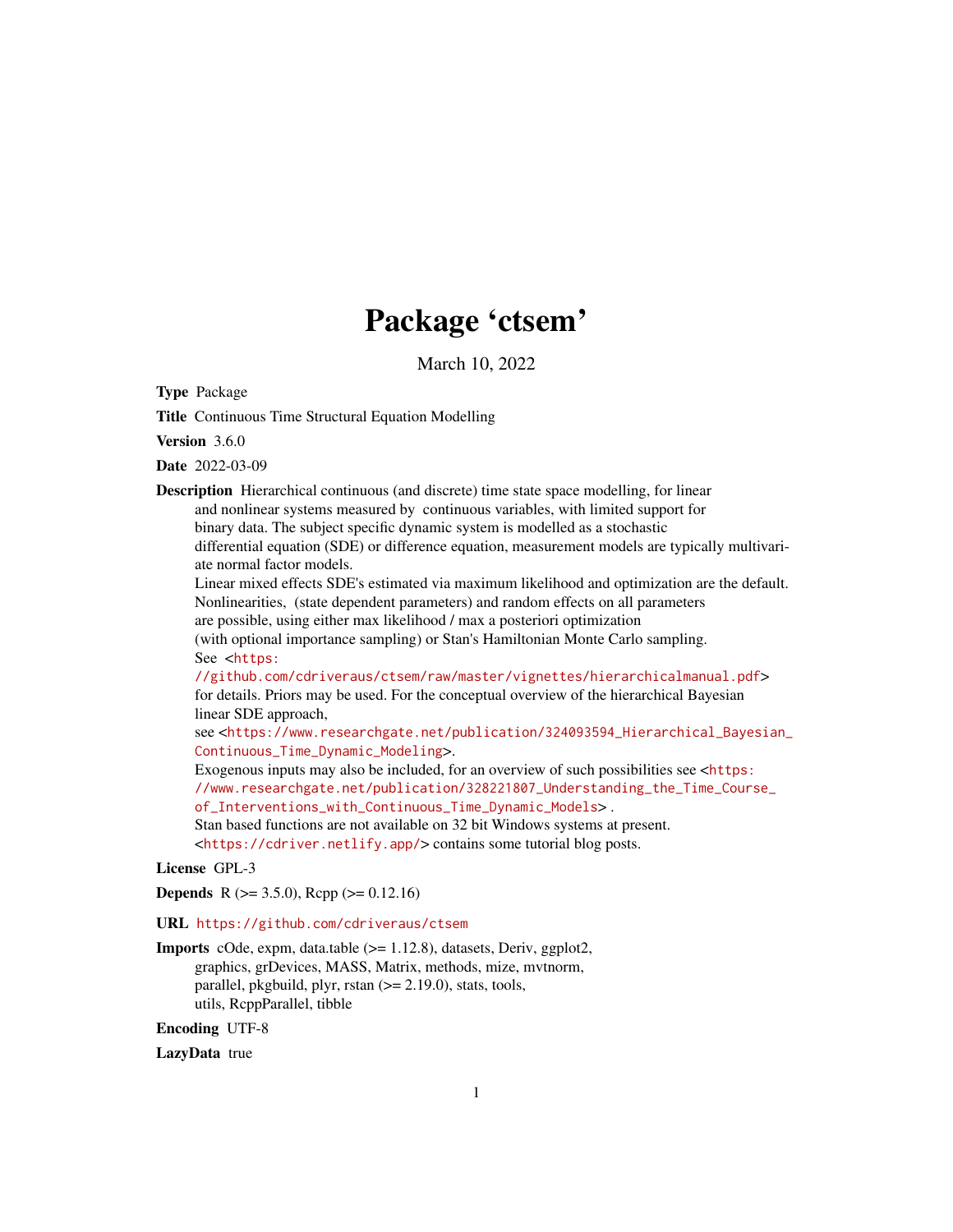ByteCompile true

**LinkingTo** BH ( $>= 1.66.0-1$ ), Rcpp ( $>= 0.12.16$ ), RcppEigen ( $>= 1.66.0-1$ ) 0.3.3.4.0), RcppParallel ( $>= 5.0.1$ ), rstan ( $>= 2.21$ ), StanHeaders ( $>= 2.21.0$ ), RcppParallel ( $>= 5.0.1$ )

SystemRequirements GNU make

## NeedsCompilation yes

Suggests knitr, testthat, devtools, DEoptim, tinytex, lme4, shiny, gridExtra, arules

VignetteBuilder knitr

RoxygenNote 7.1.2

Biarch true

Author Charles Driver [aut, cre, cph], Manuel Voelkle [aut, cph], Han Oud [aut, cph], Trustees of Columbia University [cph]

Maintainer Charles Driver <charles.driver@ibe.uzh.ch>

Repository CRAN

Date/Publication 2022-03-10 11:20:19 UTC

# R topics documented:

| AnomAuth | $\boldsymbol{\varDelta}$ |
|----------|--------------------------|
|          | $\overline{4}$           |
|          | 5                        |
|          | 7                        |
|          | 8                        |
|          | 8                        |
|          | 9                        |
|          | <b>9</b>                 |
|          | 10                       |
|          | 11                       |
|          | 11                       |
|          | 11                       |
|          | 12                       |
|          | 12                       |
|          | 12                       |
|          | 13                       |
|          | 13                       |
|          | 14                       |
|          | 15                       |
|          | 16                       |
|          | 18                       |
|          | -19                      |
|          | 21                       |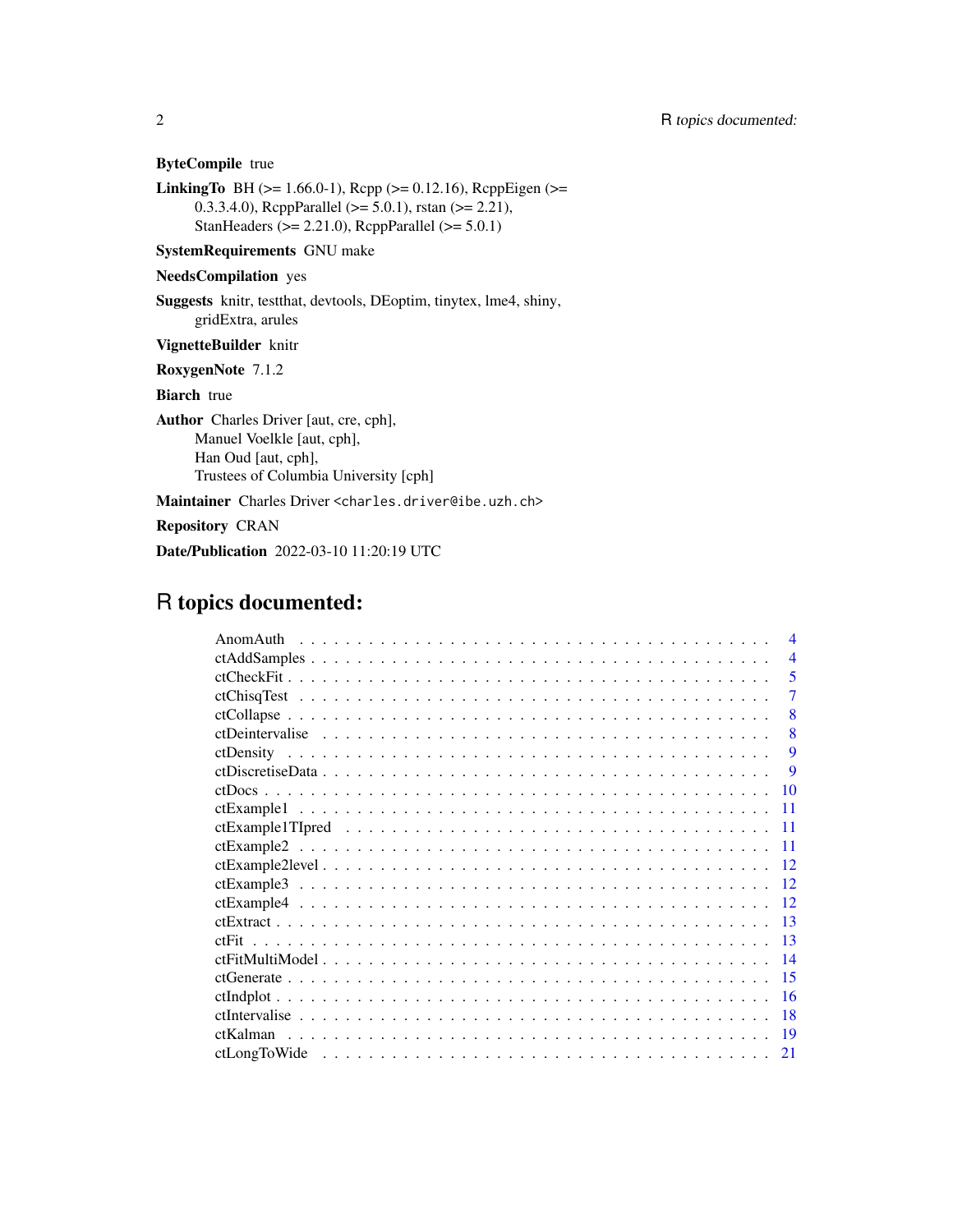|                | 22 |
|----------------|----|
|                | 23 |
|                | 27 |
|                | 28 |
|                | 30 |
|                | 31 |
|                | 32 |
|                | 32 |
|                | 33 |
|                | 35 |
|                | 36 |
|                | 43 |
|                | 44 |
|                | 45 |
|                | 46 |
|                | 47 |
|                | 48 |
|                | 49 |
|                | 50 |
|                | 51 |
|                | 52 |
|                | 52 |
|                | 52 |
|                | 54 |
|                | 55 |
|                | 55 |
|                | 57 |
|                | 57 |
|                | 58 |
|                | 59 |
|                |    |
|                | 59 |
|                | 59 |
|                | 60 |
| plot.ctStanFit | 61 |
|                | 62 |
|                | 64 |
|                | 64 |
|                | 65 |
|                | 67 |
|                | 68 |
|                | 69 |
|                | 70 |
|                | 70 |
|                | 71 |
|                | 72 |
|                |    |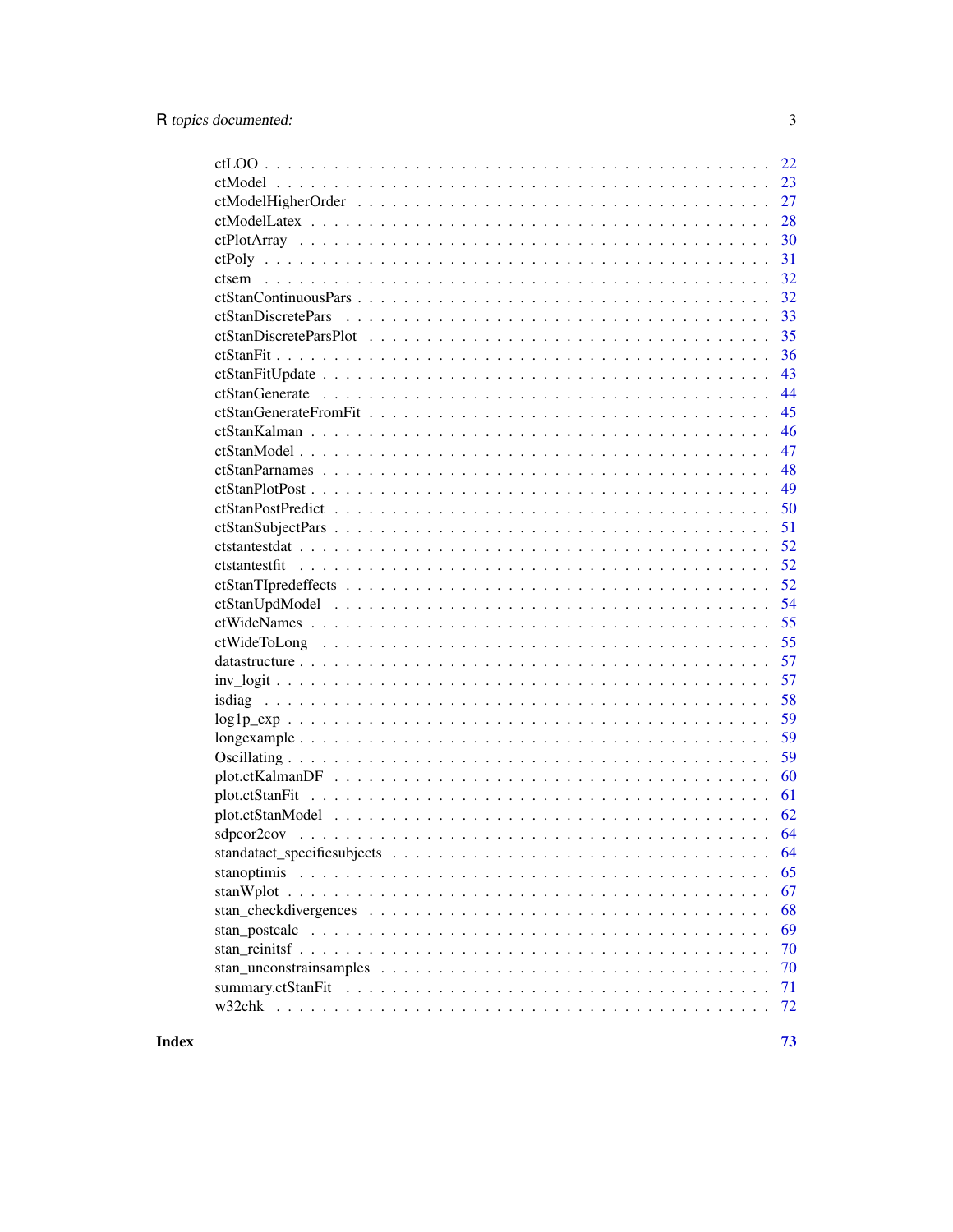<span id="page-3-0"></span>

## Description

A dataset containing panel data assessments of individuals Anomia and Authoritarianism.

#### Format

data frame with 2722 rows, 14 columns. Column Y1 represents anomia, Y2 Authoritarianism, dTx the time interval for measurement occasion x.

#### Source

See <https://psycnet.apa.org/record/2012-09124-001> for details.

ctAddSamples *Sample more values from an optimized ctstanfit object*

## Description

Sample more values from an optimized ctstanfit object

#### Usage

```
ctAddSamples(fit, nsamples, cores = 2)
```
#### Arguments

| fit      | fit object                      |
|----------|---------------------------------|
| nsamples | number of extra samples desired |
| cores    | number of cores to use          |

#### Value

fit object with extra samples

## Examples

if(w32chk()) newfit <- ctAddSamples(ctstantestfit, 10, 1)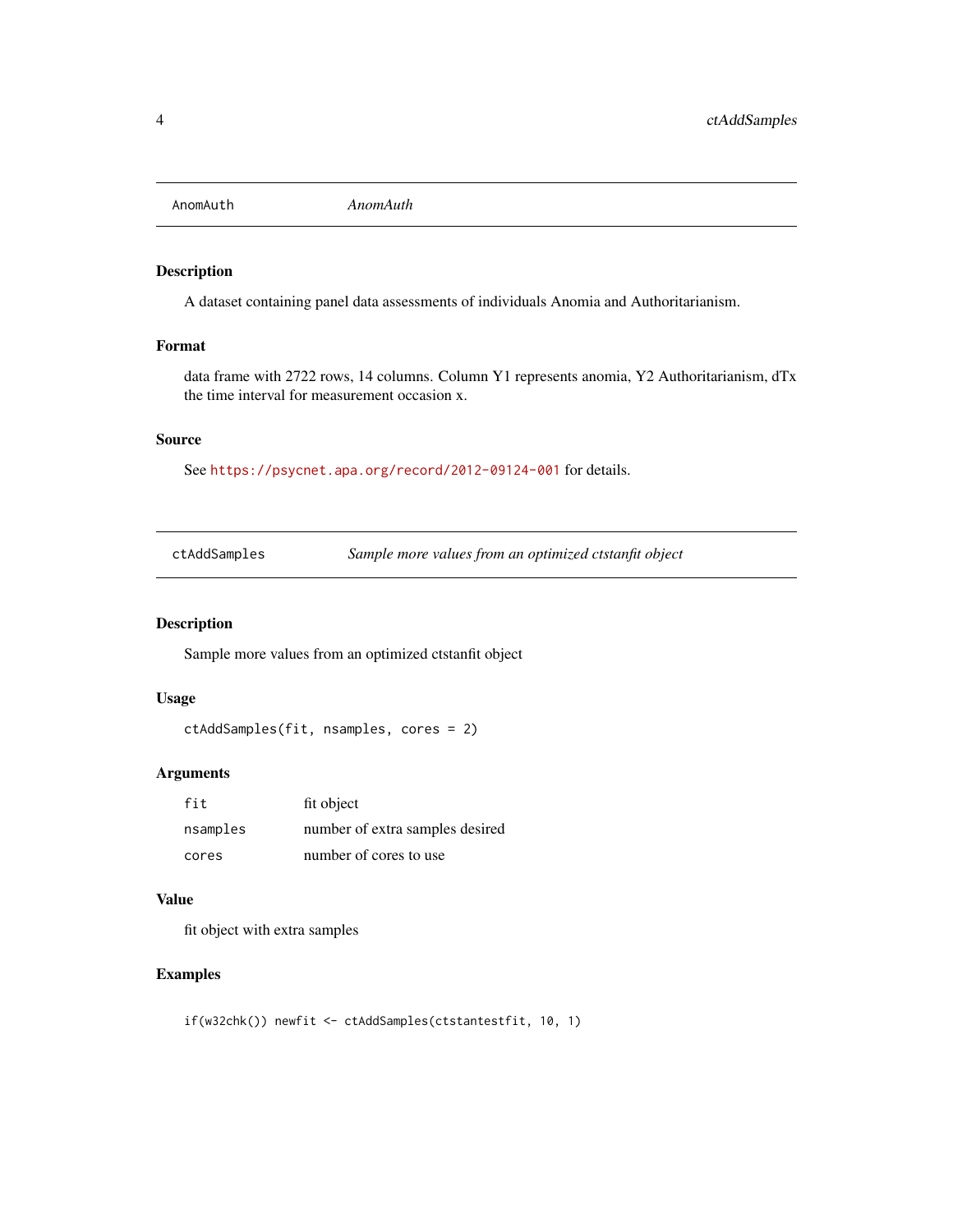<span id="page-4-0"></span>

#### Description

Visual model fit diagnostics for ctsem fit objects.

## Usage

```
ctCheckFit(
  fit,
  data = TRUE,postpred = TRUE,
 priorpred = FALSE,
  statepred = FALSE,
  residuals = FALSE,
  by = fit$ctstanmodelbase$timeName,
  TIpredNames = fit$ctstanmodelbase$TIpredNames,
  nsamples = 30,
  covplot = FALSE,
  corr = TRUE,combinevars = NA,
  fastcov = FALSE,
  lagcovplot = FALSE,
  aggfunc = mean,aggregate = FALSE,
  groupbysplit = FALSE,
  byNA = TRUE,lag = 0,
  smooth = TRUE,
  k = 4,breaks = 4,
  entropy = FALSE,
  reg = FALSE,
  verbose = 0,
  indlines = 30
```
# )

| fit       | ctStanFit object.                                                                                             |
|-----------|---------------------------------------------------------------------------------------------------------------|
| data      | Include empirical data in plots?                                                                              |
| postpred  | Include post predictive (conditional on estimated parameters and covariates) dis-<br>tribution data in plots? |
| priorpred | Include prior predictive (conditional on priors) distribution data in plots?                                  |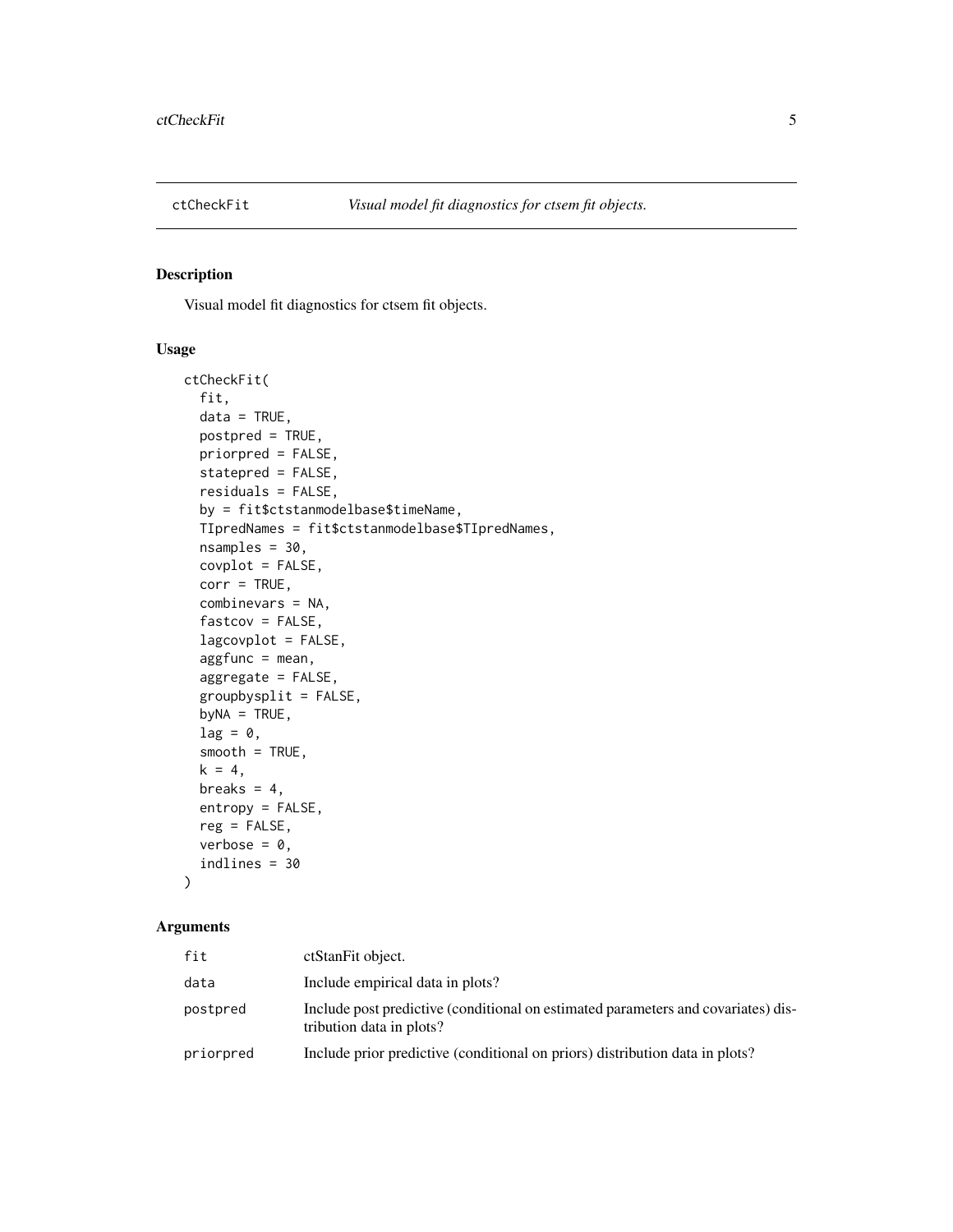| statepred    | Include one step ahead (conditional on estimated parameters, covariates, and<br>earlier data points) distribution data in plots?                                                                                                                                                                                                                                         |
|--------------|--------------------------------------------------------------------------------------------------------------------------------------------------------------------------------------------------------------------------------------------------------------------------------------------------------------------------------------------------------------------------|
| residuals    | Include one step ahead error (conditional on estimated parameters, covariates,<br>and earlier data points) in plots?                                                                                                                                                                                                                                                     |
| by           | Variable name to split or plot by. 'time', 'LogLik', and 'WhichObs' are also<br>possibilities.                                                                                                                                                                                                                                                                           |
| TIpredNames  | Since time independent predictors do not change with time, by default observa-<br>tions after the first are ignored. For observing attrition it can be helpful to set<br>this to NULL, or when the combinevars argument is used, specifying different<br>names may be useful.                                                                                            |
| nsamples     | Number of samples (when applicable) to include in plots.                                                                                                                                                                                                                                                                                                                 |
| covplot      | Splits variables in the model by the 'by' argument, according to the number<br>of breaks (breaks argument), and shows the covariance (or correlation) for the<br>different data sources selected, as well as the differences between each pair.                                                                                                                          |
| corr         | Turns the covplot into a correlation plot. Usually easier to make sense of visu-<br>ally.                                                                                                                                                                                                                                                                                |
| combinevars  | Can be a list of (possibly new) variable names, where each named element of the<br>list contains a character vector of one or more variable names in the fit object,<br>to combine into the one variable. By default, the mean is used, but see the<br>aggfunc argument. The combinevars argument can also be used to ensure that<br>only certain variables are plotted. |
| fastcov      | Uses base R cov function for computing covariances. Not recommended with<br>missing data.                                                                                                                                                                                                                                                                                |
| lagcovplot   | Logical. Output lagged covariance type plots?                                                                                                                                                                                                                                                                                                                            |
| aggfunc      | Function to use for aggregation, if needed.                                                                                                                                                                                                                                                                                                                              |
| aggregate    | If TRUE, duplicate observation types are aggregated over using aggfunc. For<br>example, if by = 'time' and there are 8 time points per subject, but breaks = $2$ ,<br>there will be 4 duplicate observation types per 'row' that will be collapsed. In<br>most cases it is helpful to not collapse.                                                                      |
| groupbysplit | Logical. Affects variable ordering in covariance plots. Defaults to FALSE,<br>grouping by variable, and within variable by split.                                                                                                                                                                                                                                        |
| byNA         | Logical. Create an extra break for when the split variable is missing?                                                                                                                                                                                                                                                                                                   |
| lag          | Integer vector. $\log = 1$ creates additional variables for plotting, prefixed by<br>'lag1', containing the prior row of observations for that subject.                                                                                                                                                                                                                  |
| smooth       | For bivariate plots, use a smoother for estimation?                                                                                                                                                                                                                                                                                                                      |
| k            | Integer denoting number of knots to use in the smoothing spline.                                                                                                                                                                                                                                                                                                         |
| breaks       | Integer denoting number of discrete breaks to split variables by (when covari-<br>ance plotting).                                                                                                                                                                                                                                                                        |
| entropy      | Still in development.                                                                                                                                                                                                                                                                                                                                                    |
| reg          | Logical. Use regularisation when estimating covariance matrices? Can be nec-<br>essary / faster for some problems.                                                                                                                                                                                                                                                       |
| verbose      | Logical. If TRUE, shows optimization output when estimating covariances.                                                                                                                                                                                                                                                                                                 |
| indlines     | Integer number of individual subject lines to draw per data type.                                                                                                                                                                                                                                                                                                        |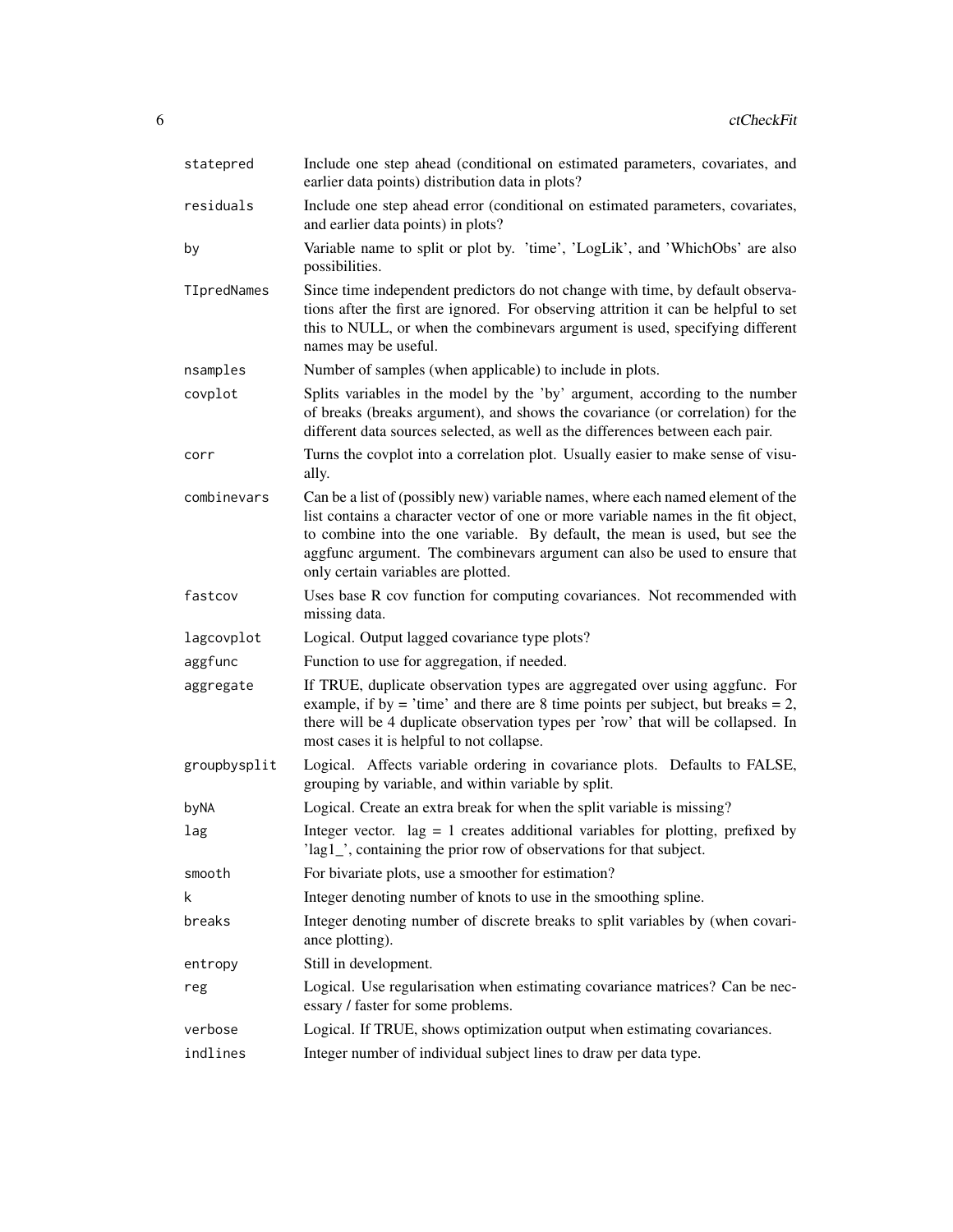# <span id="page-6-0"></span>ctChisqTest 7

# Value

Nothing. Just plots.

## Examples

```
if(w32chk()){
ctCheckFit(ctstantestfit)
}
```
ctChisqTest *Chi Square test wrapper for ctStanFit objects.*

## Description

Chi Square test wrapper for ctStanFit objects.

#### Usage

```
ctChisqTest(fit1, fit2)
```
#### Arguments

| fit1 | One of the fits to be compared (better fit is assumed as base for comparison) |
|------|-------------------------------------------------------------------------------|
| fit2 | Second fit to be compared                                                     |

#### Value

Numeric probability

## Examples

```
if(w32chk()){ #skips on 32 bit systems
 df <- data.frame(id=1, time=1:length(sunspot.year), Y1=sunspot.year)
  m1 <- ctModel(type='standt', LAMBDA=diag(1),MANIFESTVAR=0)
  m2 <- ctModel(type='standt', LAMBDA=diag(1),MANIFESTVAR=0,DRIFT = .9)
  f1 <- ctStanFit(df,m1,cores=1)
  f2 <- ctStanFit(df,m2,cores=1)
  ctChisqTest(f1,f2)
}
```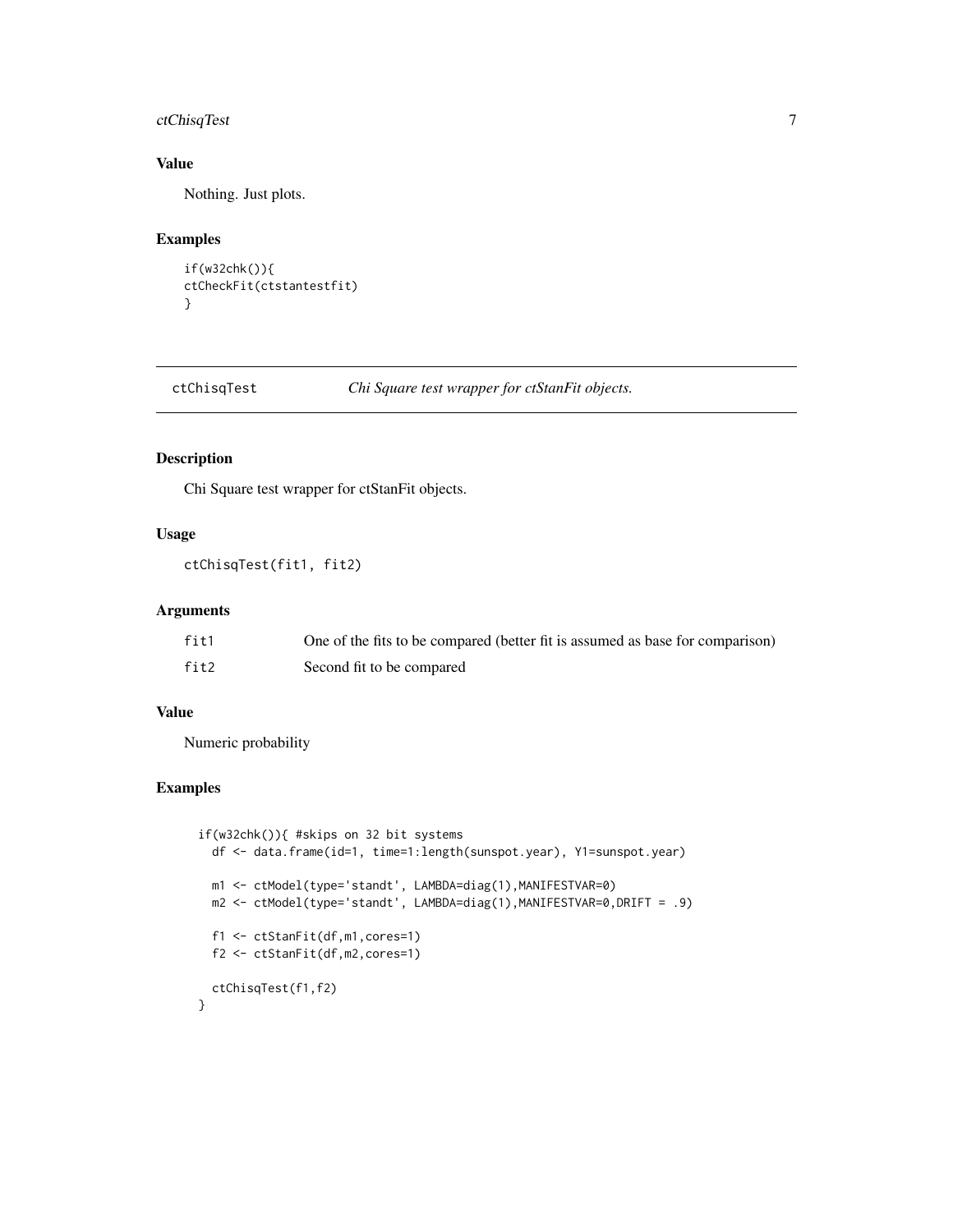<span id="page-7-0"></span>

## Description

ctCollapse Easily collapse an array margin using a specified function.

## Usage

```
ctCollapse(inarray, collapsemargin, collapsefunc, plyr = TRUE, ...)
```
## Arguments

| inarray      | Input array of more than one dimension.                     |
|--------------|-------------------------------------------------------------|
|              | collapsemargin Integers denoting which margins to collapse. |
| collapsefunc | function to use over the collapsing margin.                 |
| plyr         | Whether to use plyr.                                        |
|              | additional parameters to pass to collapsefunc.              |

# Examples

```
testarray <- array(rnorm(900,2,1),dim=c(100,3,3))
ctCollapse(testarray,1,mean)
```
ctDeintervalise *ctDeintervalise*

#### Description

Converts intervals in ctsem long format data to absolute time

#### Usage

```
ctDeintervalise(datalong, id = "id", dT = "dT", startoffset = \theta)
```

| datalong    | data to use, in ctsem long format (attained via function ctWideToLong)                                     |
|-------------|------------------------------------------------------------------------------------------------------------|
| id          | character string denoting column of data containing numeric identifier for each<br>subject.                |
| dT          | character string denoting column of data containing time interval preceding ob-<br>servations in that row. |
| startoffset | Number of units of time to offset by when converting.                                                      |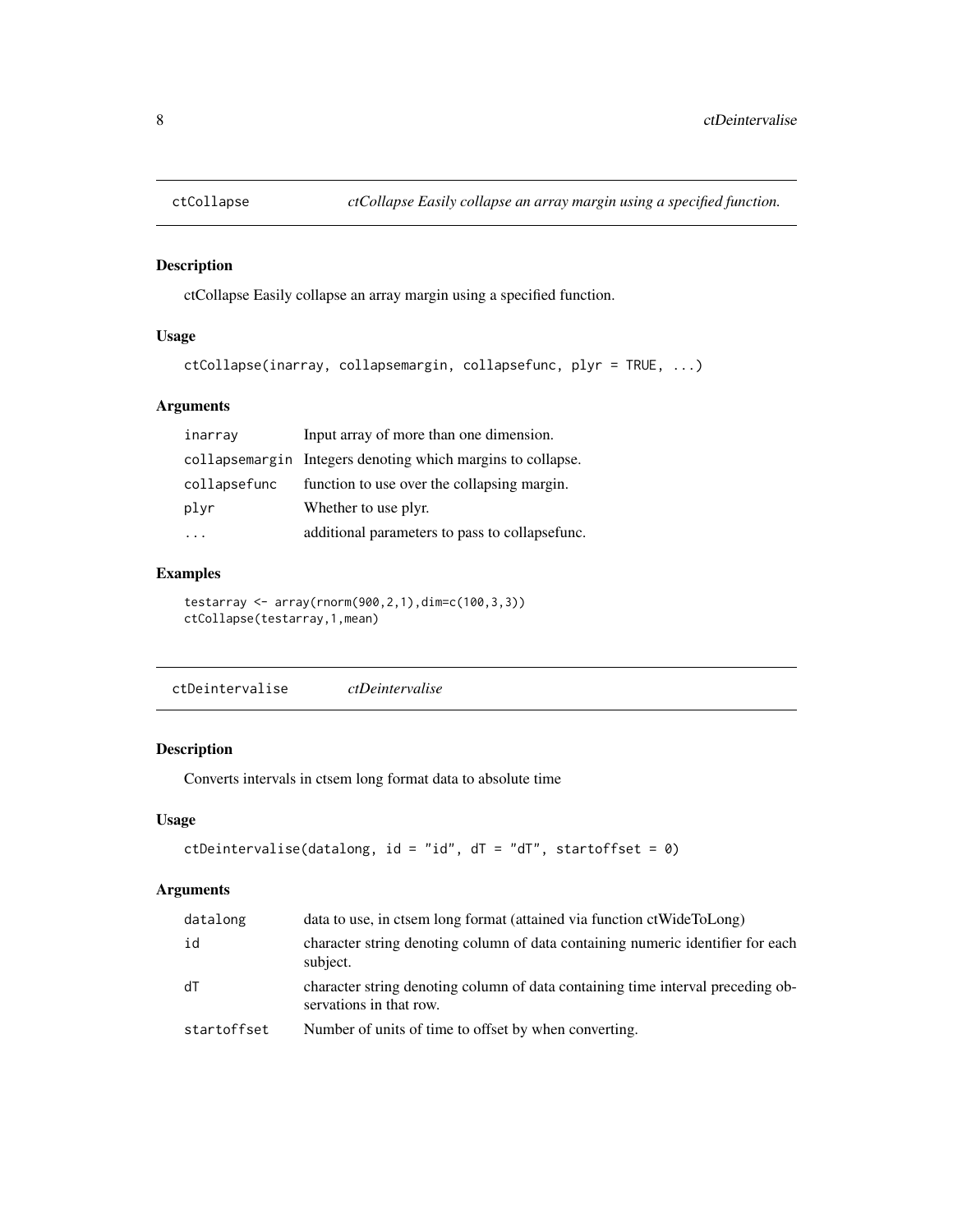<span id="page-8-0"></span>ctDensity *ctDensity*

#### Description

Wrapper for base R density function that removes outliers and computes 'reasonable' bandwidth and x and y limits. Used for ctsem density plots.

### Usage

ctDensity(x, bw = "auto", plot =  $FALSE, ...$ )

#### Arguments

| X    | numeric vector on which to compute density.            |
|------|--------------------------------------------------------|
| bw   | either 'auto' or a numeric indicating bandwidth.       |
| plot | logical to indicate whether or not to plot the output. |
|      | Further args to density.                               |

#### Examples

```
y <- ctDensity(exp(rnorm(80)))
plot(y$density,xlim=y$xlim,ylim=y$ylim)
#### Compare to base defaults:
par(mfrow=c(1,2))
y=exp(rnorm(10000))
ctdens<-ctDensity(y)
plot(ctdens$density, ylim=ctdens$ylim,xlim=ctdens$xlim)
plot(density(y))
```

| ctDiscretiseData |           |  | Discretise long format continuous time (ctsem) data to specific |  |  |  |
|------------------|-----------|--|-----------------------------------------------------------------|--|--|--|
|                  | timestep. |  |                                                                 |  |  |  |

## Description

Extends and rounds timing information so equal intervals, according to specified timestep, are achieved. NA's are inserted in other columns as necessary, any columns specified by TDpredNames or TIpredNames have zeroes rather than NA's inserted (because some estimation routines do not tolerate NA's in covariates).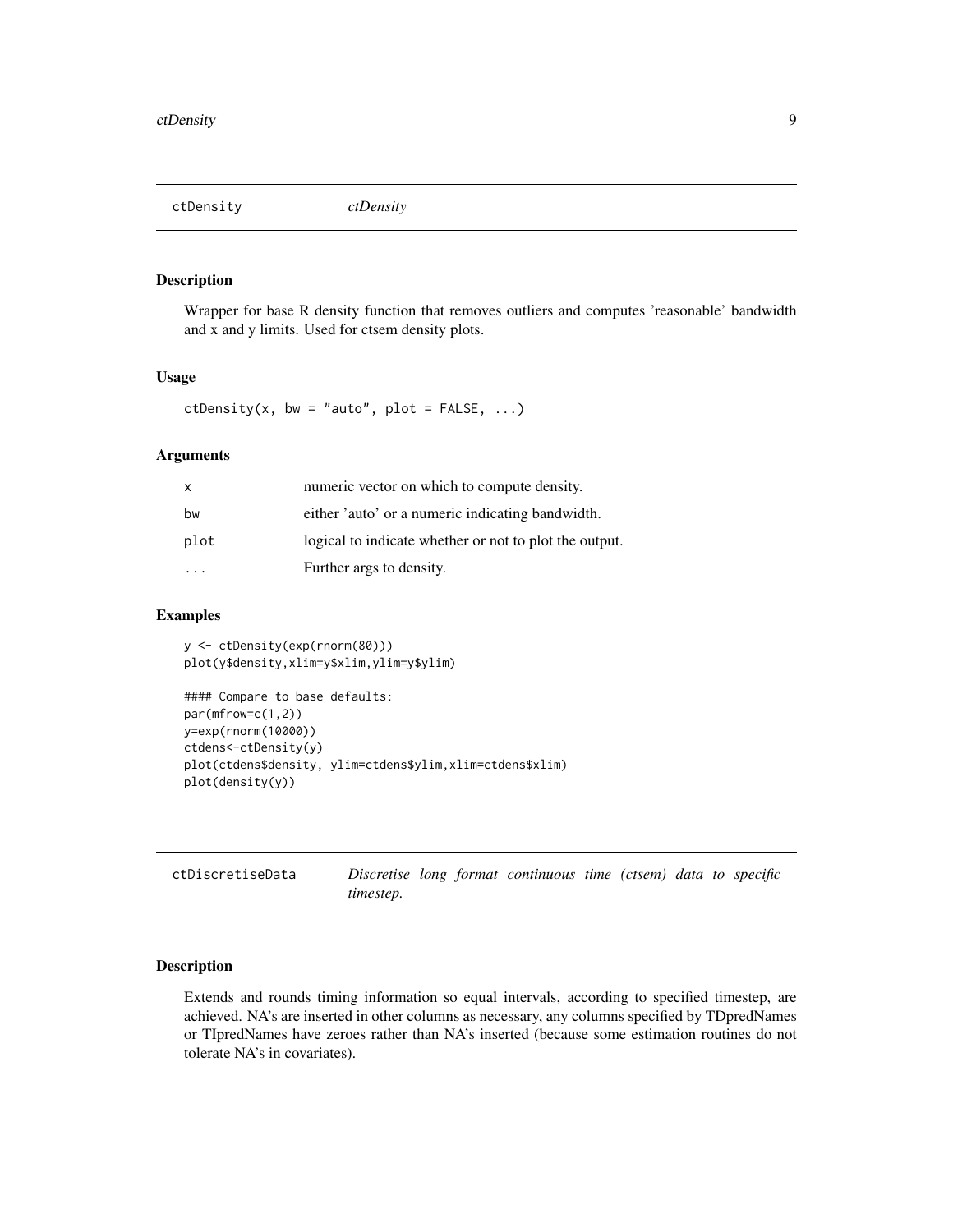# Usage

```
ctDiscretiseData(
  dlong,
  timestep,
  timecol = "time",
  idcol = "id",TDpredNames = NULL,
  TIpredNames = NULL
)
```
## Arguments

| dlong       | Long format data                                                     |
|-------------|----------------------------------------------------------------------|
| timestep    | Positive real value to discretise                                    |
| timecol     | Name of column containing absolute (not intervals) time information. |
| idcol       | Name of column containing subject id variable.                       |
| TDpredNames | Vector of column names of any time dependent predictors              |
| TIpredNames | Vector of column names of any time independent predictors            |

#### Value

long format ctsem data.

## Examples

```
long <- ctDiscretiseData(dlong=ctstantestdat, timestep = .1,
TDpredNames=c('TD1'),TIpredNames=c('TI1','TI2','TI3'))
```
ctDocs *Get documentation pdf for ctsem*

## Description

Get documentation pdf for ctsem

## Usage

ctDocs()

# Value

Nothing. Opens a pdf.

## Examples

ctDocs()

<span id="page-9-0"></span>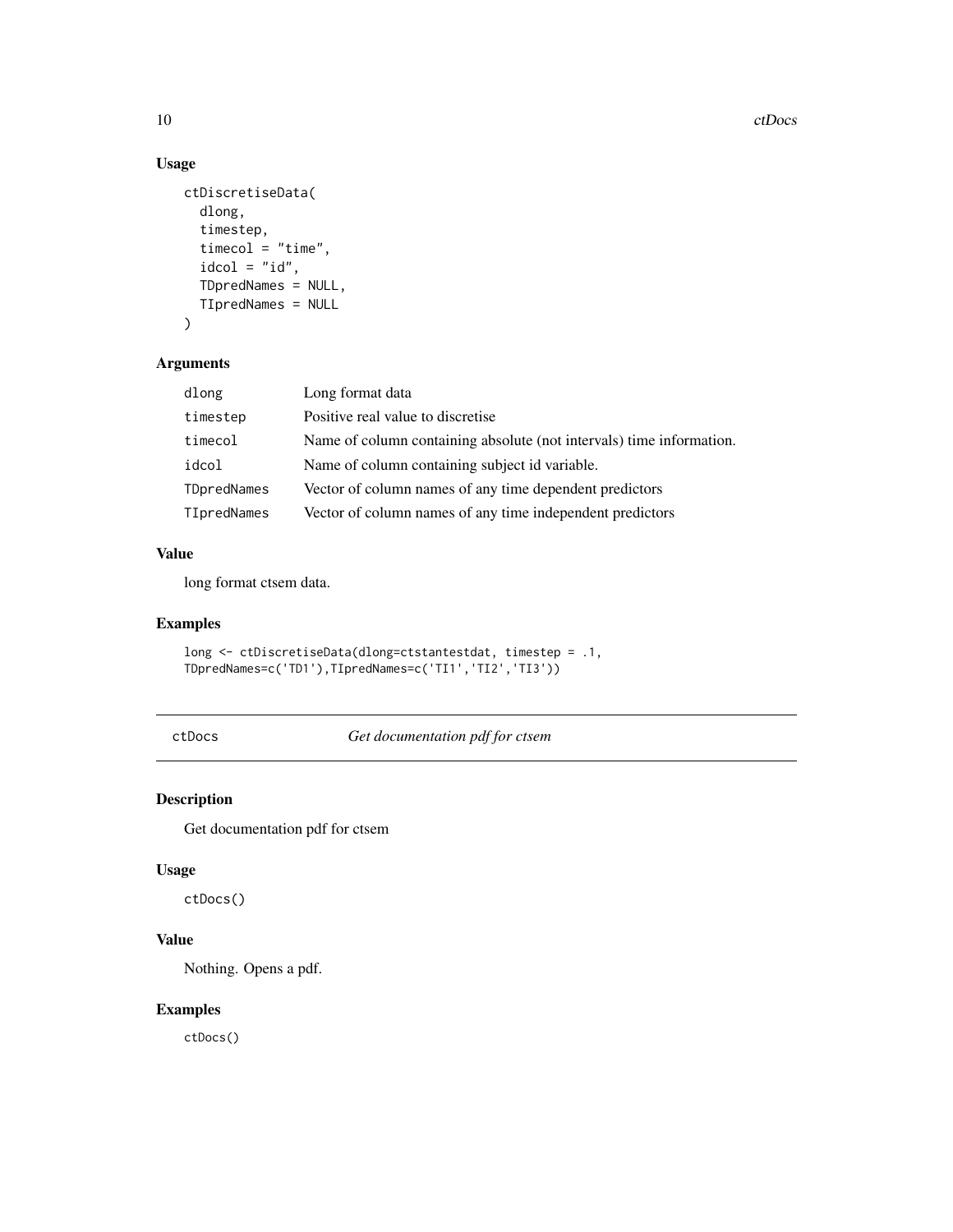<span id="page-10-0"></span>ctExample1 *ctExample1*

#### Description

Simulated example dataset for the ctsem package

#### Format

100 by 17 matrix containing containing ctsem wide format data. 6 measurement occasions of leisure time and happiness and 5 measurement intervals for each of 100 individuals.

ctExample1TIpred *ctExample1TIpred*

#### Description

Simulated example dataset for the ctsem package

#### Format

100 by 18 matrix containing containing ctsem wide format data. 6 measurement occasions of leisure time and happiness, 1 measurement of number of friends, and 5 measurement intervals for each of 100 individuals.

ctExample2 *ctExample2*

# Description

Simulated example dataset for the ctsem package

## Format

100 by 18 matrix containing containing ctsem wide format data. 8 measurement occasions of leisure time and happiness, 7 measurement occasions of a money intervention dummy, and 7 measurement intervals for each of 50 individuals.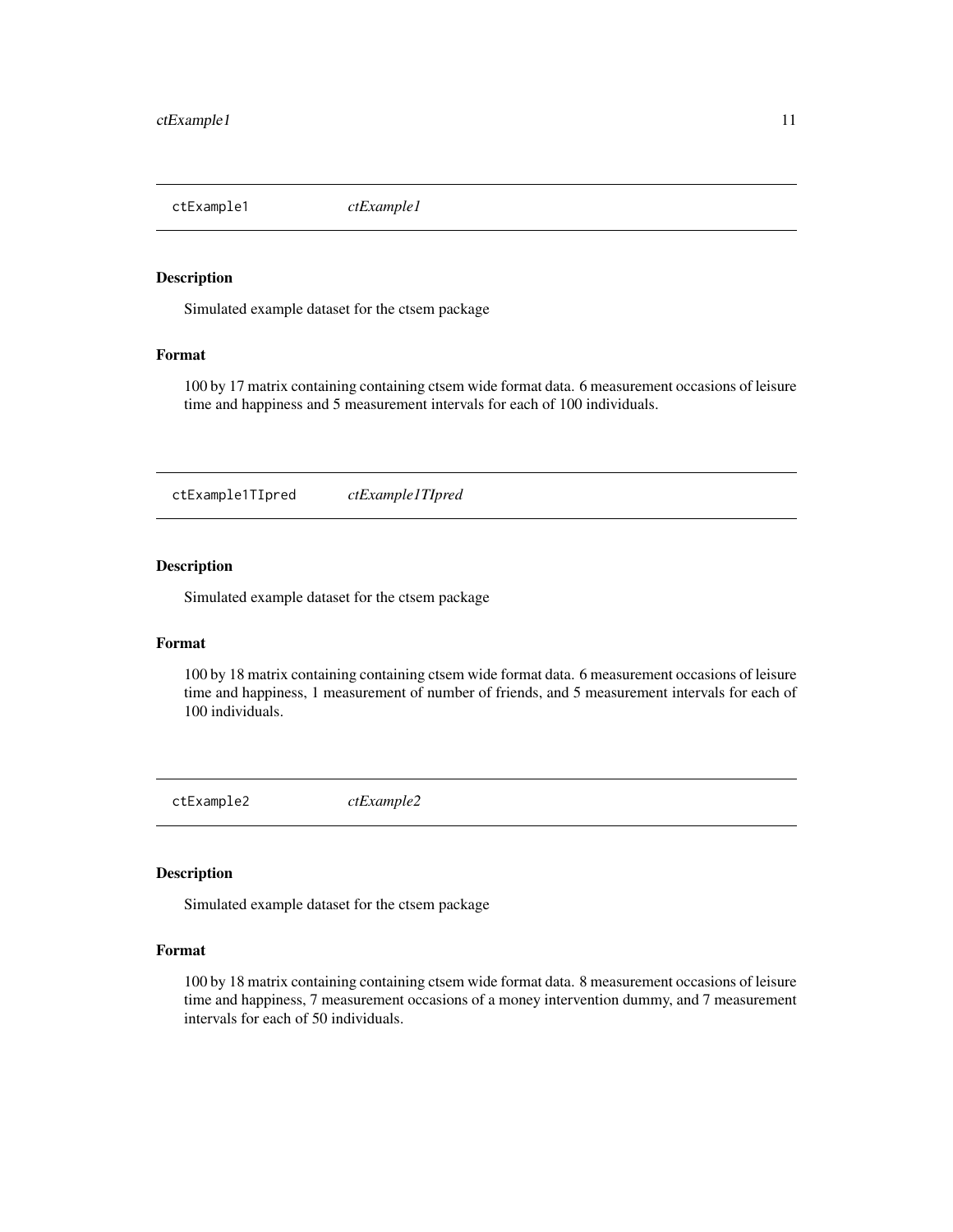<span id="page-11-0"></span>ctExample2level *ctExample2level*

#### Description

Simulated example dataset for the ctsem package

#### Format

100 by 18 matrix containing ctsem wide format data. 8 measurement occasions of leisure time and happiness, 7 measurement occasions of a money intervention dummy, and 7 measurement intervals for each of 50 individuals.

ctExample3 *ctExample3*

#### Description

Simulated example dataset for the ctsem package

#### Format

1 by 399 matrix containing containing ctsem wide format data. 100 observations of variables Y1 and Y2 and 199 measurement intervals, for 1 subject.

ctExample4 *ctExample4*

#### Description

Simulated example dataset for the ctsem package

#### Format

20 by 79 matrix containing 20 observations of variables Y1, Y2, Y3, and 19 measurement intervals dTx, for each of 20 individuals.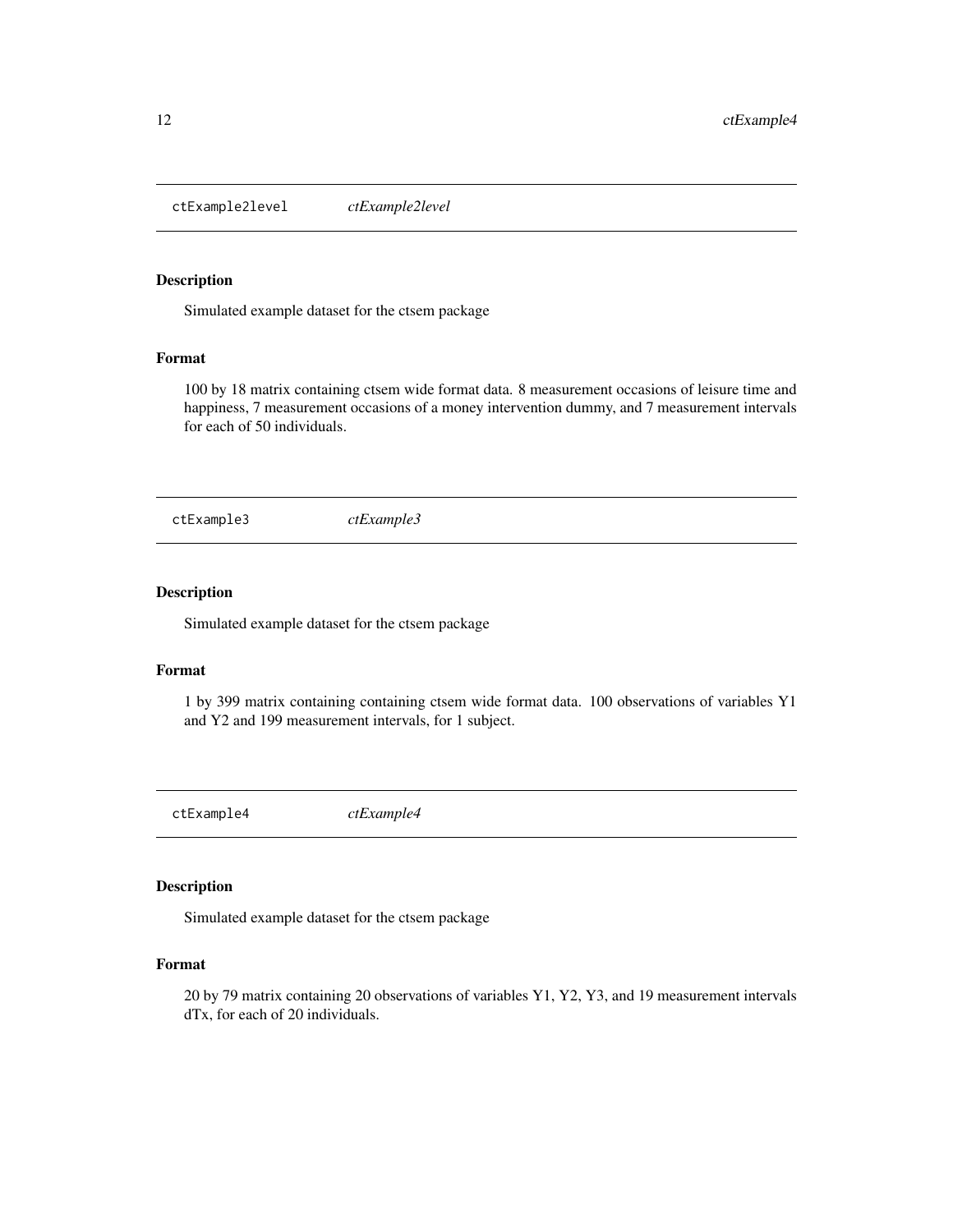<span id="page-12-0"></span>

## Description

Extract samples from a ctStanFit object

# Usage

```
ctExtract(object, subjectMatrices = FALSE, cores = 2, nsamples = "all")
```
## Arguments

| object          | et Stan Fit object, samples may be from Stan's HMC, or the importance sampling<br>approach of ctsem. |
|-----------------|------------------------------------------------------------------------------------------------------|
| subjectMatrices |                                                                                                      |
|                 | Calculate subject specific system matrices?                                                          |
| cores           | Only used if subjectMatrices = TRUE. For faster computation use more cores.                          |
| nsamples        | either 'all' or an integer denoting number of random samples to extract.                             |

# Value

Array of posterior samples.

## Examples

```
e = ctExtract(ctstantestfit)
```
ctFit *ctFit function placeholder*

## Description

For the original ctsem OpenMx functionality, the package ctsemOMX should be loaded.

## Usage

ctFit(...)

## Arguments

... arguments to pass to ctFit, if ctsemOMX is loaded.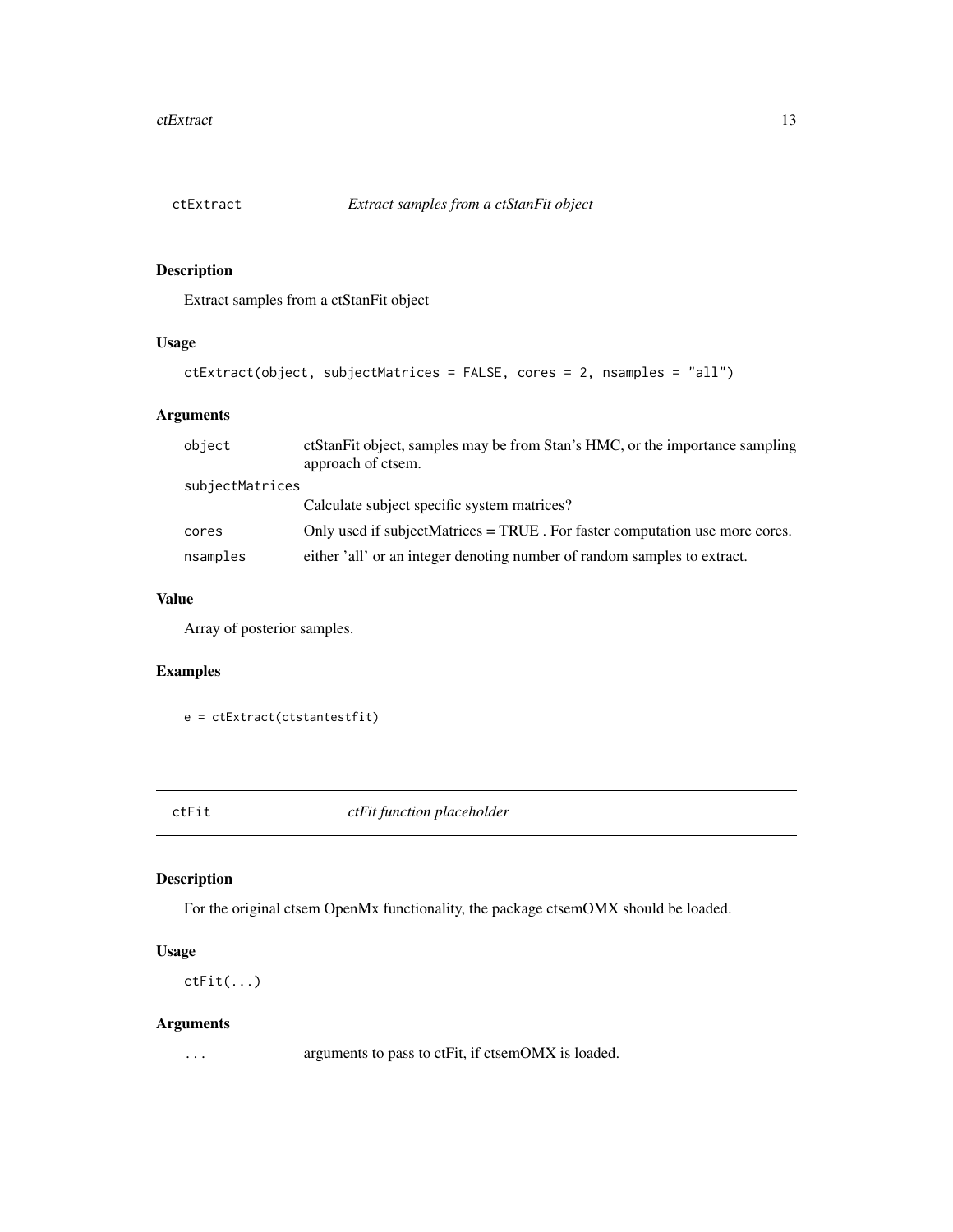# <span id="page-13-0"></span>Value

message or fit object.

## Examples

```
data(AnomAuth)
AnomAuthmodel \leq ctModel(LAMBDA = matrix(c(1, 0, 0, 1), nrow = 2, ncol = 2),
  Tpoints = 5, n.latent = 2, n.manifest = 2, MANIFESTVAR=diag(0, 2), TRAITVAR = NULL)
AnomAuthfit <- ctFit(AnomAuth, AnomAuthmodel)
```
ctFitMultiModel *Fit and summarise a list of ctsem models*

### Description

Fit and summarise a list of ctsem models

#### Usage

```
ctFitMultiModel(
  mlist,
  datalong,
  prefix = "",type = "stanct",
  cores = 2,summaryOutput = TRUE,
  saveFits = TRUE,summaryArgs = list(),
  ...
\mathcal{L}
```

| mlist         | Named list of models                                                                 |
|---------------|--------------------------------------------------------------------------------------|
| datalong      | ctsem long format data                                                               |
| prefix        | prefix for output files.                                                             |
| type          | 'stanct' for continuous time or 'standt' for discrete time                           |
| cores         | number of cpu cores to use                                                           |
| summaryOutput | Generate summary output into ctSummary folder? Large datasets can take some<br>time. |
| saveFits      | Save fit objects to working directory?                                               |
| summaryArgs   | Additional arguments for ctSummarise.                                                |
| $\ddotsc$     | Additional arguments for ctStanFit.                                                  |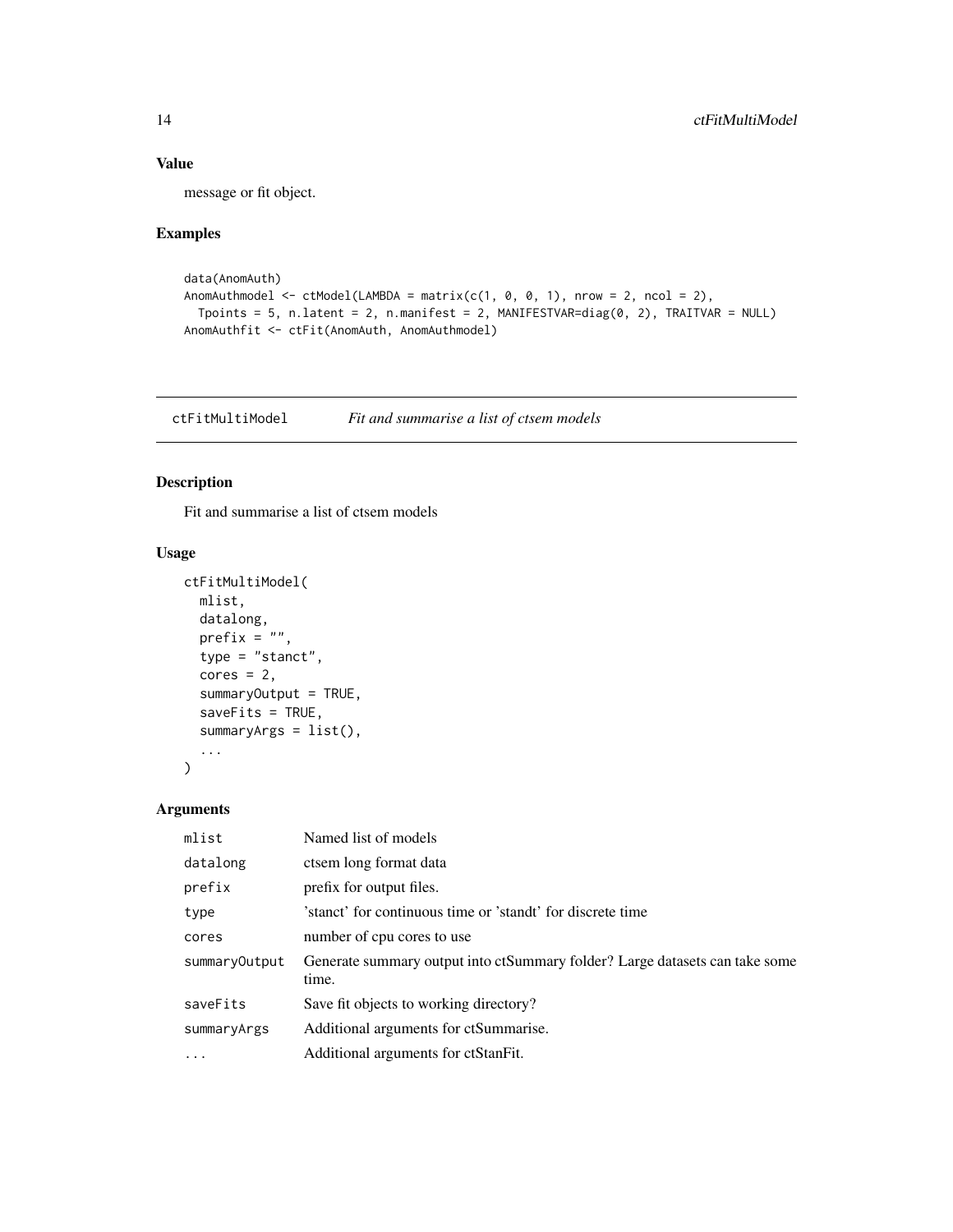#### <span id="page-14-0"></span>ctGenerate the contract of the contract of the contract of the contract of the contract of the contract of the contract of the contract of the contract of the contract of the contract of the contract of the contract of the

#### Value

List containing a named list of model fits (\$fits), and a compare object (\$compare)

#### Examples

```
## Not run:
if(w32chk()){
sunspots<-data.frame(id=1,
 time=do.call(seq,(lapply(attributes(sunspot.year)$tsp,function(x) x))),
 sunspots=sunspot.year)
 ssmodel1 <- ctModel(type='omx', manifestNames='sunspots', Tpoints=3,
 latentNames=c('ss_level', 'ss_velocity'),
  LAMBDA=matrix(c( 1, 'ma1| log(1+(exp(param)))' ), nrow=1, ncol=2),
  DRIFT=matrix(c(0, 'a21 | -log(1+exp(param))', 1, 'a22'), nrow=2, ncol=2),
  MANIFESTMEANS=matrix(c('m1|param * 10 + 44'), nrow=1, ncol=1),
  MANIFESTVAR=diag(0,1), #As per original spec
  CINT=matrix(c(0, 0), nrow=2, ncol=1),
  DIFFUSION=matrix(c(0, 0, 0, "diffusion"), ncol=2, nrow=2))
 ssmodel2 <- ssmodel1
 ssmodel2$LAMBDA[2] <- 0
 fits<-ctFitMultiModel(list(m1=ssmodel1,m2=ssmodel2),datalong = sunspots,
   summaryOutput = FALSE, saveFits = FALSE, cores=1)
print(fits$compare)
}
## End(Not run)
```
ctGenerate *ctGenerate*

#### Description

This function generates data according to the specified ctsem model object.

#### Usage

```
ctGenerate(
  ctmodelobj,
  n.subjects = 100,
  burnin = 0,
  dtmean = 1,
  logdtsd = 0,
  dtmat = NA,
  wide = FALSE
)
```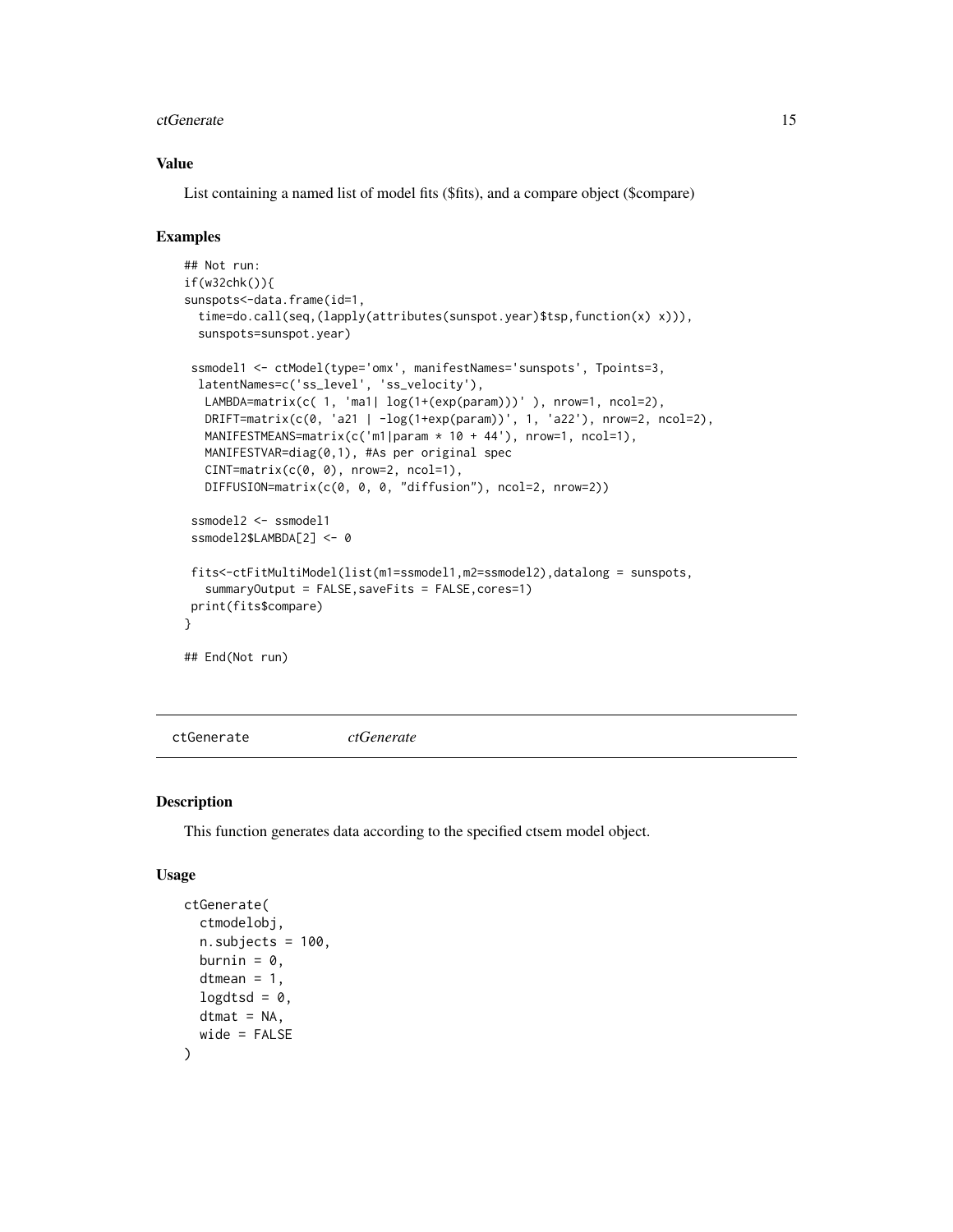#### <span id="page-15-0"></span>**Arguments**

| ctmodelobj | ctsem model object from ctModel.                                                                                                                                                                          |
|------------|-----------------------------------------------------------------------------------------------------------------------------------------------------------------------------------------------------------|
| n.subjects | Number of subjects to output.                                                                                                                                                                             |
| burnin     | Number of initial time points to discard (to simulate stationary data)                                                                                                                                    |
| dtmean     | Positive numeric. Average time interval (delta T) to use.                                                                                                                                                 |
| logdtsd    | Numeric. Standard deviation for variability of the time interval.                                                                                                                                         |
| dtmat      | Either NA, or numeric matrix of n.subjects rows and Tpoints-1 columns, con-<br>taining positive numeric values for all time intervals between measurements. If<br>not NA, dtmean and logdtsd are ignored. |
| wide       | Logical. Output in wide format?                                                                                                                                                                           |

#### Details

Covariance related matrices are treated as Cholesky factors. TRAITTDPREDCOV and TIPRED-COV matrices are not accounted for, at present. The first 1:n.TDpred rows and columns of TD-PREDVAR are used for generating tdpreds at each time point.

#### Examples

#generate data for 2 process model, each process measured by noisy indicator, #stable individual differences in process levels.

```
generatingModel<-ctModel(Tpoints=8,n.latent=2,n.TDpred=0,n.TIpred=0,n.manifest=2,
MANIFESTVAR=diag(.1,2),
LAMBDA=diag(1,2),
DRIFT=matrix(c(-.2,-.05,-.1,-.1),nrow=2),
TRAITVAR=matrix(c(.5,.2,0,.8),nrow=2),
DIFFUSION=matrix(c(1,.2,0,4),2),
CINT=matrix(c(1,0),nrow=2),
T0MEANS=matrix(0,ncol=1,nrow=2),
T0VAR=diag(1,2))
```
data<-ctGenerate(generatingModel,n.subjects=15,burnin=10)

ctIndplot *ctIndplot*

#### Description

Convenience function to simply plot individuals trajectories from ctsem wide format data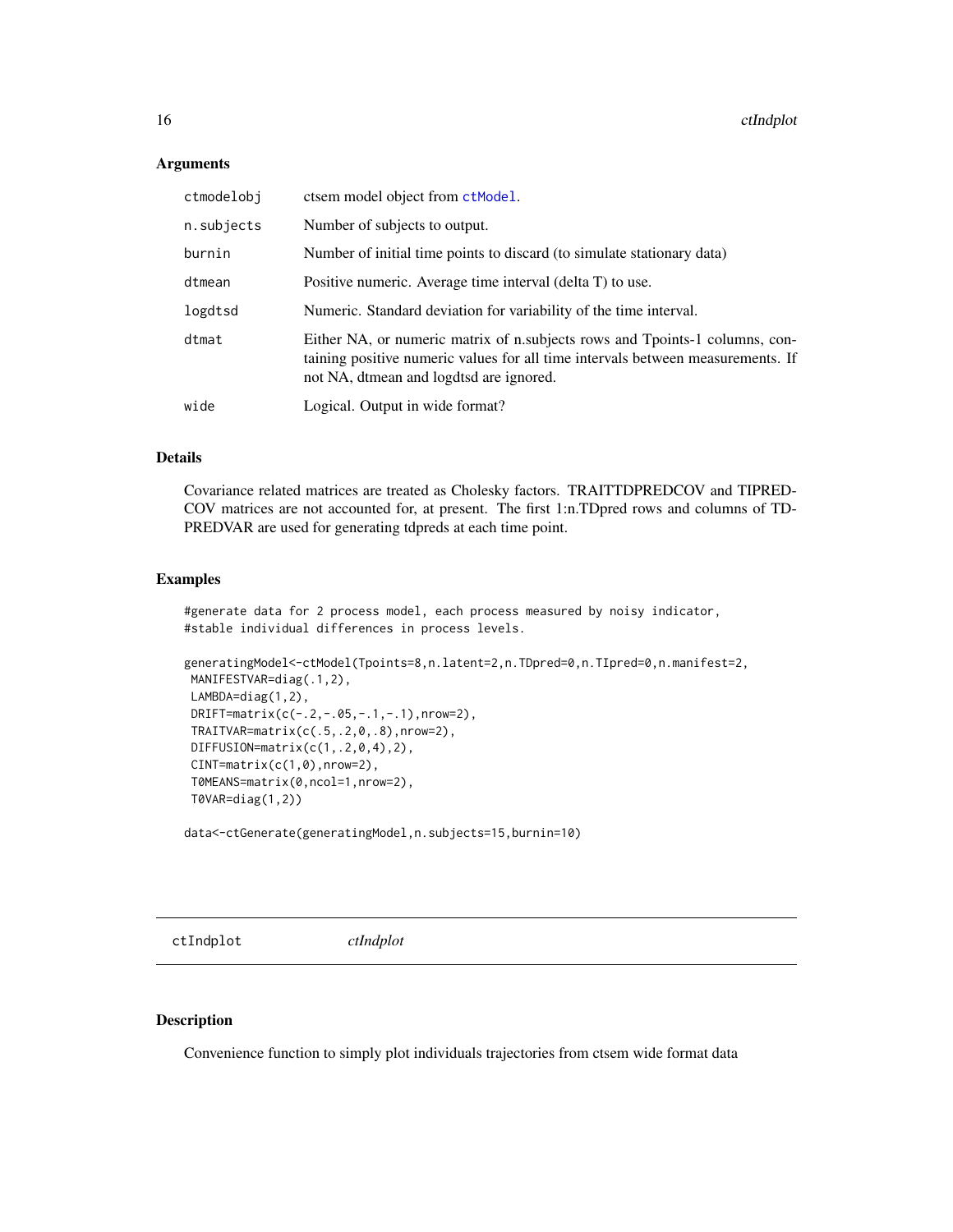#### ctIndplot the contract of the contract of the contract of the contract of the contract of the contract of the contract of the contract of the contract of the contract of the contract of the contract of the contract of the

# Usage

```
ctIndplot(
  datawide,
  n.manifest,
  Tpoints,
  n.subjects = "all",
  colourby = "variable",
  vars = "all",opacity = 1,
  varnames = NULL,
  xlab = "Time",
  ylab = "Value",
  type = "b",start = 0,
  legend = TRUE,
  legendposition = "topright",
  new = TRUE,jittersd = 0.05,...
\mathcal{L}
```

| datawide   | ctsem wide format data                                                                                        |
|------------|---------------------------------------------------------------------------------------------------------------|
| n.manifest | Number of manifest variables in data structure                                                                |
| Tpoints    | Number of discrete time points per case in data structure                                                     |
| n.subjects | Number of subjects to randomly select for plotting, or character vector 'all'.                                |
| colourby   | set plot colours by "subject" or "variable"                                                                   |
| vars       | either 'all' or a numeric vector specifying which manifest variables to plot.                                 |
| opacity    | Opacity of plot lines                                                                                         |
| varnames   | vector of variable names for legend (defaults to NULL)                                                        |
| xlab       | X axis label.                                                                                                 |
| ylab       | Y axis label.                                                                                                 |
| type       | character specifying plot type, as per usual base R plot commands. Defaults to<br>'b', both points and lines. |
| start      | Measurement occasion to start plotting from - defaults to T0.                                                 |
| legend     | Logical. Plot a legend?                                                                                       |
|            | legendposition Where to position the legend.                                                                  |
| new        | logical. If TRUE, creates a new plot, otherwise overlays on current plot.                                     |
| jittersd   | positive numeric indicating standard deviation of noise to add to observed data<br>for plotting purposes.     |
| $\cdots$   | additional plotting parameters.                                                                               |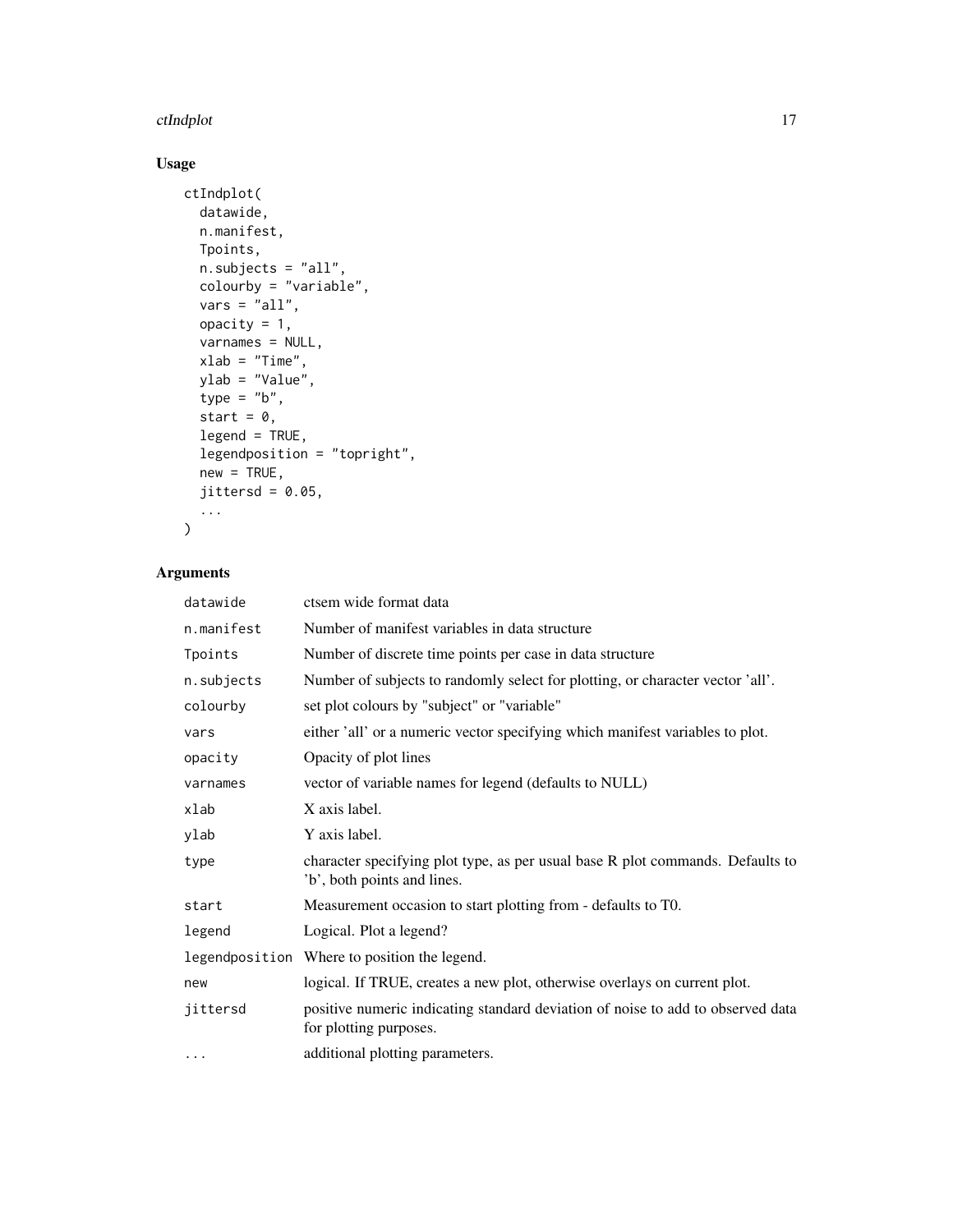# Examples

```
data(ctExample1)
ctIndplot(ctExample1,n.subjects=1, n.manifest=2,Tpoints=6, colourby='variable')
```
<span id="page-17-1"></span>ctIntervalise *Converts absolute times to intervals for wide format ctsem panel data*

## Description

Converts absolute times to intervals for wide format ctsem panel data

## Usage

```
ctIntervalise(
 datawide,
  Tpoints,
 n.manifest,
  n.TDpred = 0,n.TIpred = 0,
  imputedefs = F,manifestNames = "auto",
  TDpredNames = "auto",
  TIpredNames = "auto",
  digits = 5,
 mininterval = 0.001,
  individualRelativeTime = TRUE,
  startoffset = 0
)
```

| datawide   | Wide format data, containing absolute time measurements, to convert to interval<br>time scale. See ctLongToWide to easily convert long format data.                                                                                                                                                                                                   |
|------------|-------------------------------------------------------------------------------------------------------------------------------------------------------------------------------------------------------------------------------------------------------------------------------------------------------------------------------------------------------|
| Tpoints    | Maximum number of discrete time points (waves of data, or measurement occa-<br>sions) for an individual in the input data structure.                                                                                                                                                                                                                  |
| n.manifest | number of manifest variables per time point in the data.                                                                                                                                                                                                                                                                                              |
| n.TDpred   | number of time dependent predictors in the data structure.                                                                                                                                                                                                                                                                                            |
| n.TIpred   | number of time independent predictors in the data structure.                                                                                                                                                                                                                                                                                          |
| imputedefs | if TRUE, impute time intervals based on the measurement occasion (i.e. col-<br>umn) they are in, if FALSE (default), set related observations to NA. FALSE is<br>recommended unless you are certain that the imputed value (mean of the rel-<br>evant time column) is appropriate. Noise and bias in estimates will result if<br>wrongly set to TRUE. |

<span id="page-17-0"></span>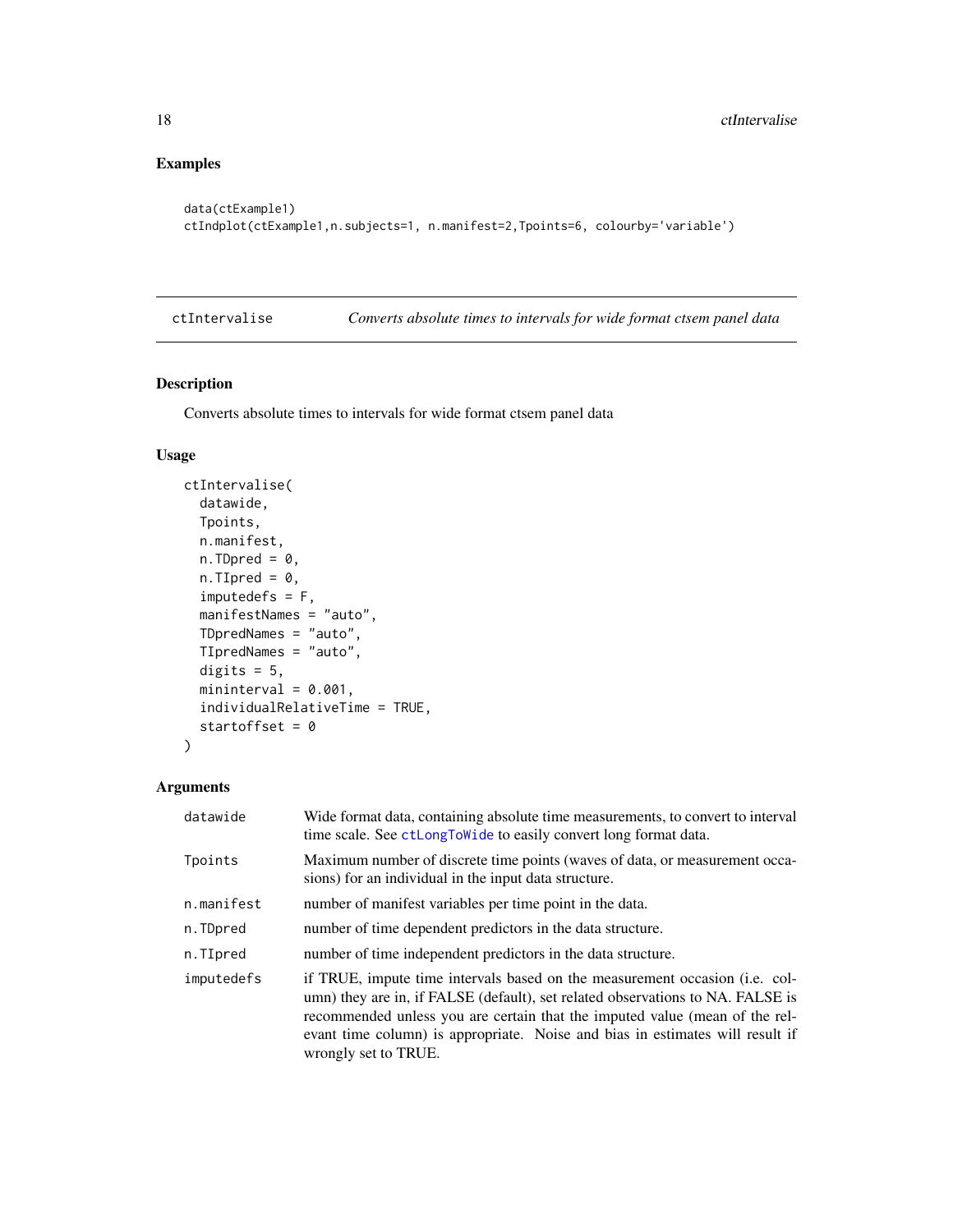#### <span id="page-18-0"></span>ctKalman 19

| manifestNames          | vector of character strings giving variable names of manifest indicator variables<br>(without Tx suffix for measurement occasion).                                                                                                                                                                                 |
|------------------------|--------------------------------------------------------------------------------------------------------------------------------------------------------------------------------------------------------------------------------------------------------------------------------------------------------------------|
| TDpredNames            | vector of character strings giving variable names of time dependent predictor<br>variables (without Tx suffix for measurement occasion).                                                                                                                                                                           |
| TIpredNames            | vector of character strings giving variable names of time independent predictor<br>variables.                                                                                                                                                                                                                      |
| digits                 | How many digits to round to for interval calculations.                                                                                                                                                                                                                                                             |
| mininterval            | set to lower than any possible observed measurement interval, but above 0 - this<br>is used for filling NA values where necessary and has no impact on estimates<br>when set in the correct range. (If all observed intervals are greater than 1, min-<br>interval=1 may be a good choice)                         |
| individualRelativeTime | if TRUE (default), the first measurement for each individual is assumed to be<br>taken at time 0, and all other times are adjusted accordingly. If FALSE, new<br>columns for an initial wave are created, consisting only of observations which<br>occurred at the earliest observation time of the entire sample. |
| startoffset            | if $0$ (default) uses earliest observation as start time. If greater than $0$ , all first<br>observations are NA, with distance of start offset to first recorded observation.                                                                                                                                     |

### Details

Time column must be numeric!

#### Examples

```
wideexample <- ctLongToWide(datalong = ctstantestdat, id = "id",
time = "time", manifestNames = c("Y1", "Y2"),
TDpredNames = "TD1", TIpredNames = c("TI1", "TI2","TI3"))
#Then convert the absolute times to intervals, using the Tpoints reported from the prior step.
wide <- ctIntervalise(datawide = wideexample, Tpoints = 10, n.manifest = 2,
n.TDpred = 1, n.TIpred = 3, manifestNames = c("Y1", "Y2"),
```

```
TDpredNames = "TD1", TIpredNames = c("TI1", "TI2","TI3") )
```
print(wide)

ctKalman *ctKalman*

#### Description

Outputs predicted, updated, and smoothed estimates of manifest indicators and latent states, with covariances, for specific subjects from data fit with [ctStanFit](#page-35-1), based on either the mode (if optimized) or mean (if sampled) of parameter distribution.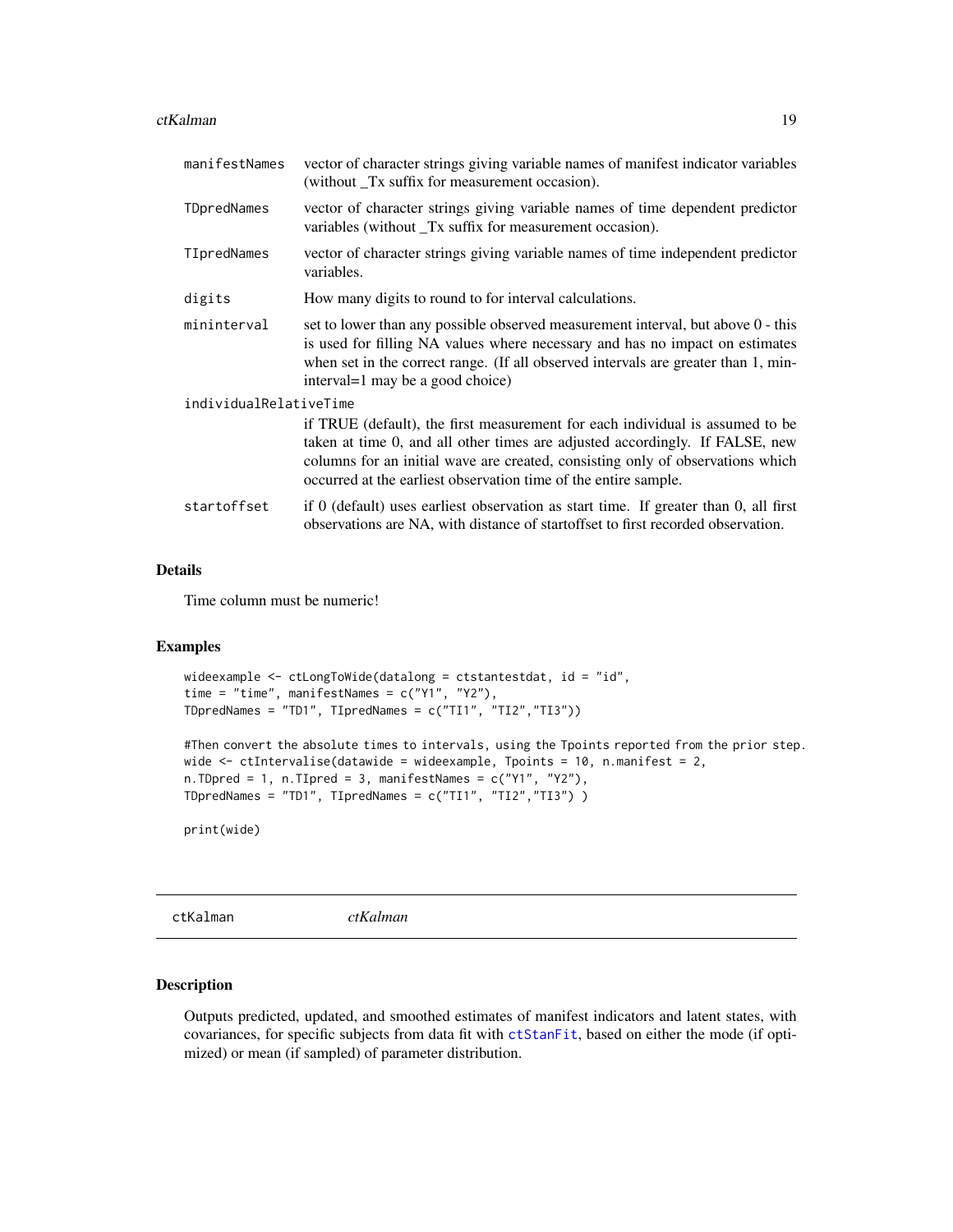## Usage

```
ctKalman(
  fit,
  timerange = "asdata",
  timestep = "auto",
  subjects = 1,
  removeObs = FALSE,
  plot = FALSE,
  realid = TRUE,...
\mathcal{L}
```
#### Arguments

| fit       | fit object as generated by ctStanFit.                                                                                                                                                                                                                                                            |
|-----------|--------------------------------------------------------------------------------------------------------------------------------------------------------------------------------------------------------------------------------------------------------------------------------------------------|
| timerange | Either 'asdata' to just use the observed data range, or a numeric vector of length<br>2 denoting start and end of time range, allowing for estimates outside the range<br>of observed data. Ranges smaller than the observed data are ignored.                                                   |
| timestep  | Either 'asdata' to just use the observed data (which also requires 'asdata' for<br>timerange) or a positive numeric value indicating the time step to use for inter-<br>polating values. Lower values give a more accurate / smooth representation, but<br>take a little more time to calculate. |
| subjects  | vector of integers denoting which subjects (from 1 to N) to plot predictions for.                                                                                                                                                                                                                |
| removeObs | Logical. If TRUE, observations (but not covariates) are set to NA, so only ex-<br>pectations based on parameters and covariates are returned.                                                                                                                                                    |
| plot      | Logical. If TRUE, plots output instead of returning it. See plot.ctKalmanDF<br>(Stan based fit) for the possible arguments.                                                                                                                                                                      |
| realid    | use original (not necessarily integer sequence) subject id's?                                                                                                                                                                                                                                    |
| $\ddots$  | additional arguments to pass to plot. ctKalmanDF.                                                                                                                                                                                                                                                |

#### Value

Returns a list containing matrix objects etaprior, etaupd, etasmooth, y, yprior, yupd, ysmooth, prederror, time, loglik, with values for each time point in each row. eta refers to latent states and y to manifest indicators - y itself is thus just the input data. Covariance matrices etapriorcov, etaupdcov, etasmoothcov, ypriorcov, yupdcov, ysmoothcov, are returned in a row \* column \* time array. Some outputs are unavailable for ctStan fits at present. If plot=TRUE, nothing is returned but a plot is generated.

## Examples

#Basic ctKalman(ctstantestfit, timerange=c(0,60), plot=TRUE) #Multiple subjects, y and yprior, showing plot arguments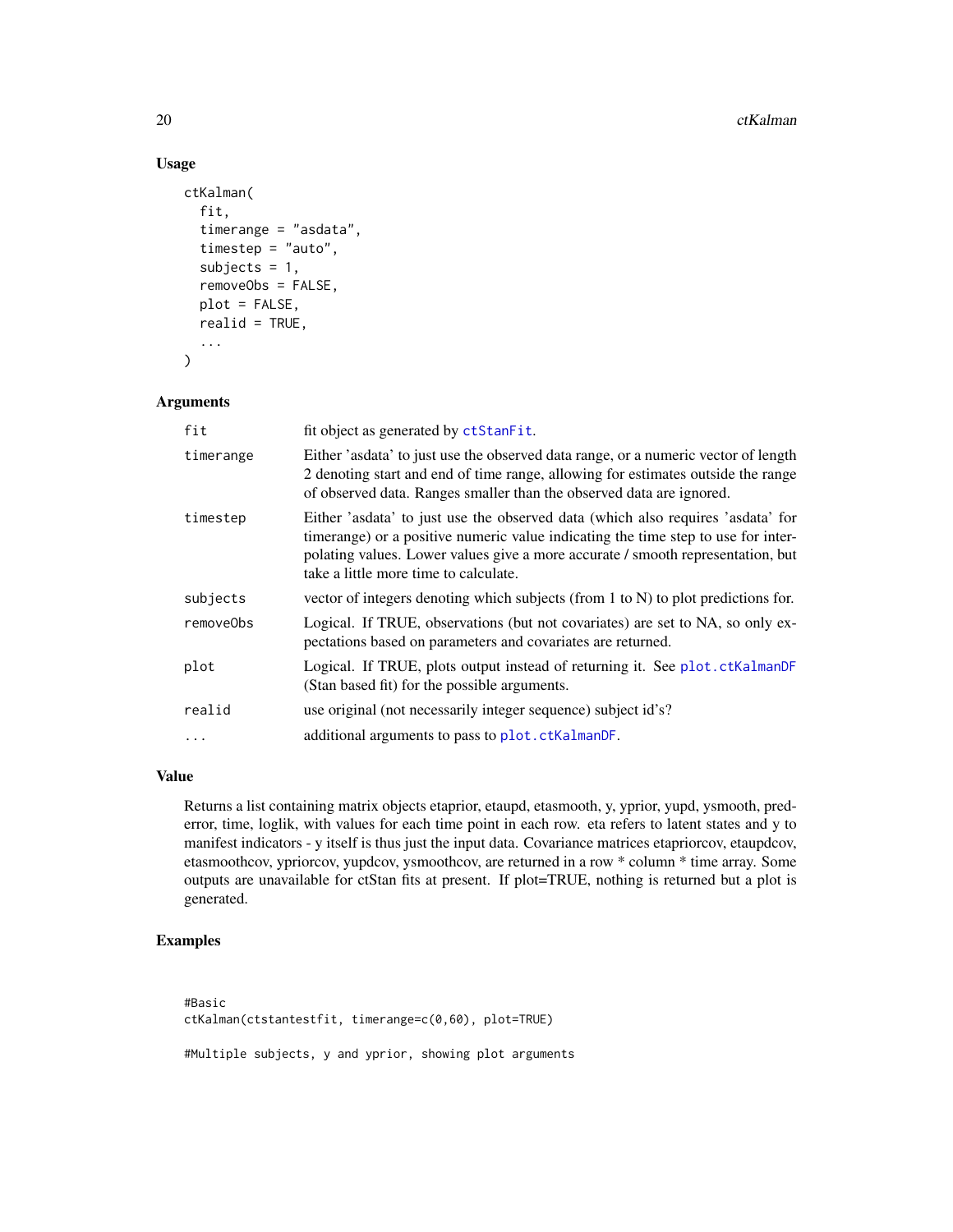## <span id="page-20-0"></span>ctLongToWide 21

```
plot1<-ctKalman(ctstantestfit, timerange=c(0,60), timestep=.1, plot=TRUE,
 subjects=2:3,
 kalmanvec=c('y','yprior'),
 errorvec=c(NA,'ypriorcov')) #'auto' would also have achieved this
 #modify plot as per normal with ggplot
 print(plot1+ggplot2::coord_cartesian(xlim=c(0,10)))
#or generate custom plot from scratch:#'
k=ctKalman(ctstantestfit, timerange=c(0,60), timestep=.1, subjects=2:3)
library(ggplot2)
ggplot(k[k$Element %in% 'yprior',],
  aes(x=Time, y=value,colour=Subject,linetype=Row)) +
  geom_line() +
  theme_bw()
```
<span id="page-20-1"></span>ctLongToWide *ctLongToWide Restructures time series / panel data from long format to wide format for ctsem analysis*

## Description

ctLongToWide Restructures time series / panel data from long format to wide format for ctsem analysis

#### Usage

```
ctLongToWide(
  datalong,
  id,
  time,
  manifestNames,
  TDpredNames = NULL,
  TIpredNames = NULL
\lambda
```

| datalong      | dataset in long format, including subject/id column, observation time (or change<br>in observation time, with 0 for first observation) column, indicator (manifest /<br>observed) variables, any time dependent predictors, and any time independent<br>predictors. |
|---------------|---------------------------------------------------------------------------------------------------------------------------------------------------------------------------------------------------------------------------------------------------------------------|
| id            | character string giving column name of the subject/id column                                                                                                                                                                                                        |
| time          | character string giving column name of the time columnn                                                                                                                                                                                                             |
| manifestNames | vector of character strings giving column names of manifest indicator variables                                                                                                                                                                                     |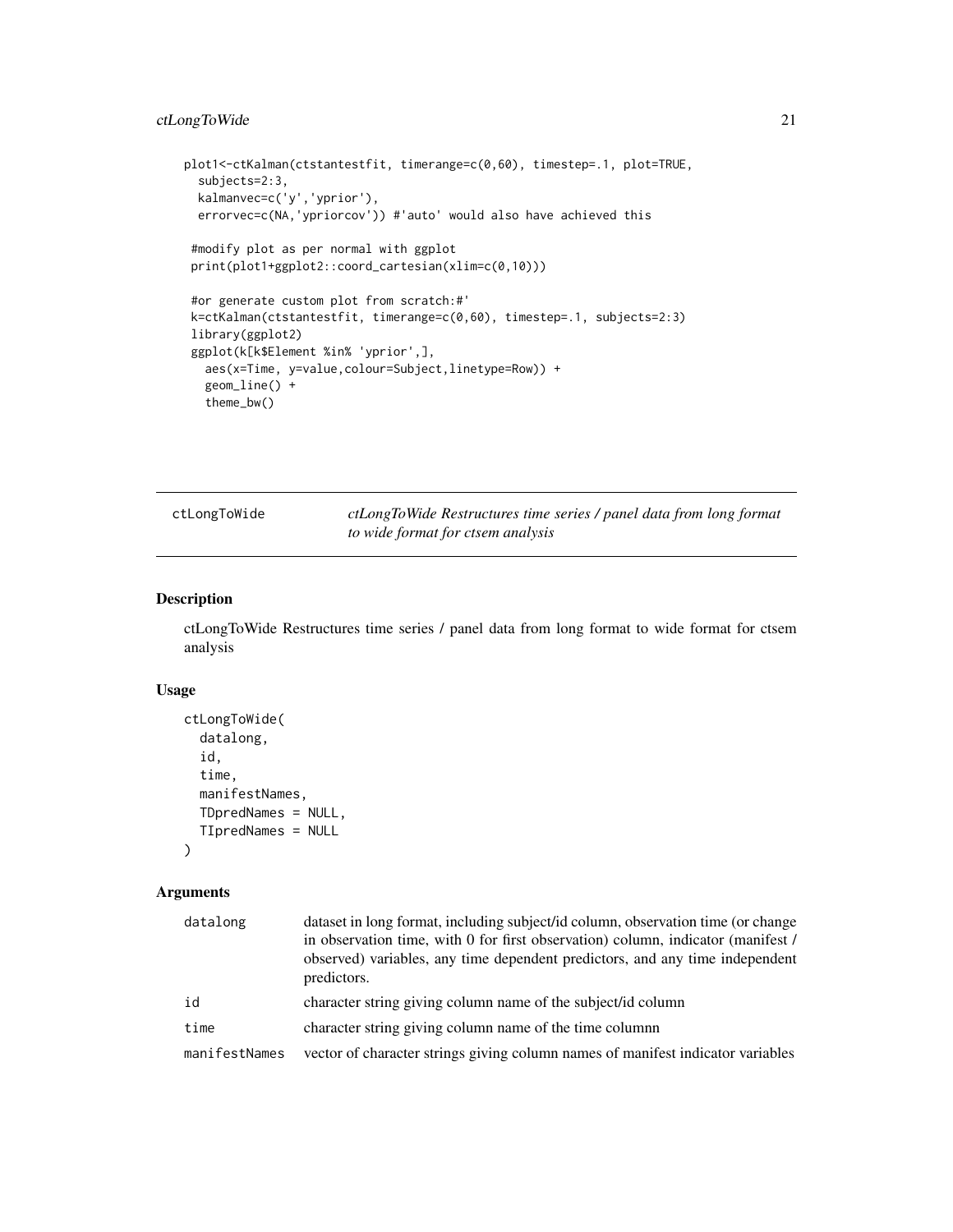<span id="page-21-0"></span>

| TDpredNames | vector of character strings giving column names of time dependent predictor<br>variables   |
|-------------|--------------------------------------------------------------------------------------------|
| TIpredNames | vector of character strings giving column names of time independent predictor<br>variables |

#### Details

Time column must be numeric

#### See Also

[ctIntervalise](#page-17-1)

## Examples

```
wideexample \leq ctLongToWide(datalong = ctstantestdat, id = "id",
time = "time", manifestNames = c("Y1", "Y2"),
TDpredNames = "TD1", TIpredNames = c("TI1", "TI2","TI3"))
```

```
#Then convert the absolute times to intervals, using the Tpoints reported from the prior step.
wide \le ctIntervalise(datawide = wideexample, Tpoints = 10, n.manifest = 2,
n.TDpred = 1, n.TIpred = 3, manifestNames = c("Y1", "Y2"),TDpredNames = "TD1", TIpredNames = c("TI1", "TI2","TI3") )
```
print(wide)

ctLOO *K fold cross validation for ctStanFit objects*

#### Description

K fold cross validation for ctStanFit objects

#### Usage

```
ctLOO(
  fit,
  folds = 10,
 cores = 2,parallelFolds = FALSE,
 subjectwise = ifelse(length(unique(fit$standata$subject)) > folds, TRUE, FALSE),
  keepfirstobs = FALSE
)
```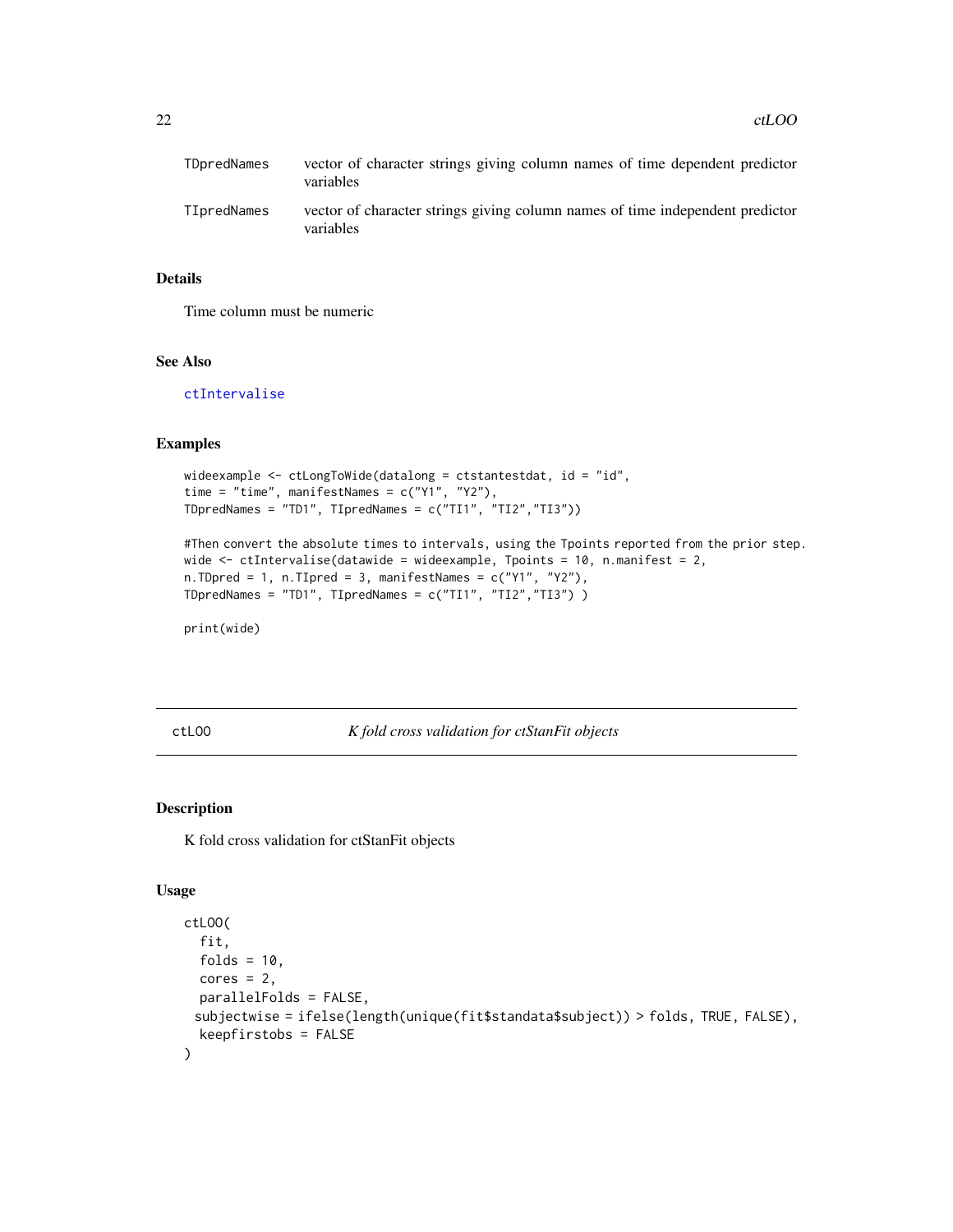#### <span id="page-22-0"></span>ctModel 23

# Arguments

| fit           | ctStanfit object                                                                                                                                                              |
|---------------|-------------------------------------------------------------------------------------------------------------------------------------------------------------------------------|
| folds         | Number of cross validation splits to use $-10$ folds implies that the model is<br>re-fit 10 times, each time to a data set with 1/10 of the observations randomly<br>removed. |
| cores         | Number of processor cores to use.                                                                                                                                             |
| parallelFolds | compute folds in parallel or use cores to finish single folds faster. parallel Folds<br>will use folds times as much memory.                                                  |
| subjectwise   | drop random subjects instead of data rows?                                                                                                                                    |
| keepfirstobs  | do not drop first observation (more stable estimates)                                                                                                                         |

# Value

list

# Examples

ctLOO(ctstantestfit)

<span id="page-22-1"></span>ctModel *Define a ctsem model*

## Description

This function is used to specify a continuous time structural equation model, which can then be fit to data with function [ctStanFit](#page-35-1).

#### Usage

```
ctModel(
 LAMBDA,
  type = "omx",n.manifest = "auto",
 n.latent = "auto",
 Tpoints = NULL,
 manifestNames = "auto",
 latentNames = "auto",
  id = "id",time = "time",
  TØVAR = "auto",T0MEANS = "auto",
 MANIFESTMEANS = "auto",
 MANIFESTVAR = "auto",
```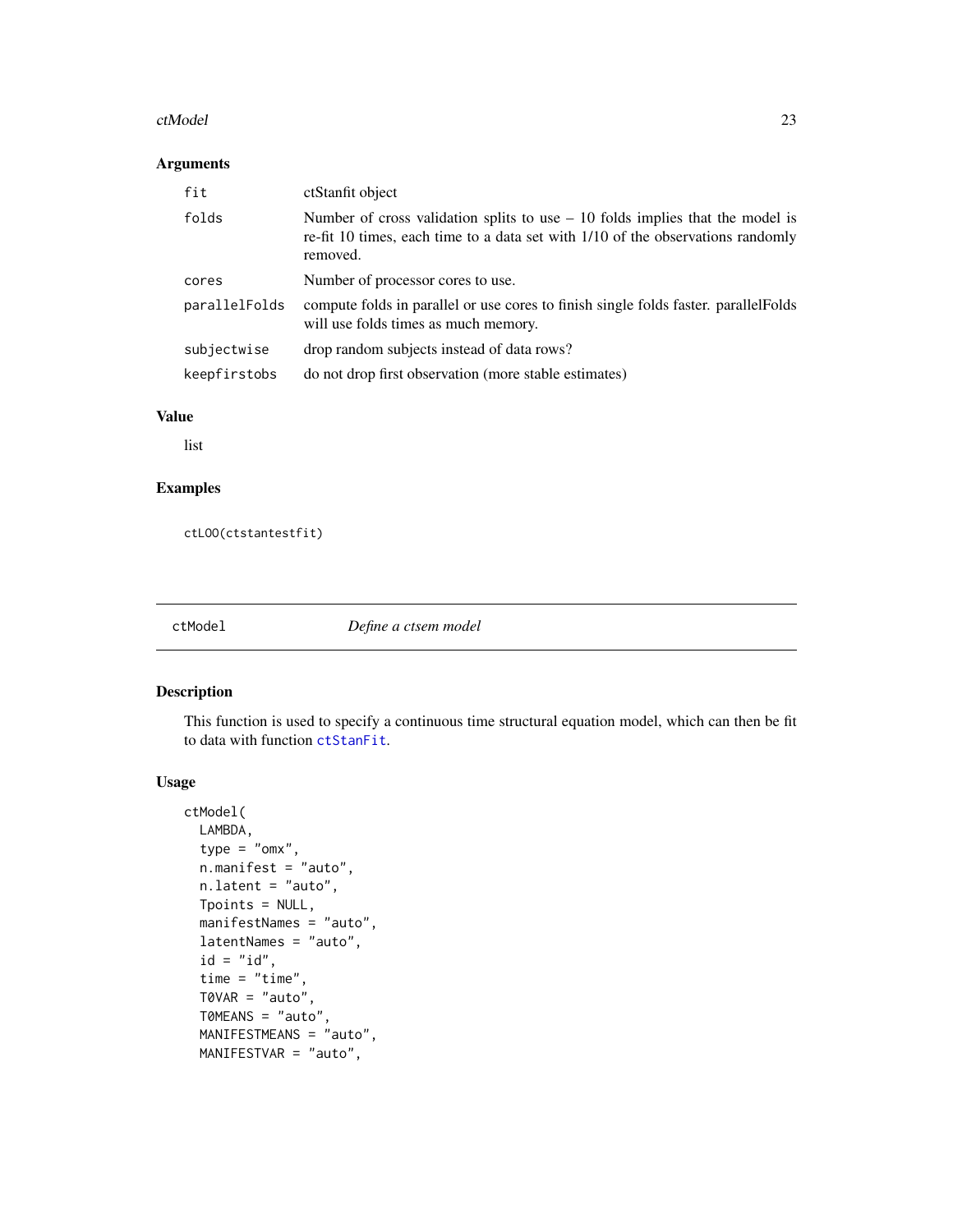24 ctModel

```
DRIFT = "auto",CINT = "auto",DIFFUSION = "auto",
n.TDpred = "auto",
TDpredNames = "auto",
n.TIpred = "auto",
TIpredNames = "auto",
tipredDefault = TRUE,
TRAITVAR = NULL,
T0TRAITEFFECT = NULL,
MANIFESTTRAITVAR = NULL,
TDPREDMEANS = "auto",
TDPREDEFFECT = "auto",
T0TDPREDCOV = "auto",
TDPREDVAR = "auto",
TRAITTDPREDCOV = "auto",
TDTIPREDCOV = "auto",
TIPREDMEANS = "auto",
TIPREDEFFECT = "auto",
T0TIPREDEFFECT = "auto",
TIPREDVAR = "auto",
PARS = NULL,
startValues = NULL
```
#### Arguments

 $\mathcal{L}$ 

| LAMBDA        | n.manifest*n.latent loading matrix relating latent to manifest variables, with la-<br>tent processes 1:n.latent along the columns, and manifest variables 1:n.manifest<br>in the rows.                                                                                        |
|---------------|-------------------------------------------------------------------------------------------------------------------------------------------------------------------------------------------------------------------------------------------------------------------------------|
| type          | character string. If 'omx' (default) configures model for maximum likelihood<br>fitting with ctFit, using OpenMx. If 'stanct' or 'standt' configures either con-<br>tinuous ('stanct') or discrete ('standt') time model for Bayesian fitting with<br>ctStanFit, using Stan.  |
| n.manifest    | Number of manifest indicators per individual at each measurement occasion /<br>time point. Manifest variables are included as the first element of the wide data<br>matrix, with all the 1:n manifest manifest variables at time 1 followed by those<br>of time 2, and so on. |
| n.latent      | Number of latent processes.                                                                                                                                                                                                                                                   |
| Tpoints       | For type='omx' only. Number of time points, or measurement occasions, in the<br>data. This will generally be the maximum number of time points for a single<br>individual, but may be one extra if sample relative time intervals are used, see<br>ctIntervalise.             |
| manifestNames | n.manifest length vector of manifest variable names as they appear in the data<br>structure, without any Tx time point suffix that may be present in wide data.<br>Defaults to Y1, Y2, etc.                                                                                   |
| latentNames   | n.latent length vector of latent variable names (used for naming parameters, de-<br>faults to eta1, eta2, etc).                                                                                                                                                               |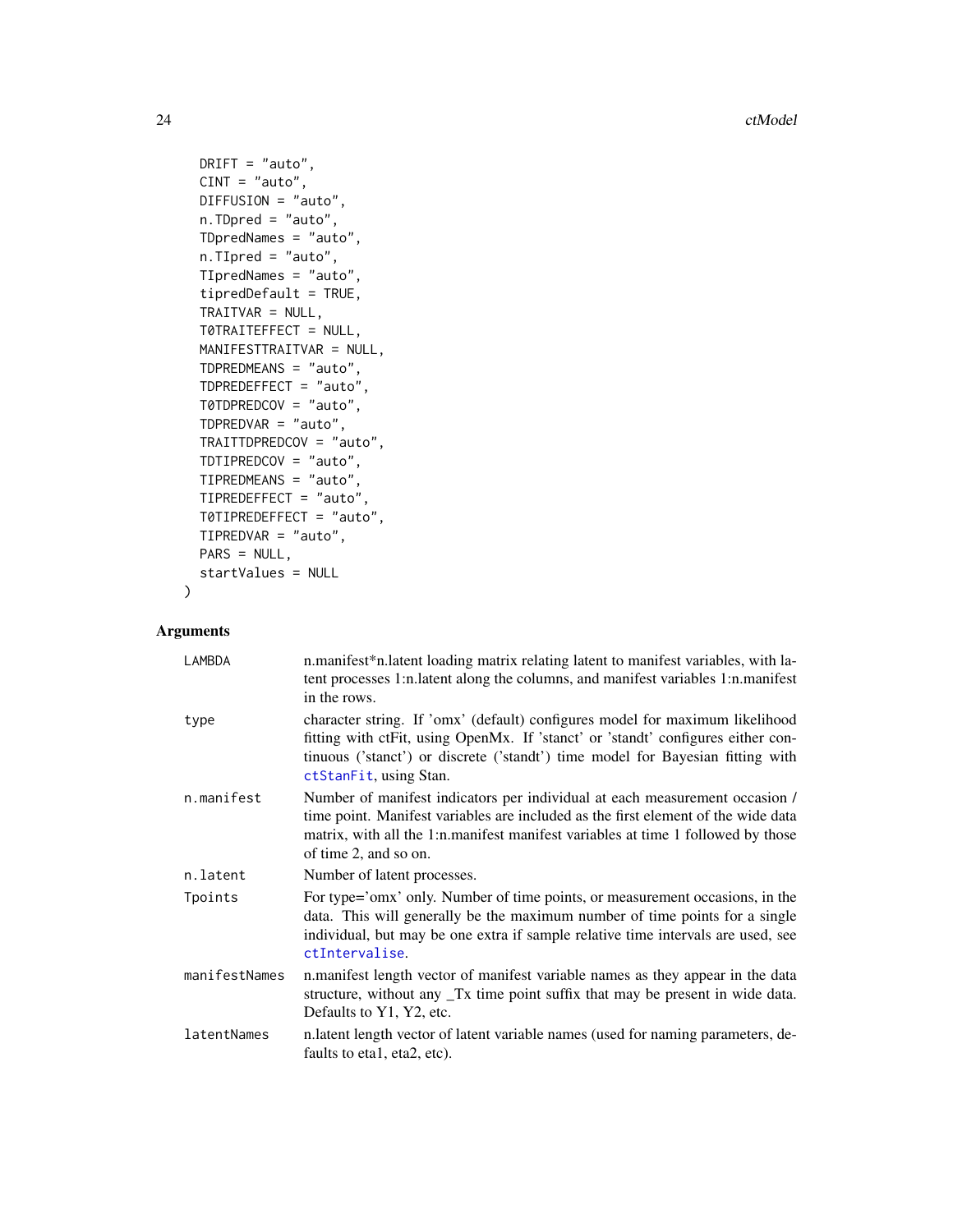| id                   | character string denoting column name containing subject identification vari-<br>ables. id data may be of any form, though will be coerced internally to an<br>integer sequence rising from 1.                                                                                                                          |
|----------------------|-------------------------------------------------------------------------------------------------------------------------------------------------------------------------------------------------------------------------------------------------------------------------------------------------------------------------|
| time                 | character string denoting column name containing timing data. Timing data<br>must be numeric.                                                                                                                                                                                                                           |
| T0VAR                | lower triangular n.latent*n.latent cholesky matrix of latent process initial vari-<br>ance / covariance. "auto" freely estimates all parameters.                                                                                                                                                                        |
| T0MEANS              | n.latent*1 matrix of latent process means at first time point, T0. "auto" freely<br>estimates all parameters.                                                                                                                                                                                                           |
| MANIFESTMEANS        | n.manifest*1 matrix of manifest intercept parameters. "auto" frees all parame-<br>ters.                                                                                                                                                                                                                                 |
| MANIFESTVAR          | lower triangular n.manifest*n.manifest cholesky matrix of variance / covariance<br>between manifests at each measurement occasion (i.e. measurement error /<br>residual). "auto" freely estimates variance parameters, and fixes covariances<br>between manifests to 0. "free" frees all values, including covariances. |
| DRIFT                | n.latent*n.latent DRIFT matrix of continuous auto and cross effects, relating the<br>processes over time. "auto" freely estimates all parameters.                                                                                                                                                                       |
| <b>CINT</b>          | n.latent * 1 matrix of latent process intercepts, allowing for non 0 asymptotic<br>levels of the latent processes. Generally only necessary for additional trends<br>and more complex dynamics. "auto" fixes all parameters to 0.                                                                                       |
| DIFFUSION            | lower triangular n.latent*n.latent cholesky matrix of diffusion process variance<br>and covariance (latent error / dynamic innovation). "auto" freely estimates all<br>parameters.                                                                                                                                      |
| n.TDpred             | Number of time dependent predictor variables in the dataset.                                                                                                                                                                                                                                                            |
| TDpredNames          | n.TDpred length vector of time dependent predictor variable names, as they ap-<br>pear in the data structure, without any _Tx time point suffix that may appear in<br>wide data. Default names are TD1, TD2, etc.                                                                                                       |
| n.TIpred             | Number of time independent predictors. Each TIpredictor is inserted at the right<br>of the data matrix, after the time intervals.                                                                                                                                                                                       |
| TIpredNames          | n.TIpred length vector of time independent predictor variable names, as they<br>appear in the data structure. Default names are TI1, TI2, etc.                                                                                                                                                                          |
| tipredDefault        | Logical. TRUE sets any parameters with unspecified time independent predictor<br>effects to have effects estimated, FALSE fixes the effect to zero unless individu-<br>ally specified.                                                                                                                                  |
| <b>TRAITVAR</b>      | For type='omx' only. Either NULL, if no trait / unobserved heterogeneity ef-<br>fect, or lower triangular n.latent*n.latent cholesky matrix of trait variance / co-<br>variance across subjects. "auto" freely estimates all parameters.                                                                                |
| <b>T0TRAITEFFECT</b> | For type='omx' only. Either NULL, if no trait / individual heterogeneity effect,<br>or lower triangular n.latent*n.latent cholesky matrix of initial trait variance /<br>covariance. "auto" freely estimates all parametrers, if the TRAITVAR matrix is<br>specified.                                                   |
| MANIFESTTRAITVAR     |                                                                                                                                                                                                                                                                                                                         |
|                      | For type='omx' only. Either NULL (default) if no trait variance / individual<br>heterogeneity in the level of the manifest indicators, otherwise a lower triangular                                                                                                                                                     |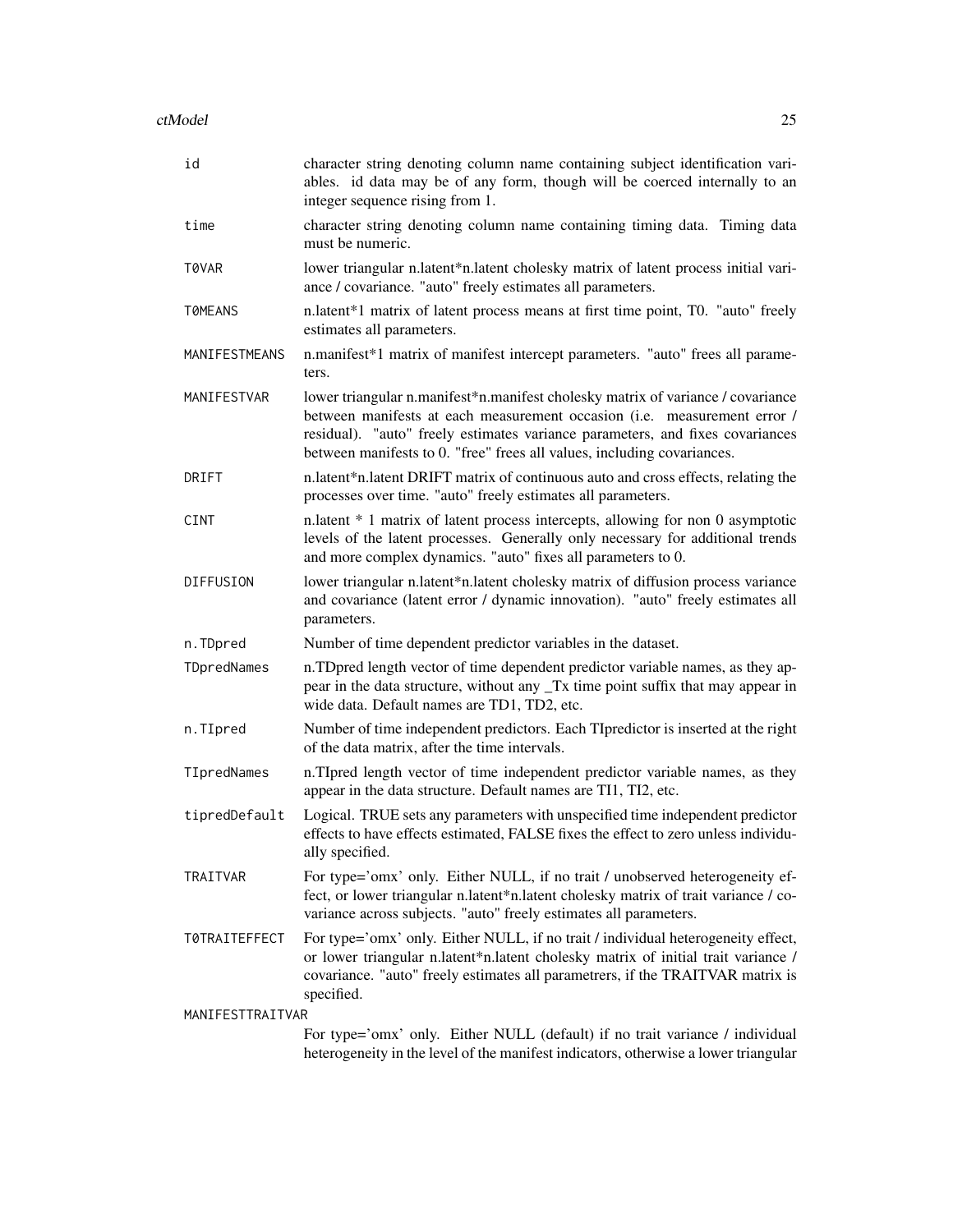n.manifest \* n.manifest variance / covariance matrix. Set to "auto" to include and free all parameters - but identification problems will arise if TRAITVAR is also set.

- TDPREDMEANS For type='omx' only. (n.TDpred  $*(Tpoints 1))$  rows  $* 1$  column matrix of time dependent predictor means. If 'auto', the means are freely estimated. Otherwise, the means for the Tpoints observations of your first time dependent predictor are followed by those of TDpred 2, and so on.
- TDPREDEFFECT n.latent\*n.TDpred matrix of effects from time dependent predictors to latent processes. Effects from 1:n.TDpred columns TDpredictors go to 1:n.latent rows of latent processes. "auto" freely estimates all parameters.
- T0TDPREDCOV For type='omx' only. n.latent rows \* (Tpoints \* n.TDpred) columns covariance matrix between latents at T0 and time dependent predictors. Default of "auto" restricts covariance to 0, which is consistent with covariance to other time points. To freely estimate parameters, specify either 'free', or the desired matrix.
- TDPREDVAR For type='omx' only. lower triangular (n.TDpred \* Tpoints) rows \* (n.TDpred \* Tpoints) columns variance / covariance cholesky matrix for time dependent predictors. "auto" (default) freely estimates all parameters.
- TRAITTDPREDCOV For type='omx' only. n.latent rows \* (n.TDpred\*Tpoints) columns covariance matrix of latent traits and time dependent predictors. Defaults to zeroes, assuming predictors are independent of subjects baseline levels. When predictors depend on the subjects, this should instead be set to 'free' or manually specified. The Tpoints columns of the first preditor are followed by those of the second and so on. Covariances with the trait variance of latent process 1 are specified in row 1, process 2 in row 2, etc. "auto" (default) sets this matrix to zeroes, (if both traits and time dependent predictors exist, otherwise this matrix is set to NULL, and ignored in any case).
- TDTIPREDCOV For type='omx' only. (n.TDpred \* Tpoints) rows \* n.TIpred columns covariance matrix between time dependent and time independent predictors. "auto" (default) freely estimates all parameters.
- TIPREDMEANS For type='omx' only. n.TIpred \* 1 matrix of time independent predictor means. If 'auto', the means are freely estimated.
- TIPREDEFFECT For type='omx' only. n.latent\*n.TIpred effect matrix of time independent predictors on latent processes. "auto" freely estimates all parameters and generates starting values. TIPREDEFFECT parameters for type='stan' are estimated by default on all subject level parameters, to restrict this, manually edit the model object after creation.
- T0TIPREDEFFECT For type='omx' only.n.latent\*n.TIpred effect matrix of time independent predictors on latents at T0. "auto" freely estimates all parameters, though note that under the default setting of stationary for ctFit, this matrix is ignored as the effects are determined based on the overall process parameters.
- TIPREDVAR For type='omx' only.lower triangular n.TIpred \* n.TIpred Cholesky decomposed covariance matrix for all time independent predictors. "auto" (default) freely estimates all parameters.
- PARS for types 'stanct' and 'standt' only. May be of any structure, only needed to contain extra parameters for certain non-linear models.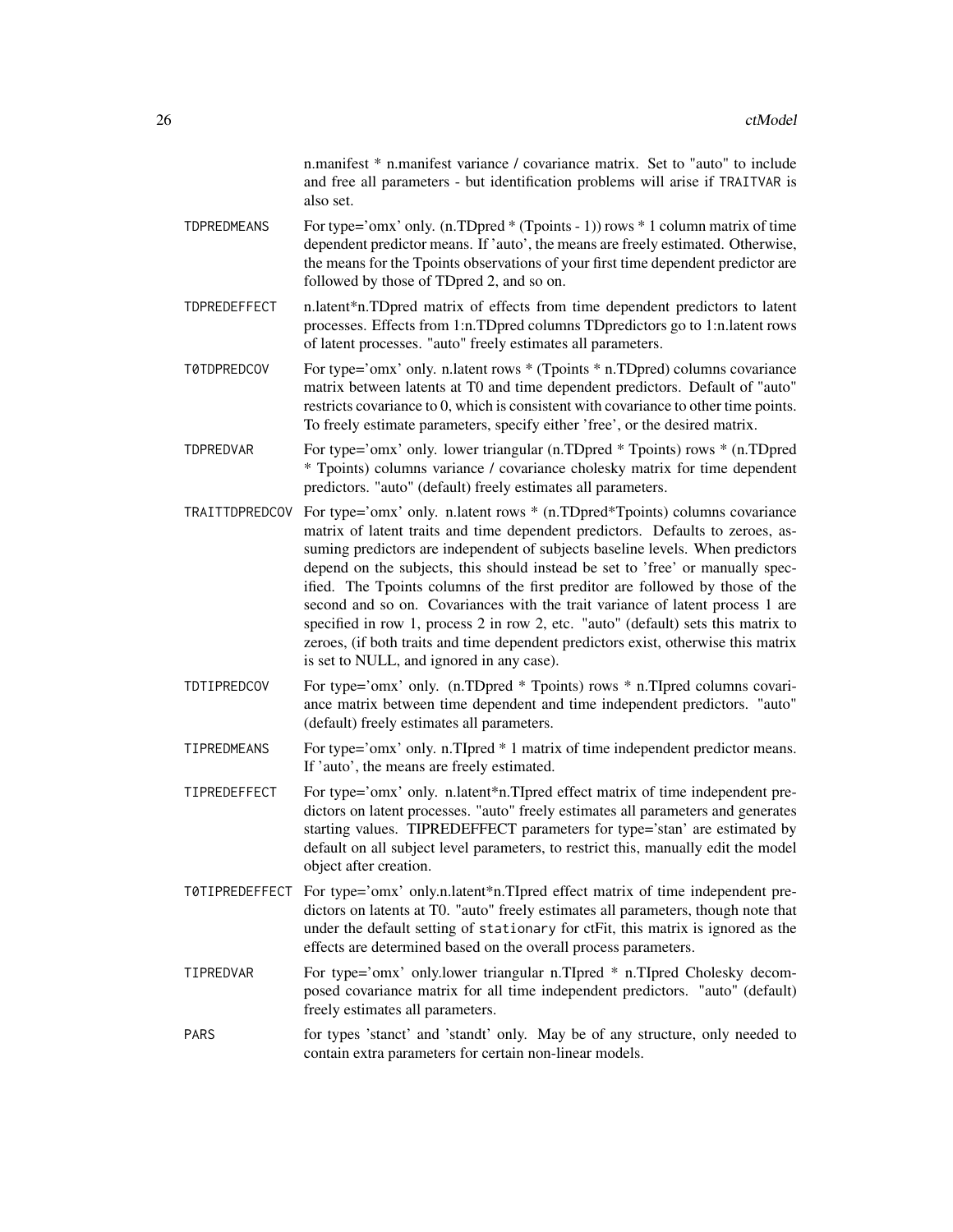<span id="page-26-0"></span>startValues For type='omx' only. A named vector, where the names of each value must match a parameter in the specified model, and the value sets the starting value for that parameter during optimization. If not set, random starting values representing relatively stable processes with small effects and covariances are generated by ctFit. Better starting values may improve model fit speed and the chance of an appropriate model fit.

#### Examples

```
### Frequentist example:
 ### impulse and level change time dependent predictor
 ### example from Driver, Oud, Voelkle (2015)
 data('ctExample2')
 tdpredmodel <- ctModel(n.manifest = 2, n.latent = 3, n.TDpred = 1,
 Tpoints = 8, manifestNames = c('LeisureTime', 'Happiness'),
 TDpredNames = 'MoneyInt',
 latentNames = c('LeisureTime', 'Happiness', 'MoneyIntLatent'),
 LAMBDA = matrix(c(1,0, 0,1, 0,0), ncol = 3), TRAITVAR = "auto")
 tdpredmodel$TRAITVAR[3, ] <- 0
 tdpredmodel$TRAITVAR[, 3] <- 0
 tdpredmodel$DIFFUSION[, 3] <- 0
 tdpredmodel$DIFFUSION[3, ] <- 0
 tdpredmodel$T0VAR[3, ] <- 0
 tdpredmodel$T0VAR[, 3] <- 0
 tdpredmodel$CINT[3] <- 0
 tdpredmodel$T0MEANS[3] <- 0
 tdpredmodel$TDPREDEFFECT[3, ] <- 1
 tdpredmodel$DRIFT[3, ] <- 0
###Bayesian example:
model<-ctModel(type='stanct',
n.latent=2, latentNames=c('eta1','eta2'),
n.manifest=2, manifestNames=c('Y1','Y2'),
n.TDpred=1, TDpredNames='TD1',
n.TIpred=3, TIpredNames=c('TI1','TI2','TI3'),
LAMBDA=diag(2))
```
ctModelHigherOrder *Raise the order of a ctsem model object of type 'omx'.*

#### **Description**

Raise the order of a ctsem model object of type 'omx'.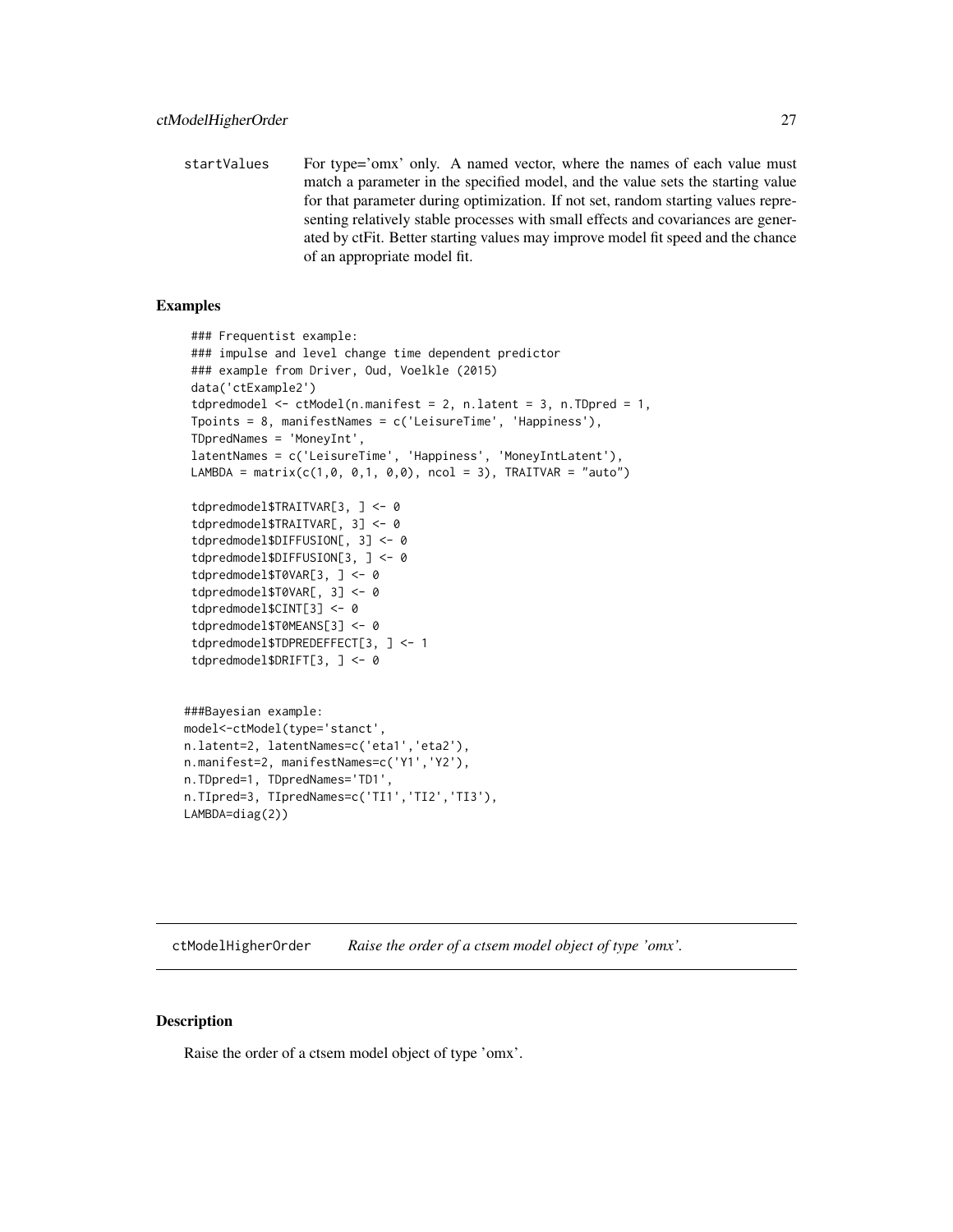# Usage

```
ctModelHigherOrder(
  ctm,
  indices,
  diffusion = TRUE,
  crosseffects = FALSE,
  cint = FALSE,
  explosive = FALSE
\mathcal{L}
```
## Arguments

| ctm          | ctModel                                                                  |
|--------------|--------------------------------------------------------------------------|
| indices      | Vector of integers, which latents to raise the order of.                 |
| diffusion    | Shift the diffusion parameters / values to the higher order?             |
| crosseffects | Shift cross coupling parameters of the DRIFT matrix to the higher order? |
| cint         | shift continuous intercepts to higher order?                             |
| explosive    | Allow explosive (non equilibrium returning) processes?                   |

#### Value

extended ctModel

## Examples

```
om <- ctModel(LAMBDA=diag(1,2),DRIFT=0,
 MANIFESTMEANS=0,type='omx',Tpoints=4)
om <- ctModelHigherOrder(om,1:2)
print(om$DRIFT)
m <- ctStanModel(om)
```

```
print(m$pars)
```

| ctModelLatex | Generate and optionally compile latex equation of subject level ctsem |
|--------------|-----------------------------------------------------------------------|
|              | model.                                                                |

## Description

Generate and optionally compile latex equation of subject level ctsem model.

<span id="page-27-0"></span>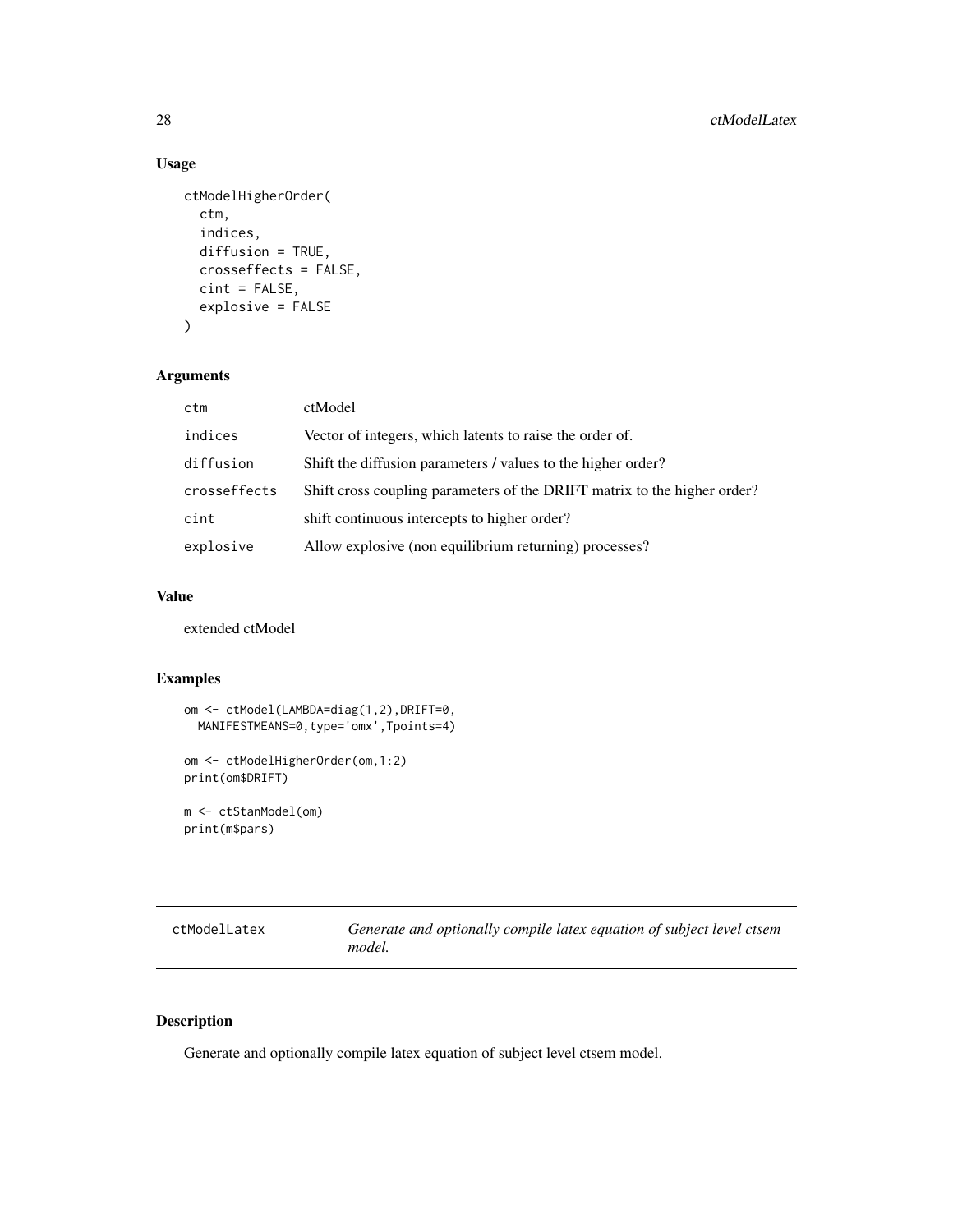## ctModelLatex 29

# Usage

```
ctModelLatex(
  x,
 matrixnames = TRUE,
 digits = 3,
 linearise = class(x) %in% "ctStanFit",
  textsize = "normalsize",
  folder = tempdir(),filename = paste0("ctsemTex", as.numeric(Sys.time())),
  tex = TRUE,
  equationonly = FALSE,
  compile = TRUE,
 open = TRUE,minimal = FALSE
\mathcal{L}
```
## Arguments

| x            | ctsem model object or ctStanFit object.                                                                                                     |
|--------------|---------------------------------------------------------------------------------------------------------------------------------------------|
| matrixnames  | Logical. If TRUE, includes ctsem matrix names such as DRIFT and DIFFU-<br>SION under the matrices.                                          |
| digits       | Precision of decimals for numeric values.                                                                                                   |
| linearise    | Logical. Show the linearised normal approximation for subject parameters and<br>covariate effects, or the raw parameters?                   |
| textsize     | Standard latex text sizes – tiny scriptsize footnotesize small normal size large<br>Large LARGE huge Huge. Useful if output overflows page. |
| folder       | Character string specifying folder to save to, defaults to temporary directory, use<br>"./" for working directory.                          |
| filename     | filename, without suffix, to output .tex and .pdf files too.                                                                                |
| tex          | Save .tex file? Otherwise latex is simply returned within R as a string.                                                                    |
| equationonly | Logical. If TRUE, output is only the latex relevant to the equation, not a com-<br>pileable document.                                       |
| compile      | Compile to .pdf? (Depends on tex = TRUE)                                                                                                    |
| open         | Open after compiling? (Depends on compile = TRUE)                                                                                           |
| minimal      | if TRUE, outputs reduced form version displaying matrix dimensions and equa-<br>tion structure only.                                        |

## Value

character string of latex code. Side effects include saving a .tex, .pdf, and displaying the pdf.

## Examples

```
ctmodel <- ctModel(type='stanct',
n.latent=2, n.manifest=1,
```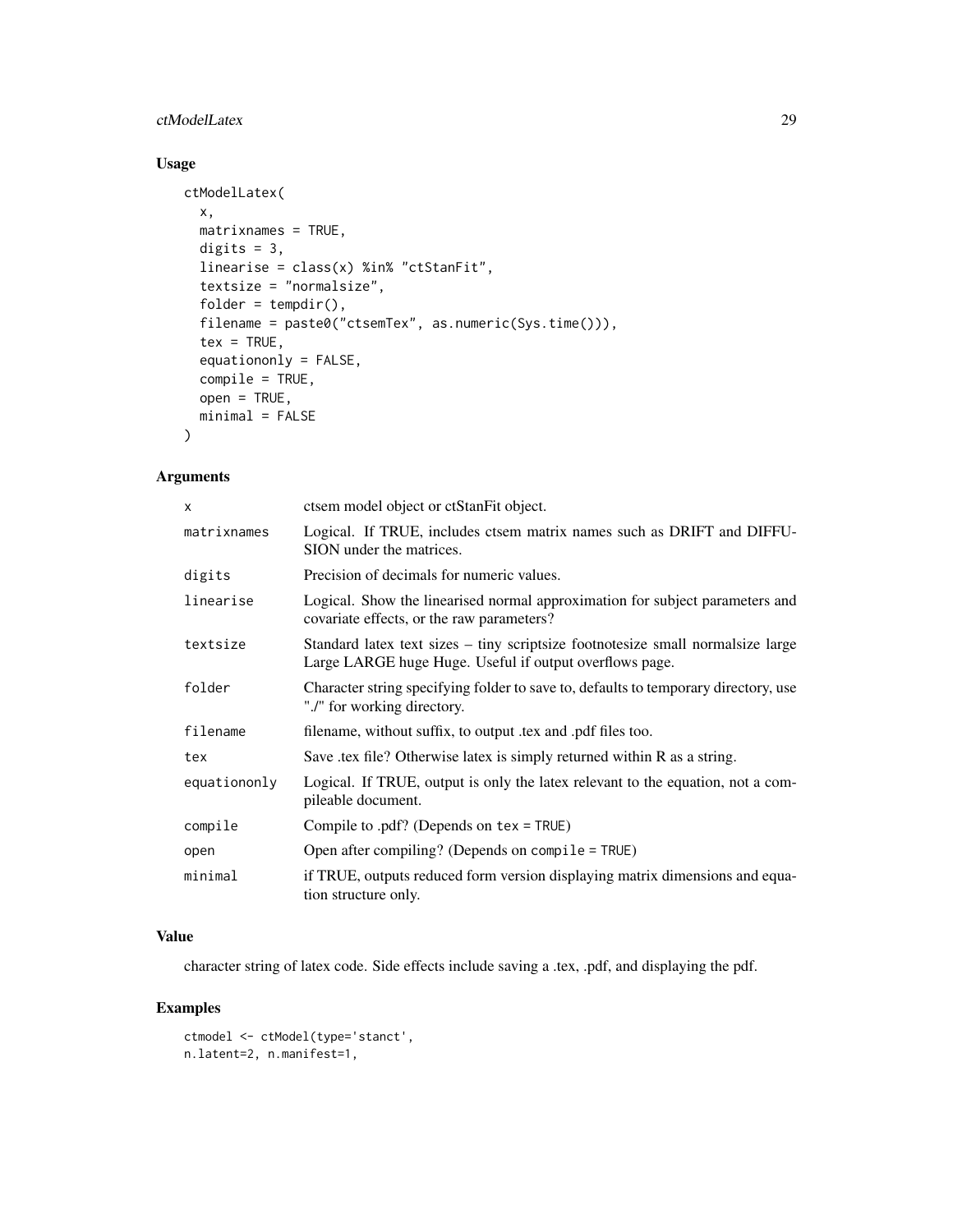```
manifestNames='sunspots',
latentNames=c('ss_level', 'ss_velocity'),
LAMBDA=matrix(c( 1, 'ma1' ), nrow=1, ncol=2),
DRIFT = matrix(c(0, 1, 221', 222), nrow=2, ncol=2, byrow = TRUE),MANIFESTMEANS=matrix(c('m1'), nrow=1, ncol=1),
CINT = matrix(c(0, 0), nrow=2, ncol=1),DIFFUSION=matrix(c(
  0, 0,
  0, "diffusion"), ncol=2, nrow=2, byrow=TRUE))
l=ctModelLatex(ctmodel,compile=FALSE, open=FALSE)
cat(l)
```
ctPlotArray *Plots three dimensional y values for quantile plots*

## Description

1st margin of \$Y sets line values, 2nd sets variables, 3rd quantiles.

#### Usage

```
ctPlotArray(
  input,
  grid = FALSE,
 add = FALSE,colvec = "auto",
 1wdvec = "auto",
  ltyvec = "auto",
  typevec = "auto",plotcontrol = list(ylab = "Array values", xaxs = "i"),
  legend = TRUE,legendcontrol = list(),polygon = TRUE,
 polygonalpha = 0.1,
 polygoncontrol = list(steps = 25)
)
```

| input  | list containing 3 dimensional array to use for Y values, \$y and vector of corre-<br>sponding x values \$x. |
|--------|-------------------------------------------------------------------------------------------------------------|
| grid   | Logical. Plot with a grid?                                                                                  |
| add    | Logical. If TRUE, plotting is overlayed on current plot, without creating new<br>plot.                      |
| colvec | color vector of same length as 2nd margin.                                                                  |
| lwdvec | lwd vector of same length as 2nd margin.                                                                    |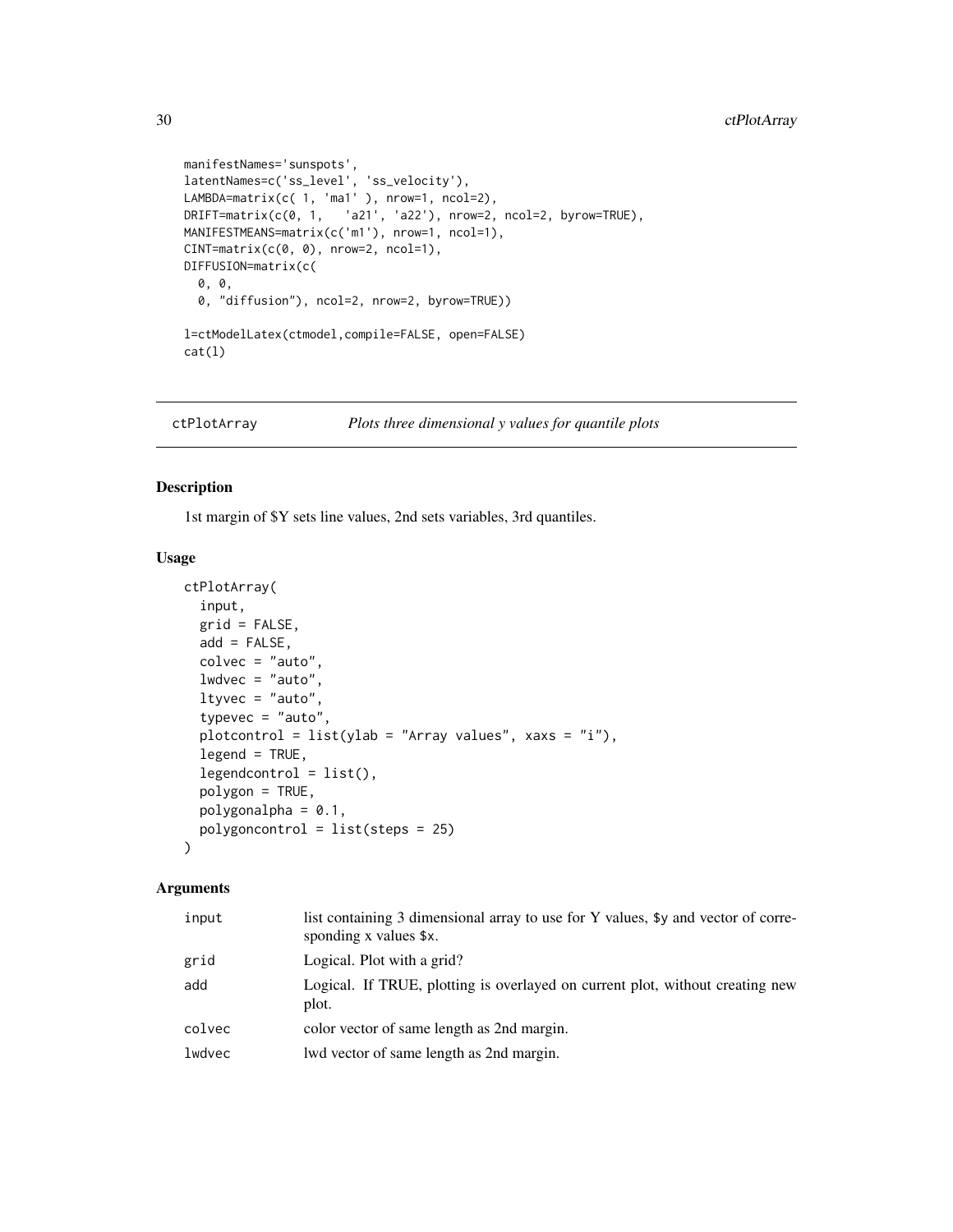#### <span id="page-30-0"></span>ctPoly 31

| ltyvec        | Ity vector of same length as 2nd margin.                                 |
|---------------|--------------------------------------------------------------------------|
| typevec       | type vector of same length as 2nd margin.                                |
| plotcontrol   | list of arguments to pass to plot.                                       |
| legend        | Logical. Draw a legend?                                                  |
| legendcontrol | list of arguments to pass to legend.                                     |
| polygon       | Logical. Draw the uncertainty polygon?                                   |
| polygonalpha  | Numeric, multiplier for alpha (transparency) of the uncertainty polygon. |
|               | polygoncontrol list of arguments to pass to ctPoly                       |

# Value

Nothing. Generates plots.

## Examples

```
#'
input<-ctStanTIpredeffects(ctstantestfit, plot=FALSE, whichpars='CINT',
nsamples=10,nsubjects=10)
```

```
ctPlotArray(input=input)
```
# <span id="page-30-1"></span>ctPoly *Plots uncertainty bands with shading*

# Description

Plots uncertainty bands with shading

## Usage

```
ctPoly(x, y, ylow, yhigh, steps = 20, ...)
```

| $\mathsf{x}$ | x values                                                                                                                |
|--------------|-------------------------------------------------------------------------------------------------------------------------|
| У            | y values                                                                                                                |
| ylow         | lower limits of y                                                                                                       |
| yhigh        | upper limits of y                                                                                                       |
| steps        | number of polygons to overlay - higher integers lead to smoother changes in<br>transparency between y and yhigh / ylow. |
| $\cdots$     | arguments to pass to polygon()                                                                                          |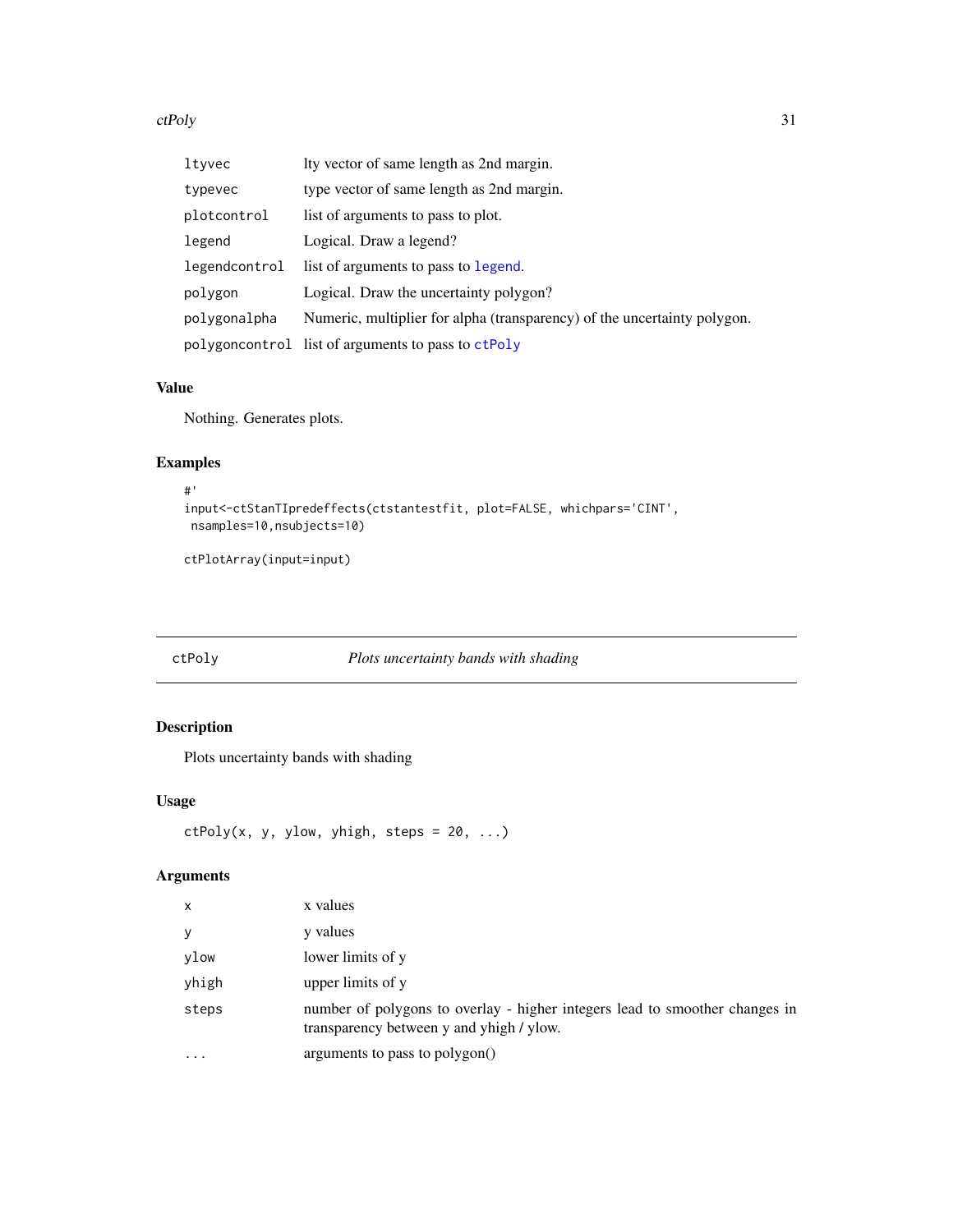## <span id="page-31-0"></span>Value

Nothing. Adds a polygon to existing plot.

#### Examples

```
plot(0:100,sqrt(0:100),type='l')
ctPoly(x=0:100, y=sqrt(0:100),
yhigh=sqrt(0:100) - runif(101),
ylow=sqrt(0:100) + runif(101),
col=adjustcolor('red',alpha.f=.1))
```
ctsem *ctsem*

#### **Description**

ctsem is an R package for continuous time structural equation modelling of panel  $(N > 1)$  and time series ( $N = 1$ ) data, using either a frequentist or Bayesian approach, or middle ground forms like maximum a posteriori.

The general workflow begins by specifying a model using the [ctModel](#page-22-1) function, in which the type of model is also specified. Then the model is fit to data using [ctStanFit](#page-35-1). The ctFit function which allows for fitting using the OpenMx / SEM form, as described in the original JSS ctsem paper, can now be found in the ctsemOMX package. The omx forms are no longer in development and for most purposes, the newer stan based forms are more robust and flexible. For examples, see [ctStanFit](#page-35-1). For citation info, please run citation('ctsem') .

## References

https://www.jstatsoft.org/article/view/v077i05

Driver, C. C., & Voelkle, M. C. (2018). Hierarchical Bayesian continuous time dynamic modeling. Psychological Methods. Advance online publication.http://dx.doi.org/10.1037/met0000168

Stan Development Team (2018). RStan: the R interface to Stan. R package version 2.17.3. http://mc-stan.org

ctStanContinuousPars *ctStanContinuousPars*

#### **Description**

Returns the continuous time parameter matrices of a ctStanFit fit object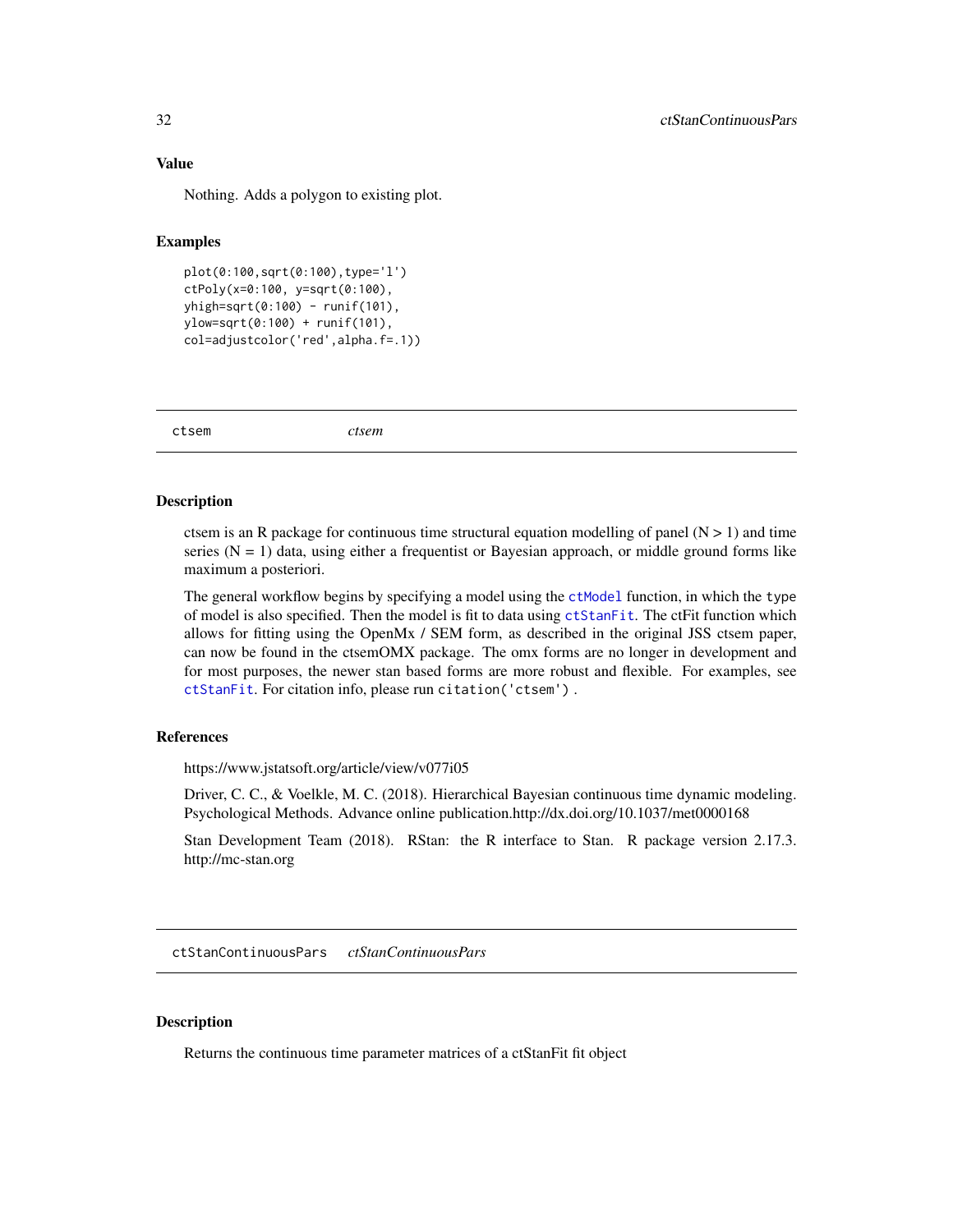## <span id="page-32-0"></span>ctStanDiscretePars 33

## Usage

```
ctStanContinuousPars(
  fit,
  calcfunc = quantile,
  calcfuncargs = list(probs = 0.5),
  timeinterval = 1
\mathcal{L}
```
#### Arguments

| fit          | fit object from ctStanFit                                                                                                                                                                                             |
|--------------|-----------------------------------------------------------------------------------------------------------------------------------------------------------------------------------------------------------------------|
| calcfunc     | Function to apply over samples, must return a single value. By default the me-<br>dian over all samples is returned using the quantile function, but one might<br>also be interested in the mean or sd, for instance. |
| calcfuncargs | A list of additional parameters to pass to calcfunc. For instance, with the default<br>of calcfunc $=$ quantile, the probs argument is needed to ensure only a single<br>value is returned.                           |
| timeinterval | time interval for discrete time parameter matrix computation.                                                                                                                                                         |
|              |                                                                                                                                                                                                                       |

## Examples

#posterior median over all subjects (also reflects mean of unconstrained pars) ctStanContinuousPars(ctstantestfit)

<span id="page-32-1"></span>ctStanDiscretePars *ctStanDiscretePars*

# Description

Calculate model implied regressions for a sequence of time intervals (if ct) or steps (if dt) based on a ctStanFit object, for specified subjects.

## Usage

```
ctStanDiscretePars(
 ctstanfitobj,
  subjects = "popmean",
  times = seq(from = 0, to = 10, by = 0.1),
  nsamples = 100,
 observational = FALSE,
  standardise = FALSE,
  cov = FALSE,plot = FALSE,
 cores = 2,
  ...
\mathcal{L}
```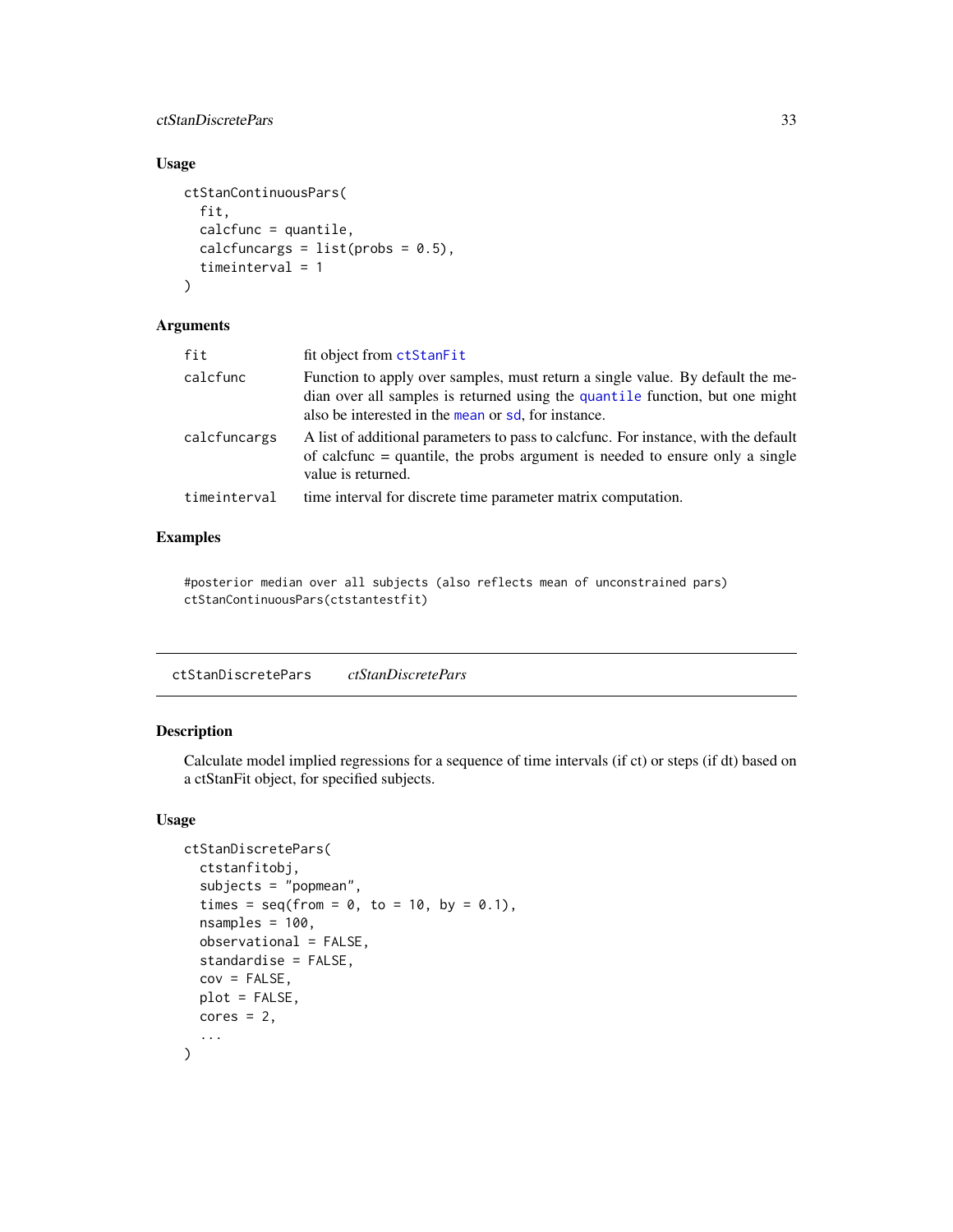## Arguments

| ctstanfitobj  | model fit from ctStanFit                                                                                                                                                                                                                                                                                                                                                        |
|---------------|---------------------------------------------------------------------------------------------------------------------------------------------------------------------------------------------------------------------------------------------------------------------------------------------------------------------------------------------------------------------------------|
| subjects      | Either 'popmean', to use the population mean parameter, or a vector of integers<br>denoting which subjects.                                                                                                                                                                                                                                                                     |
| times         | Numeric vector of positive values, discrete time parameters will be calculated<br>for each. If the fit object is a discrete time model, these should be positive<br>integers.                                                                                                                                                                                                   |
| nsamples      | Number of samples from the stanfit to use for plotting. Higher values will in-<br>crease smoothness / accuracy, at cost of plotting speed. Values greater than the<br>total number of samples will be set to total samples.                                                                                                                                                     |
| observational | Logical. If TRUE, outputs expected change in processes *conditional on ob-<br>serving* a 1 unit change in each $-$ this change is correlated according to the<br>DIFFUSION matrix. If FALSE, outputs expected regression values - also inter-<br>pretable as an independent 1 unit change on each process, giving the expected<br>response under a 1 unit experimental impulse. |
| standardise   | Logical. If TRUE, output is standardised according to expected total within<br>subject variance, given by the asymDIFFUSIONcov matrix.                                                                                                                                                                                                                                          |
| COV           | Logical. If TRUE, covariances are returned instead of regression coefficients.                                                                                                                                                                                                                                                                                                  |
| plot          | Logical. If TRUE, plots output using ctStanDiscreteParsPlot instead of re-<br>turning output.                                                                                                                                                                                                                                                                                   |
| cores         | Number of cpu cores to use for computing subject matrices. If subject matrices<br>were saved during fiting, not used.                                                                                                                                                                                                                                                           |
| $\cdots$      | additional plotting arguments to control ctStanDiscreteParsPlot                                                                                                                                                                                                                                                                                                                 |

# Examples

```
if(w32chk()){
```

```
ctStanDiscretePars(ctstantestfit,times=seq(.5,4,.1),
plot=TRUE,indices='CR')
#modify plot
```

```
require(ggplot2)
g=ctStanDiscretePars(ctstantestfit,times=seq(.5,4,.1),
plot=TRUE,indices='CR')
g= g+ labs(title='Cross effects')
print(g)
```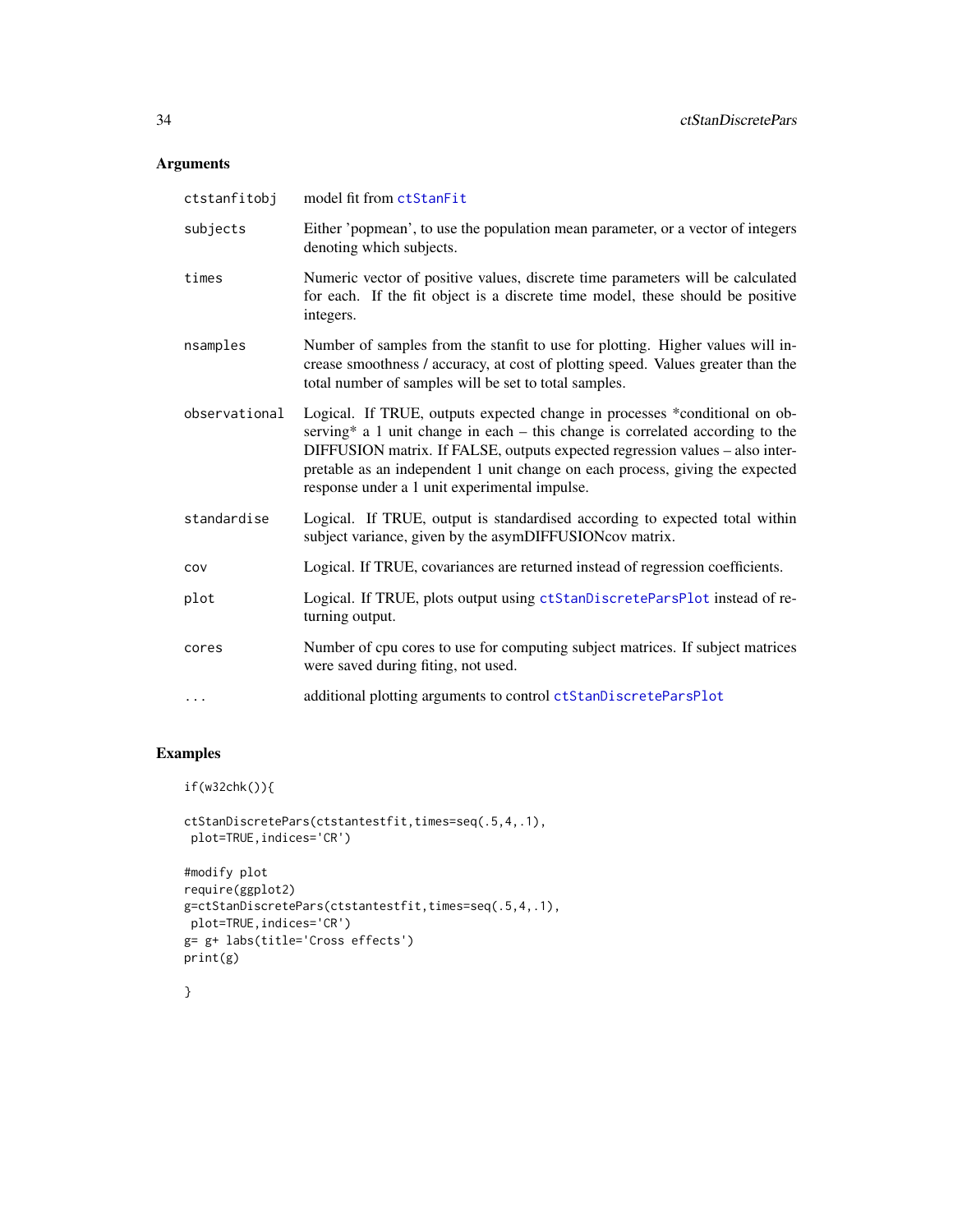<span id="page-34-1"></span><span id="page-34-0"></span>ctStanDiscreteParsPlot

*ctStanDiscreteParsPlot*

# Description

Plots model implied regression strengths at specified times for continuous time models fit with ctStanFit.

#### Usage

```
ctStanDiscreteParsPlot(
  x,
  indices = "all",
  quantiles = c(0.025, 0.5, 0.975),
  latentNames = "auto",
  ylab = "Coefficient",
 xlab = "Time interval",
 ylim = NA,
 facets = NA,
  splitSubjects = TRUE,
  colour = "Effect",
  title = "Temporal regressions | independent shock of 1.0",
 polygonalpha = 0.1,
 ggcode = NA
)
```

| $\mathsf{x}$  | list object returned from ctStanDiscretePars.                                                                                                                                                                                                                                                                                                      |
|---------------|----------------------------------------------------------------------------------------------------------------------------------------------------------------------------------------------------------------------------------------------------------------------------------------------------------------------------------------------------|
| indices       | Either a string specifying type of plot to create, or an n by 2 matrix specify-<br>ing which indices of the output matrix to plot. 'AR' specifies all diagonals,<br>for discrete time autoregression parameters. 'CR' specifies all off-diagonals, for<br>discrete time cross regression parameters. 'all' plots all AR and CR effects at<br>once. |
| quantiles     | numeric vector of length 3, with values between 0 and 1, specifying which quan-<br>tiles to plot. The default of $c(.05, .5, .95)$ plots 95% credible intervals and the<br>posterior median at 50%.                                                                                                                                                |
| latentNames   | Vector of character strings denoting names for the latent variables. 'auto' just<br>uses eta1 eta2 etc.                                                                                                                                                                                                                                            |
| ylab          | y label.                                                                                                                                                                                                                                                                                                                                           |
| xlab          | x label.                                                                                                                                                                                                                                                                                                                                           |
| ylim          | Custom ylim.                                                                                                                                                                                                                                                                                                                                       |
| facets        | May be 'Subject' or 'Effect'.                                                                                                                                                                                                                                                                                                                      |
| splitSubjects | if TRUE, subjects are plotted separately, if FALSE they are combined.                                                                                                                                                                                                                                                                              |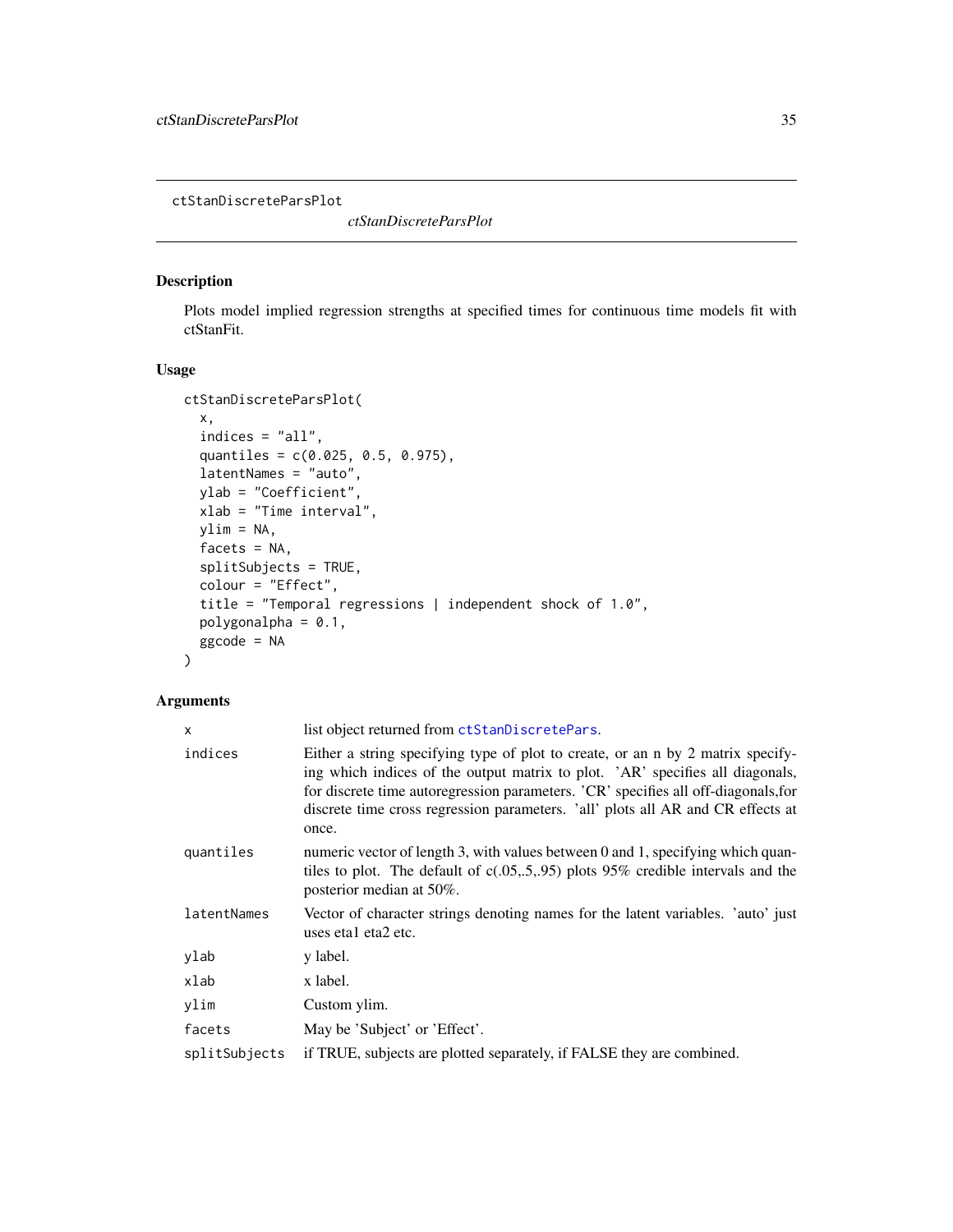<span id="page-35-0"></span>36 ctStanFit

| colour       | Character string denoting how colour varies. 'Effect' or 'Subject'.                                                                                                                           |
|--------------|-----------------------------------------------------------------------------------------------------------------------------------------------------------------------------------------------|
| title        | Character string.                                                                                                                                                                             |
| polygonalpha | Numeric between 0 and 1 to multiply the alpha of the fill.                                                                                                                                    |
| ggcode       | if TRUE, returns a list containing the data table to plot, and a character string<br>that can be evaluated (with the necessary arguments such as ylab etc filled in).<br>For modifying plots. |

#### Value

A ggplot2 object. This can be modified by the various ggplot2 functions, or displayed using print(x).

#### Examples

```
if(w32chk()){
x <- ctStanDiscretePars(ctstantestfit)
ctStanDiscreteParsPlot(x, indices='CR')
#to modify plot:
g <- ctStanDiscreteParsPlot(x, indices='CR') +
ggplot2::labs(title='My ggplot modification')
print(g)
}
```
<span id="page-35-1"></span>

| ctStanFit |  |
|-----------|--|
|-----------|--|

## Description

Fits a ctsem model specified via [ctModel](#page-22-1) with type either 'stanct' or 'standt'.

#### Usage

```
ctStanFit(
  datalong,
  ctstanmodel,
  stanmodeltext = NA,
  iter = 1000,
  intoverstates = TRUE,
 binomial = FALSE,
  fit = TRUE,intoverpop = "auto",
  stationary = FALSE,
  plot = FALSE,
  derrind = "all",optimize = TRUE,
  optimcontrol = list(),
```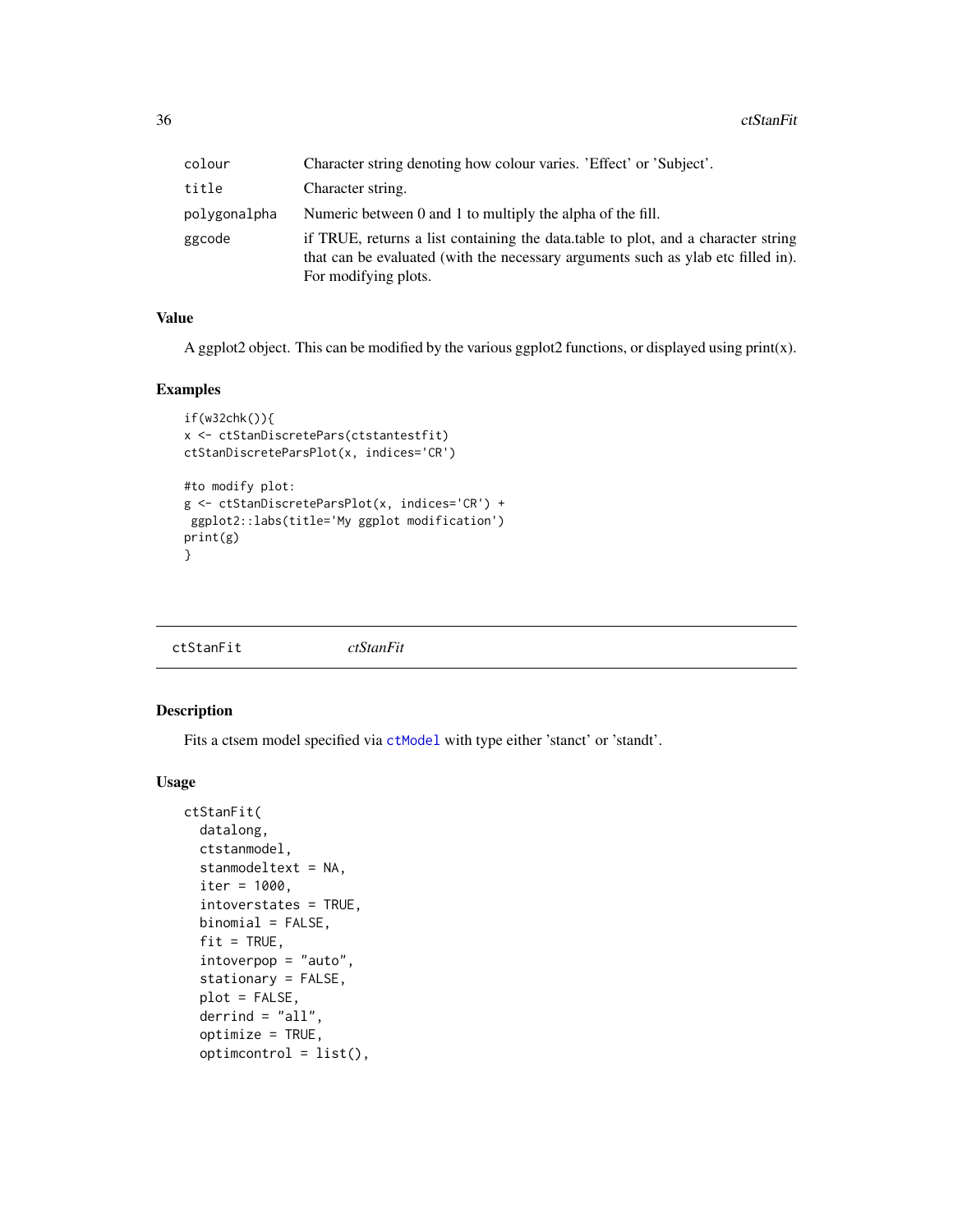#### ctStanFit 37

```
nlcontrol = list(),
 nopriors = TRUE,
 chains = 2,
 cores = ifelse(optimize, getOption("mc.cores", 2L), "maxneeded"),
  inits = NULL,
 forcerecompile = FALSE,
 saveCompile = TRUE,
 savescores = FALSE,
 savesubjectmatrices = FALSE,
 gendata = FALSE,
 control = list(),verbose = 0,
 vb = FALSE,...
\mathcal{L}
```

| datalong      | long format data containing columns for subject id (numeric values, 1 to max<br>subjects), manifest variables, any time dependent (i.e. varying within subject)<br>predictors, and any time independent (not varying within subject) predictors.                                                                                          |
|---------------|-------------------------------------------------------------------------------------------------------------------------------------------------------------------------------------------------------------------------------------------------------------------------------------------------------------------------------------------|
| ctstanmodel   | model object as generated by ctModel with type='stanct' or 'standt', for contin-<br>uous or discrete time models respectively.                                                                                                                                                                                                            |
| stanmodeltext | already specified Stan model character string, generally leave NA unless modi-<br>fying Stan model directly. (Possible after modification of output from fit=FALSE)                                                                                                                                                                       |
| iter          | number of iterations, half of which will be devoted to warmup by default when<br>sampling. When optimizing, this is the maximum number of iterations to allow<br>- convergence hopefully occurs before this!                                                                                                                              |
| intoverstates | logical indicating whether or not to integrate over latent states using a Kalman<br>filter. Generally recommended to set TRUE unless using non-gaussian measure-<br>ment model.                                                                                                                                                           |
| binomial      | Deprecated. Logical indicating the use of binary rather than Gaussian data, as<br>with IRT analyses. This now sets intoverstates = FALSE and the manifesttype<br>of every indicator to 1, for binary.                                                                                                                                     |
| fit           | If TRUE, fit specified model using Stan, if FALSE, return stan model object<br>without fitting.                                                                                                                                                                                                                                           |
| intoverpop    | if 'auto', set to TRUE if optimizing and FALSE if using hmc. if TRUE, in-<br>tegrates over population distribution of parameters rather than full sampling.<br>Allows for optimization of non-linearities and random effects.                                                                                                             |
| stationary    | Logical. If TRUE, T0VAR and T0MEANS input matrices are ignored, the pa-<br>rameters are instead fixed to long run expectations. More control over this can<br>be achieved by instead setting parameter names of T0MEANS and T0VAR ma-<br>trices in the input model to 'stationary', for elements that should be fixed to<br>stationarity. |
| plot          | if TRUE, for sampling, a Shiny program is launched upon fitting to interactively<br>plot samples. May struggle with many (e.g., $>$ 5000) parameters. For optimiz-<br>ing, various optimization details are plotted – in development.                                                                                                     |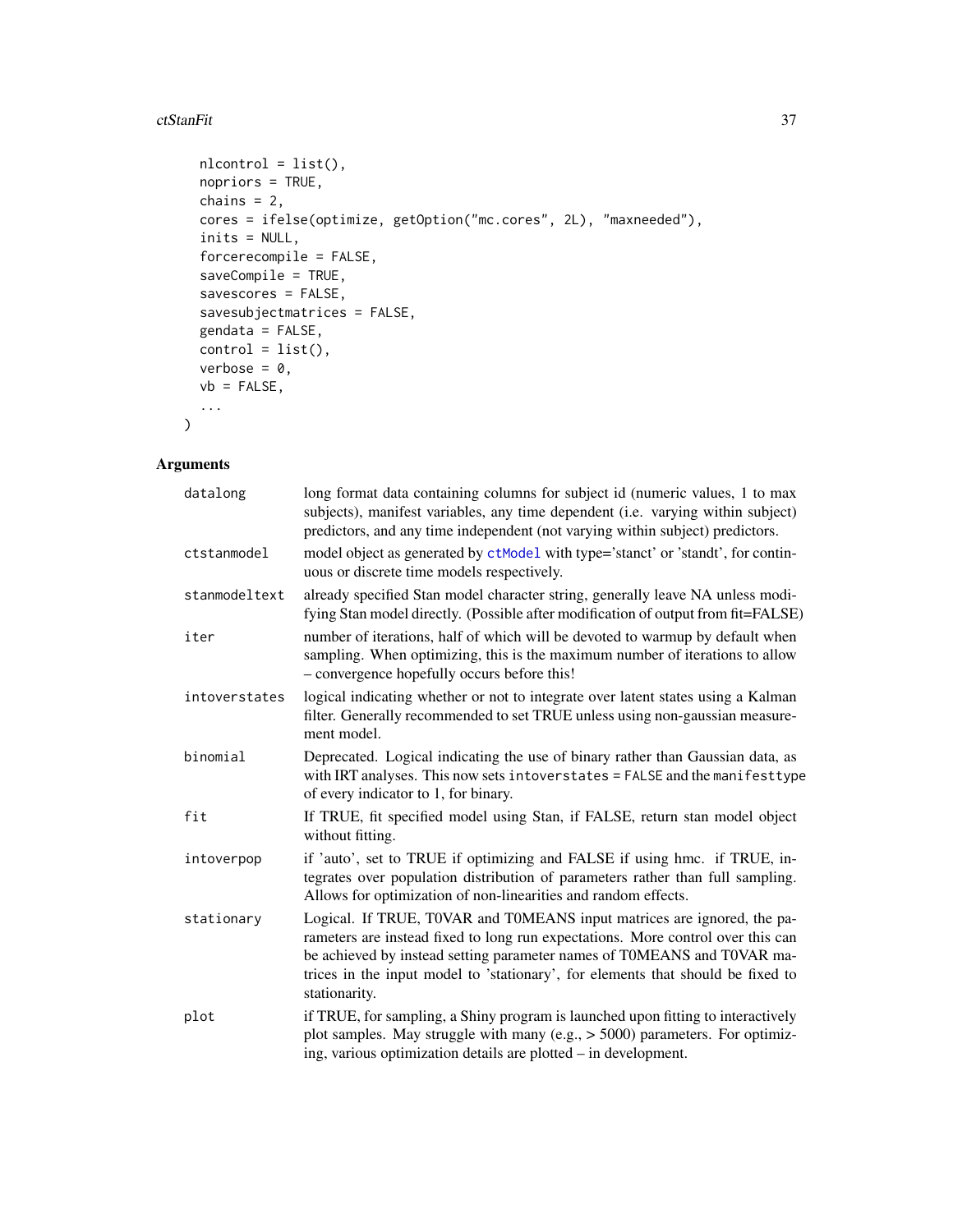| derrind             | vector of integers denoting which latent variables are involved in dynamic error<br>calculations. latents involved only in deterministic trends or input effects can be<br>removed from matrices (ie, that obtain no additional stochastic inputs after first<br>observation), speeding up calculations. If unsure, leave default of 'all' ! Ignored<br>if intoverstates=FALSE.                                                                                                                                                                                                                                   |
|---------------------|-------------------------------------------------------------------------------------------------------------------------------------------------------------------------------------------------------------------------------------------------------------------------------------------------------------------------------------------------------------------------------------------------------------------------------------------------------------------------------------------------------------------------------------------------------------------------------------------------------------------|
| optimize            | if TRUE, use stanoptimis function for maximum a posteriori / importance<br>sampling estimates, otherwise use the HMC sampler from Stan, which is (much)<br>slower, but generally more robust, accurate, and informative.                                                                                                                                                                                                                                                                                                                                                                                          |
| optimcontrol        | list of parameters sent to stanoptimis governing optimization / importance<br>sampling.                                                                                                                                                                                                                                                                                                                                                                                                                                                                                                                           |
| nlcontrol           | List of non-linear control parameters. maxtimestep must be a positive numeric,<br>specifying the largest time span covered by the numerical integration. The large<br>default ensures that for each observation time interval, only a single step of expo-<br>nential integration is used. When maxtimestep is smaller than the observation<br>time interval, the integration is nested within an Euler like loop. Smaller values<br>may offer greater accuracy, but are slower and not always necessary. Given the<br>exponential integration, linear model elements are fit exactly with only a single<br>step. |
| nopriors            | logical. If TRUE, any priors are disabled – sometimes desirable for optimiza-<br>tion.                                                                                                                                                                                                                                                                                                                                                                                                                                                                                                                            |
| chains              | number of chains to sample, during HMC or post-optimization importance sam-<br>pling. Unless the cores argument is also set, the number of chains determines the<br>number of cpu cores used, up to the maximum available minus one. Irrelevant<br>when optimize=TRUE.                                                                                                                                                                                                                                                                                                                                            |
| cores               | number of cpu cores to use. Either 'maxneeded' to use as many as available<br>minus one, up to the number of chains, or a positive integer. If optimize=TRUE,<br>more cores are generally faster.                                                                                                                                                                                                                                                                                                                                                                                                                 |
| inits               | vector of parameter start values, as returned by the rstan function rstan: : unconstrain_pars<br>for instance.                                                                                                                                                                                                                                                                                                                                                                                                                                                                                                    |
|                     | forcerecompile logical. For development purposes. If TRUE, stan model is recompiled, regard-<br>less of apparent need for compilation.                                                                                                                                                                                                                                                                                                                                                                                                                                                                            |
| saveCompile         | if TRUE and compilation is needed / requested, writes the stan model to the<br>parent frame as ctsem.compiled (unless that object already exists and is not from<br>ctsem), to avoid unnecessary recompilation.                                                                                                                                                                                                                                                                                                                                                                                                   |
| savescores          | Logical. If TRUE, output from the Kalman filter is saved in output. For datasets<br>with many variables or time points, will increase file size substantially.                                                                                                                                                                                                                                                                                                                                                                                                                                                    |
| savesubjectmatrices |                                                                                                                                                                                                                                                                                                                                                                                                                                                                                                                                                                                                                   |
|                     | Logical. If TRUE, subject specific matrices are saved – only relevant when<br>either time dependent predictors or individual differences are used. Can increase<br>memory usage dramatically in large models, and can be computed after fitting<br>using ctExtract or ctStanSubjectPars.                                                                                                                                                                                                                                                                                                                          |
| gendata             | Logical - If TRUE, uses provided data for only covariates and a time and miss-<br>ingness structure, and generates random data according to the specified model /<br>priors. Generated data is in the \$Ygen subobject after running extract on the<br>fit object. For datasets with many manifest variables or time points, file size                                                                                                                                                                                                                                                                            |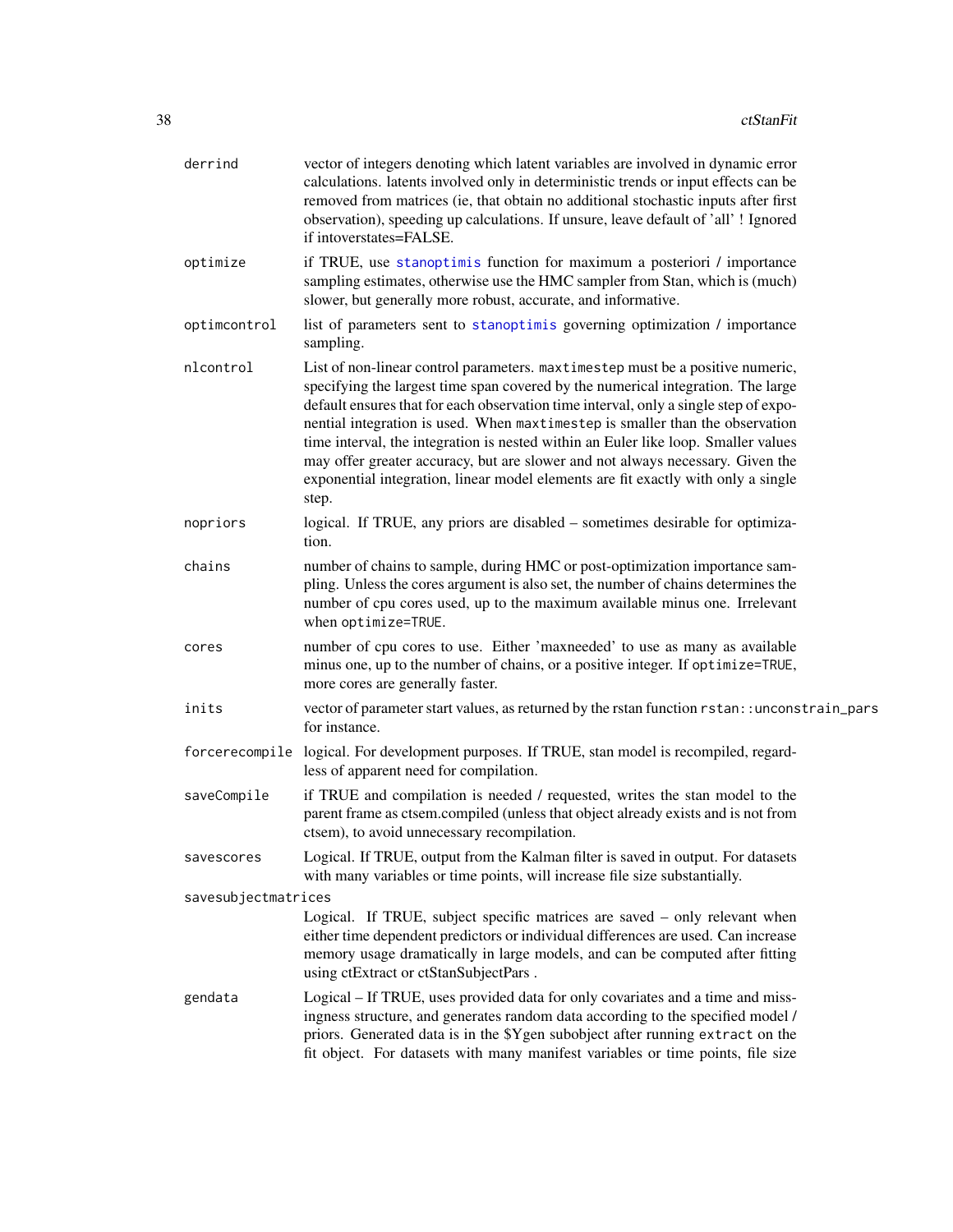#### ctStanFit 39

|           | may be large. To generate data based on the posterior of a fitted model, see<br>ctStanGenerateFromFit.                                                                                                                                |
|-----------|---------------------------------------------------------------------------------------------------------------------------------------------------------------------------------------------------------------------------------------|
| control   | List of arguments sent to stan control argument, regarding warmup / sampling<br>behaviour. Unless specified, values used are: list(adapt_delta = $.8$ , adapt_window=2,<br>$max_t$ reedepth=10, adapt_init_buffer=2, stepsize = .001) |
| verbose   | Integer from 0 to 2. Higher values print more information during model fit – for<br>debugging.                                                                                                                                        |
| vb        | Logical. Use variational Bayes algorithm from stan? Only kind of working, not<br>recommended.                                                                                                                                         |
| $\ddotsc$ | additional arguments to pass to stan function.                                                                                                                                                                                        |

```
#generate a ctStanModel relying heavily on defaults
model<-ctModel(type='stanct',
  latentNames=c('eta1','eta2'),
  manifestNames=c('Y1','Y2'),
  MANIFESTVAR=diag(.1,2),
  TDpredNames='TD1',
  TIpredNames=c('TI1','TI2','TI3'),
  LAMBDA=diag(2))
fit<-ctStanFit(ctstantestdat, model,nopriors=FALSE)
summary(fit)
plot(fit,wait=FALSE)
#### extended examples
library(ctsem)
set.seed(3)
# Data generation (run this, but no need to understand!) -----------------
Tpoints <- 20
nmanifest <- 4
nlatent <- 2
nsubjects<-20
#random effects
age <- rnorm(nsubjects) #standardised
cint1<-rnorm(nsubjects,2,.3)+age*.5
cint2 <- cint1*.5+rnorm(nsubjects,1,.2)+age*.5
tdpredeffect <- rnorm(nsubjects,5,.3)+age*.5
for(i in 1:nsubjects){
  #generating model
  gm<-ctModel(Tpoints=Tpoints,n.manifest = nmanifest,n.latent = nlatent,n.TDpred = 1,
```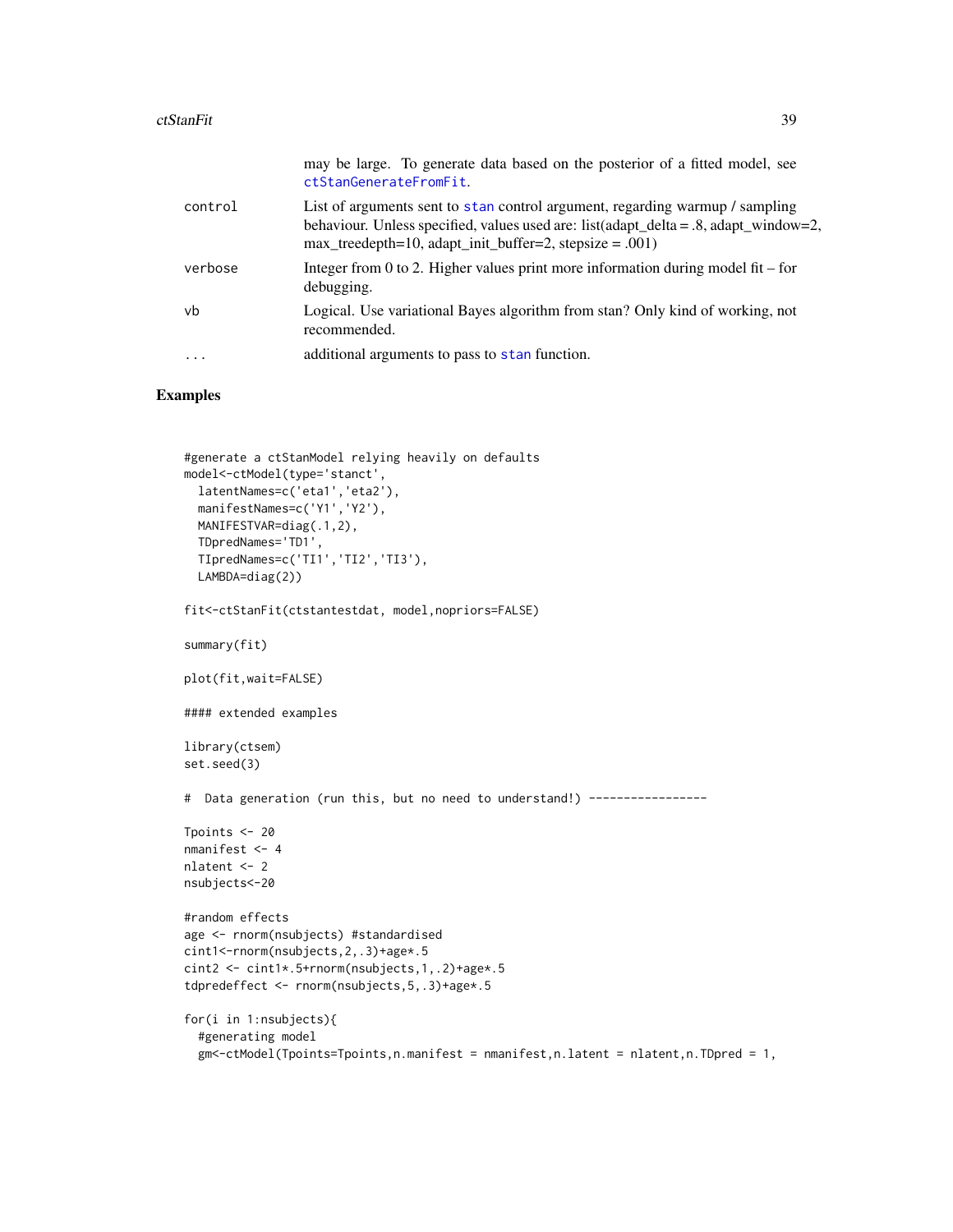```
LAMBDA = matrix(c(1, 0, 0, 0, 0, 1, .8, 1.3),nrow=nmanifest,ncol=nlatent),
    DRIFT=matrix(c(-.3, .2, 0, -.5),nlatent,nlatent),
    TDPREDMEANS=matrix(c(rep(0,Tpoints-10),1,rep(0,9)),ncol=1),
    TDPREDEFFECT=matrix(c(tdpredeffect[i],0),nrow=nlatent),
    DIFFUSION = matrix(c(1, 0, 0, .5), 2, 2),CINT = matrix(c(cint1[i],cint2[i]),ncol=1),
    T0VAR=diag(2,nlatent,nlatent),
    MANIFESTVAR = diag(.5, nmanifest))
 #generate data
 newdat <- ctGenerate(ctmodelobj = gm,n.subjects = 1,burnin = 2,
    dtmat<-rbind(c(rep(.5,8),3,rep(.5,Tpoints-9))))
 newdat[,'id'] <- i #set id for each subject
 newdat <- cbind(newdat,age[i]) #include time independent predictor
 if(i == 1) {
    dat <- newdat[1:(Tpoints-10),] #pre intervention data
    dat2 <- newdat #including post intervention data
 }
 if(i > 1) {
    dat <- rbind(dat, newdat[1:(Tpoints-10),])
    dat2 <- rbind(dat2,newdat)
 }
}
colnames(dat)[ncol(dat)] <- 'age'
colnames(dat2)[ncol(dat)] <- 'age'
#plot generated data for sanity
plot(age)
matplot(dat[,gm$manifestNames],type='l',pch=1)
plotvar <- 'Y1'
plot(dat[dat[,'id']==1,'time'],dat[dat[,'id']==1,plotvar],type='l',
 ylim=range(dat[,plotvar],na.rm=TRUE))
for(i in 2:nsubjects){
 points(dat[dat[,'id']==i,'time'],dat[dat[,'id']==i,plotvar],type='l',col=i)
}
dat2[,gm$manifestNames][sample(1:length(dat2[,gm$manifestNames]),size = 100)] <- NA
#data structure
head(dat2)
# Model fitting -----------------------------------------------------------
##simple univariate default model
m \le - \text{ctModel}(\text{type} = \text{'start}', \text{manifestNames} = \text{c('Y1')}, \text{LAMBDA} = \text{diag}(1))ctModelLatex(m)
#Specify univariate linear growth curve
```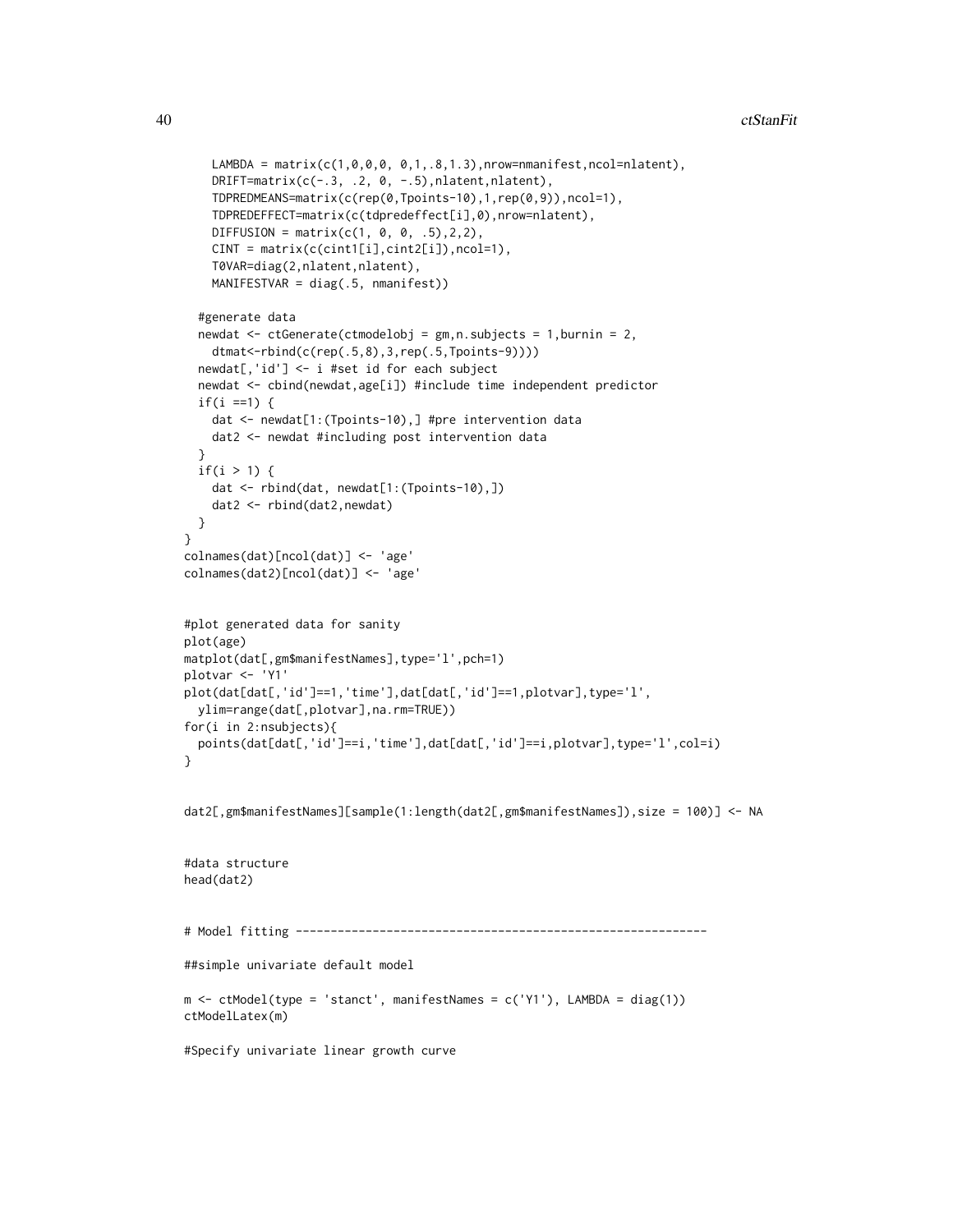#### ctStanFit 41

```
m1 <- ctModel(type = 'stanct',
  manifestNames = c('Y1'), latentNames=c('eta1'),
  DRIFT=matrix(-.0001,nrow=1,ncol=1),
  DIFFUSION=matrix(0,nrow=1,ncol=1),
  T0VAR=matrix(0,nrow=1,ncol=1),
  CINT=matrix(c('cint1'),ncol=1),
  T0MEANS=matrix(c('t0m1'),ncol=1),
  LAMBDA = diag(1),
  MANIFESTMEANS=matrix(0,ncol=1),
  MANIFESTVAR=matrix(c('merror'),nrow=1,ncol=1))
ctModelLatex(m1)
#fit
f1 <- ctStanFit(datalong = dat2, ctstanmodel = m1, optimize=TRUE, nopriors=TRUE)
summary(f1)
#plots of individual subject models v data
ctKalman(f1,plot=TRUE,subjects=1,kalmanvec=c('y','yprior'),timestep=.01)
ctKalman(f1,plot=TRUE,subjects=1:3,kalmanvec=c('y','ysmooth'),timestep=.01,errorvec=NA)
ctStanPostPredict(f1, wait=FALSE) #compare randomly generated data from posterior to observed data
cf<-ctCheckFit(f1) #compare mean and covariance of randomly generated data to observed cov
plot(cf,wait=FALSE)
 ### Further example models
#Include intervention
m2 <- ctModel(type = 'stanct',
  manifestNames = c('Y1'), latentNames=c('eta1'),
  n.TDpred=1,TDpredNames = 'TD1', #this line includes the intervention
  TDPREDEFFECT=matrix(c('tdpredeffect'),nrow=1,ncol=1), #intervention effect
  DRIFT=matrix(-1e-5,nrow=1,ncol=1),
  DIFFUSION=matrix(0,nrow=1,ncol=1),
  CINT=matrix(c('cint1'),ncol=1),
  T0MEANS=matrix(c('t0m1'),ncol=1),
  T0VAR=matrix(0,nrow=1,ncol=1),
  LAMBDA = diag(1),
  MANIFESTMEANS=matrix(0,ncol=1),
  MANIFESTVAR=matrix(c('merror'),nrow=1,ncol=1))
#Individual differences in intervention, Bayesian estimation, covariates
m2i \le -ctModel(type = 'start',manifestNames = c('Y1'), latentNames=c('eta1'),
  TIpredNames = 'age',
```

```
TDpredNames = 'TD1', #this line includes the intervention
```

```
TDPREDEFFECT=matrix(c('tdpredeffect||TRUE'),nrow=1,ncol=1), #intervention effect
DRIFT=matrix(-1e-5,nrow=1,ncol=1),
```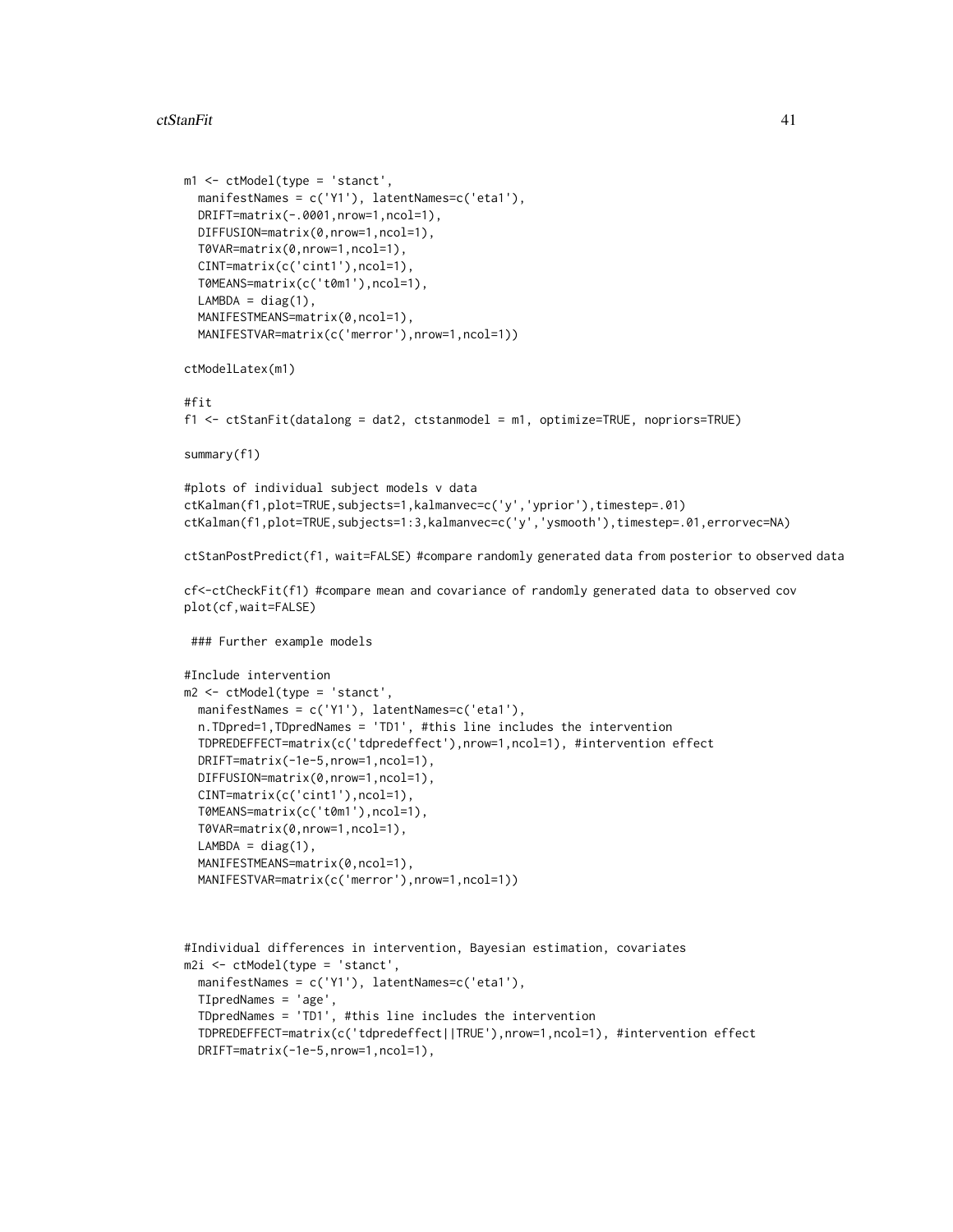```
DIFFUSION=matrix(0,nrow=1,ncol=1),
 CINT=matrix(c('cint1'),ncol=1),
 T0MEANS=matrix(c('t0m1'),ncol=1),
 T0VAR=matrix(0,nrow=1,ncol=1),
 LAMBDA = diag(1),
 MANIFESTMEANS=matrix(0,ncol=1),
 MANIFESTVAR=matrix(c('merror'),nrow=1,ncol=1))
#Including covariate effects
m2ic <- ctModel(type = 'stanct',
 manifestNames = c('Y1'), latentNames=c('eta1'),
 n.TIpred = 1, TIpredNames = 'age',
 n.TDpred=1,TDpredNames = 'TD1', #this line includes the intervention
 TDPREDEFFECT=matrix(c('tdpredeffect'),nrow=1,ncol=1), #intervention effect
 DRIFT=matrix(-1e-5,nrow=1,ncol=1),
 DIFFUSION=matrix(0,nrow=1,ncol=1),
 CINT=matrix(c('cint1'),ncol=1),
 T0MEANS=matrix(c('t0m1'),ncol=1),
 T0VAR=matrix(0,nrow=1,ncol=1),
 LAMBDA = diag(1),
 MANIFESTMEANS=matrix(0,ncol=1),
 MANIFESTVAR=matrix(c('merror'),nrow=1,ncol=1))
m2ic$pars$indvarying[m2ic$pars$matrix %in% 'TDPREDEFFECT'] <- TRUE
#Include deterministic dynamics
m3 <- ctModel(type = 'stanct',
 manifestNames = c('Y1'), latentNames=c('eta1'),
 n.TDpred=1,TDpredNames = 'TD1', #this line includes the intervention
 TDPREDEFFECT=matrix(c('tdpredeffect'),nrow=1,ncol=1), #intervention effect
 DRIFT=matrix('drift11',nrow=1,ncol=1),
 DIFFUSION=matrix(0,nrow=1,ncol=1),
 CINT=matrix(c('cint1'),ncol=1),
 T0MEANS=matrix(c('t0m1'),ncol=1),
 T0VAR=matrix('t0var11',nrow=1,ncol=1),
 LAMBDA = diag(1),
 MANIFESTMEANS=matrix(0,ncol=1),
 MANIFESTVAR=matrix(c('merror1'),nrow=1,ncol=1))
```

```
#Add system noise to allow for fluctuations that persist in time
m3n <- ctModel(type = 'stanct',
 manifestNames = c('Y1'), latentNames=c('eta1'),
 n.TDpred=1,TDpredNames = 'TD1', #this line includes the intervention
 TDPREDEFFECT=matrix(c('tdpredeffect'),nrow=1,ncol=1), #intervention effect
 DRIFT=matrix('drift11',nrow=1,ncol=1),
 DIFFUSION=matrix('diffusion',nrow=1,ncol=1),
 CINT=matrix(c('cint1'),ncol=1),
```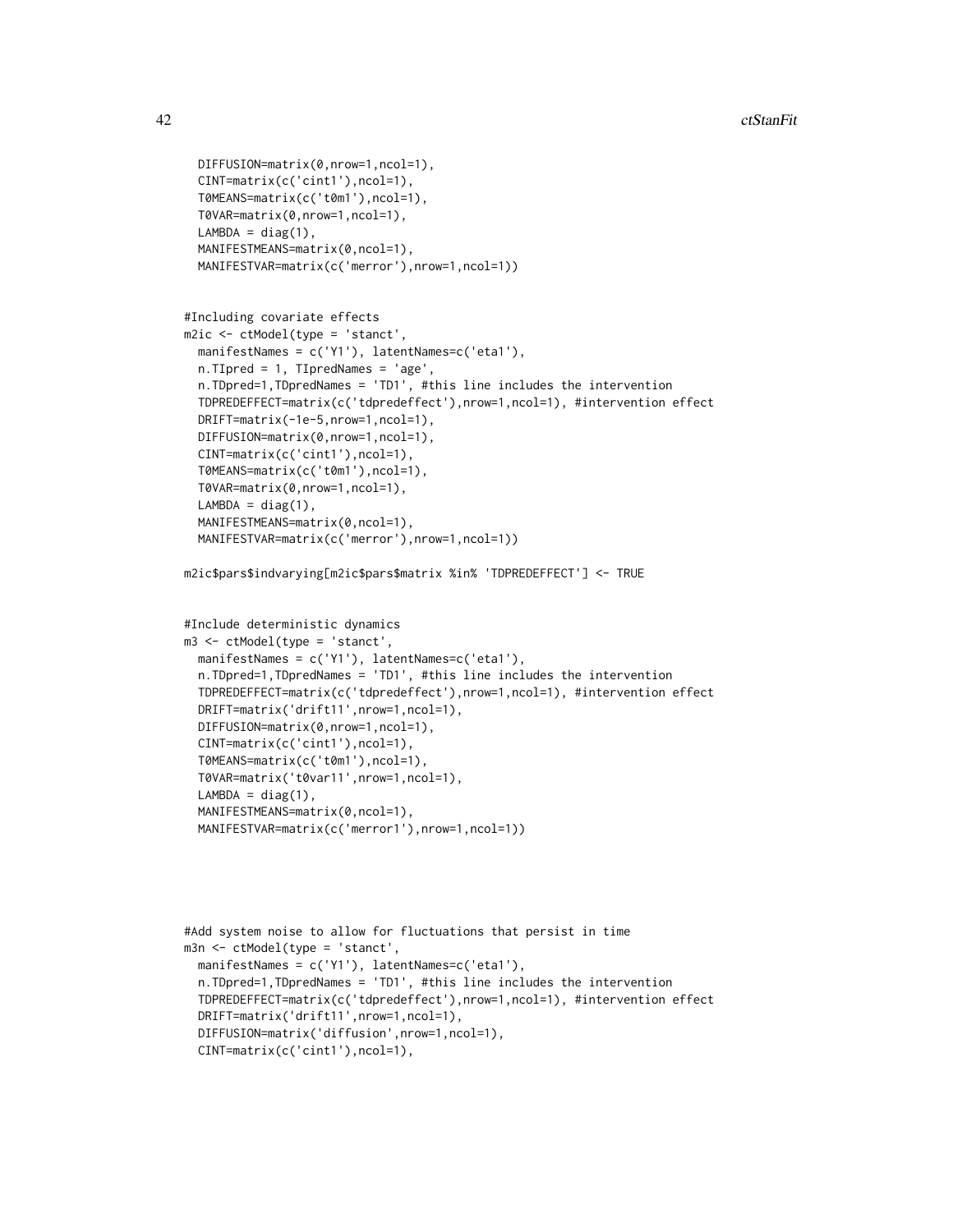```
T0MEANS=matrix(c('t0m1'),ncol=1),
T0VAR=matrix('t0var11',nrow=1,ncol=1),
LAMBDA = diag(1),
MANIFESTMEANS=matrix(0,ncol=1),
MANIFESTVAR=matrix(c(0),nrow=1,ncol=1))
```

```
#include 2nd latent process
```

```
m4 \le ctModel(n.manifest = 2,n.latent = 2, type = 'stanct',
 manifestNames = c('Y1','Y2'), latentNames=c('L1','L2'),
 n.TDpred=1,TDpredNames = 'TD1',
 TDPREDEFFECT=matrix(c('tdpredeffect1','tdpredeffect2'),nrow=2,ncol=1),
 DRIFT=matrix(c('drift11','drift21','drift12','drift22'),nrow=2,ncol=2),
 DIFFUSION=matrix(c('diffusion11','diffusion21',0,'diffusion22'),nrow=2,ncol=2),
 CINT=matrix(c('cint1','cint2'),nrow=2,ncol=1),
 T0MEANS=matrix(c('t0m1','t0m2'),nrow=2,ncol=1),
 T0VAR=matrix(c('t0var11','t0var21',0,'t0var22'),nrow=2,ncol=2),
 LAMBDA = matrix(c(1, 0, 0, 1), nrow=2, ncol=2),
 MANIFESTMEANS=matrix(c(0,0),nrow=2,ncol=1),
 MANIFESTVAR=matrix(c('merror1',0,0,'merror2'),nrow=2,ncol=2))
```
#dynamic factor model -- fixing CINT to 0 and freeing indicator level intercepts

```
m3df <- ctModel(type = 'stanct',
 manifestNames = c('Y2','Y3'), latentNames=c('eta1'),
 n.TDpred=1,TDpredNames = 'TD1', #this line includes the intervention
 TDPREDEFFECT=matrix(c('tdpredeffect'),nrow=1,ncol=1), #intervention effect
 DRIFT=matrix('drift11',nrow=1,ncol=1),
 DIFFUSION=matrix('diffusion',nrow=1,ncol=1),
 CINT=matrix(c(0),ncol=1),
 T0MEANS=matrix(c('t0m1'),ncol=1),
 T0VAR=matrix('t0var11',nrow=1,ncol=1),
 LAMBDA = matrix(c(1, 'Y3loading'), nrow=2, ncol=1),MANIFESTMEANS=matrix(c('Y2_int','Y3_int'),nrow=2,ncol=1),
 MANIFESTVAR=matrix(c('Y2residual',0,0,'Y3residual'),nrow=2,ncol=2))
```
ctStanFitUpdate *Update a ctStanFit object*

#### Description

Either to include different data, or because you have upgraded ctsem and the internal data structure has changed.

#### Usage

```
ctStanFitUpdate(oldfit, data = NA, recompile = FALSE, refit = FALSE, ...)
```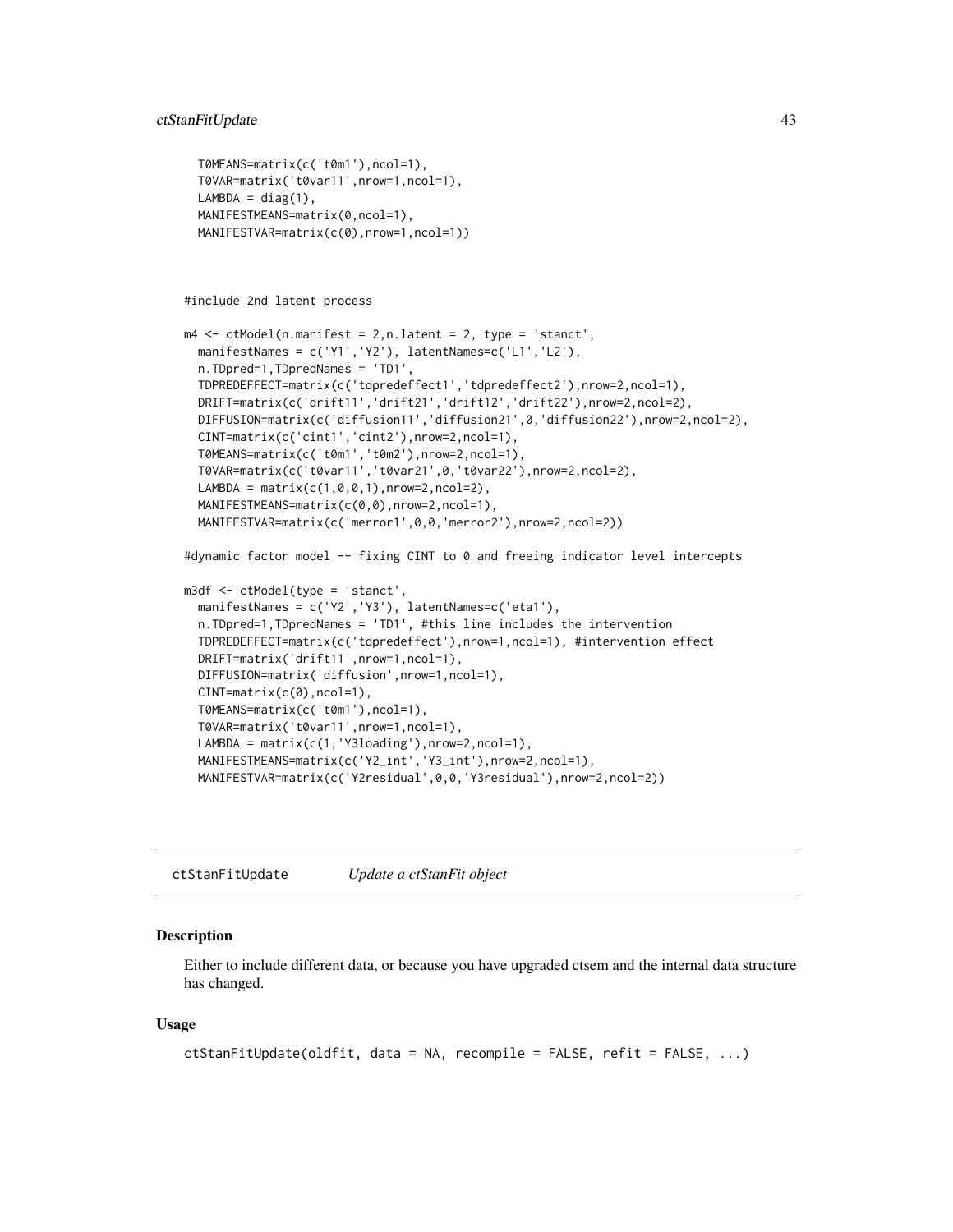## Arguments

| oldfit                  | fit object to be upgraded                                                                                                     |
|-------------------------|-------------------------------------------------------------------------------------------------------------------------------|
| data                    | replacement long format data object                                                                                           |
| recompile               | whether to force a recompile – safer but slower and usually unnecessary.                                                      |
| refit                   | if TRUE, refits the model using the old estimates as a starting point. Only appli-<br>cable for optimized fits, not sampling. |
| $\cdot$ $\cdot$ $\cdot$ | extra arguments to pass to ctStanFit                                                                                          |

## Value

updated ctStanFit object.

## Examples

```
if(w32chk()){
newfit <- ctStanFitUpdate(ctstantestfit,refit=FALSE)
}
```

| ctStanGenerate | Generate data from a ctstanmodel object |  |
|----------------|-----------------------------------------|--|
|                |                                         |  |

## Description

Generate data from a ctstanmodel object

## Usage

```
ctStanGenerate(
  cts,
  datastruct = NA,
  is = FALSE,
  fullposterior = TRUE,
  nsamples = 200,
  parsonly = FALSE,
  cores = 2\mathcal{L}
```

| cts           | ctStanModel, or ctStanFit, object.                                                  |
|---------------|-------------------------------------------------------------------------------------|
| datastruct    | long format data structure as used by ctsem. Not used if ctm is a ctStanFit object. |
| is            | If optimizing, follow up with importance sampling?                                  |
| fullposterior | Generate from the full posterior or just the (unconstrained) mean?                  |
| nsamples      | How many samples to generate?                                                       |
| parsonly      | If TRUE, only return samples of raw parameters, don't generate data.                |
| cores         | Number of cpu cores to use.                                                         |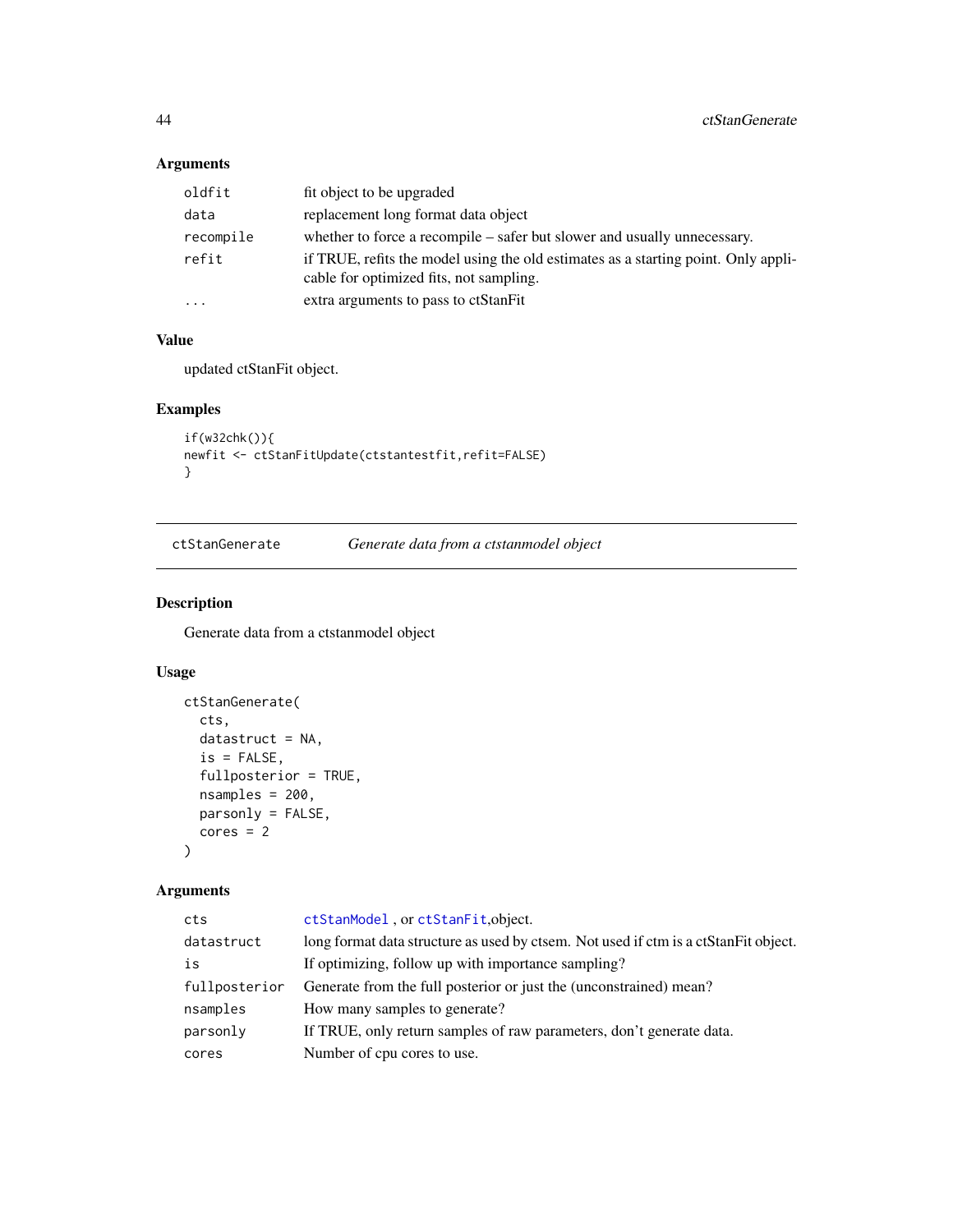## Value

List contining Y, and array of nsamples by data rows by manifest variables, and llrow, an array of nsamples by data rows log likelihoods.

#### Examples

```
#generate and plot samples from prior predictive
priorpred <- ctStanGenerate(cts = ctstantestfit,cores=2,nsamples = 50)
```
<span id="page-44-0"></span>ctStanGenerateFromFit *Add a* \$generated *object to ctstanfit object, with random data generated from posterior of ctstanfit object*

#### Description

Add a \$generated object to ctstanfit object, with random data generated from posterior of ctstanfit object

#### Usage

```
ctStanGenerateFromFit(
  fit,
  nsamples = 200,
  fullposterior = FALSE,
  verboseErrors = FALSE,
  cores = 2)
```
#### Arguments

| fit           | ctstanfit object                                                                                          |
|---------------|-----------------------------------------------------------------------------------------------------------|
| nsamples      | Positive integer specifying number of datasets to generate.                                               |
| fullposterior | Logical indicating whether to sample from the full posterior (original namples)<br>or the posterior mean. |
| verboseErrors | if TRUE, print verbose output when errors in generation encountered.                                      |
| cores         | Number of cpu cores to use.                                                                               |

#### Value

Matrix of generated data – one dataset per iteration, according to original time and missingness structure.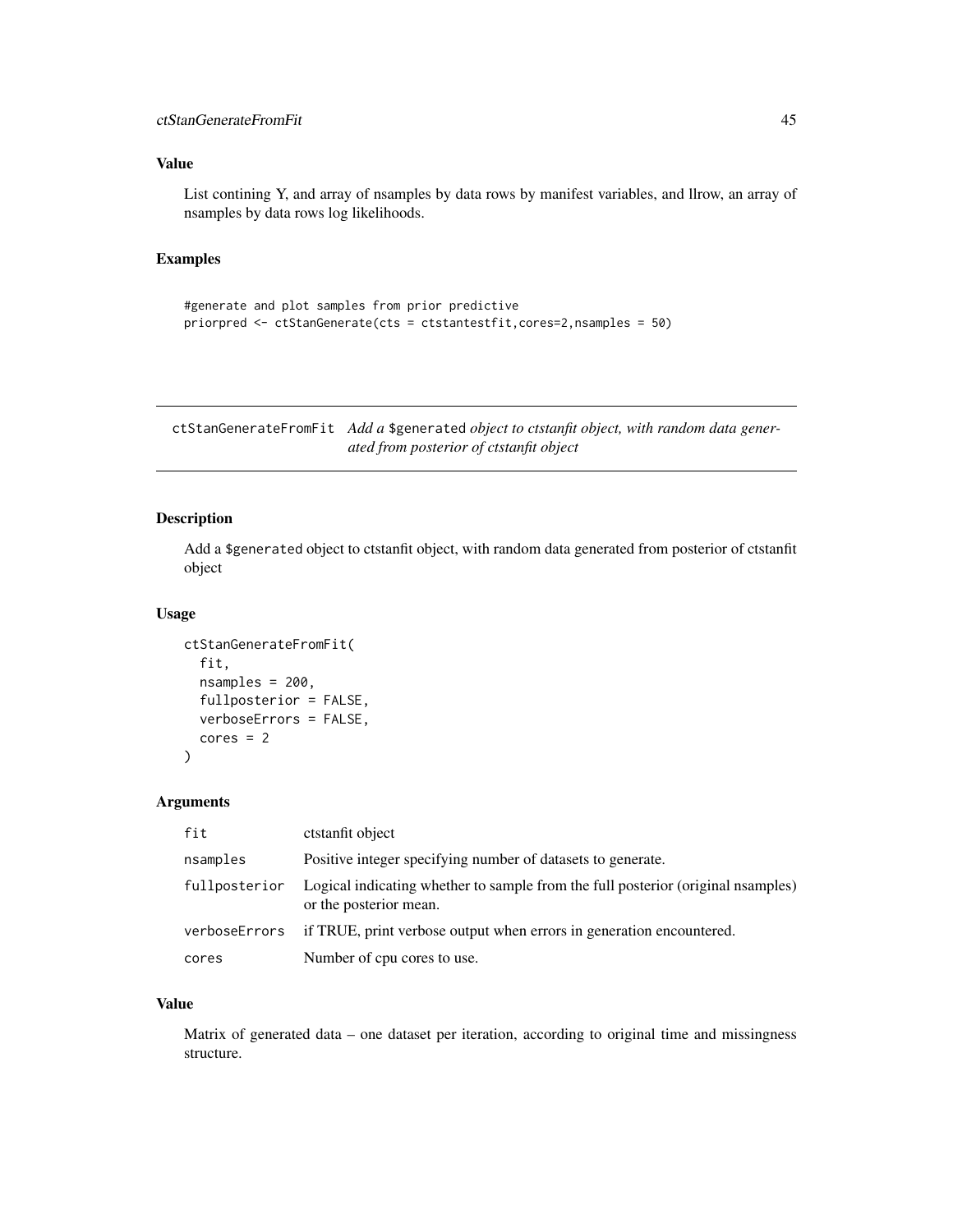## Examples

```
if(w32chk()){
```

```
gen <- ctStanGenerateFromFit(ctstantestfit, nsamples=3,fullposterior=TRUE,cores=1)
plot(gen$generated$Y[3,,2],type='l') #Third random data sample, 2nd manifest var, all time points.
}
```

```
ctStanKalman Get Kalman filter estimates from a ctStanFit object
```
#### Description

Get Kalman filter estimates from a ctStanFit object

## Usage

```
ctStanKalman(
  fit,
  nsamples = NA,
  pointest = TRUE,
  collapsefunc = NA,
  cores = 1,standardisederrors = FALSE,
  subjectpars = TRUE,
  tformsubjectpars = TRUE,
  indvarstates = FALSE,
  ...
\mathcal{L}
```

| fit                | fit object from ctStanFit.                                                                                                                                     |
|--------------------|----------------------------------------------------------------------------------------------------------------------------------------------------------------|
| nsamples           | either NA (to extract all) or a positive integer from 1 to maximum samples in<br>the fit.                                                                      |
| pointest           | If TRUE, uses the posterior mode as the single sample.                                                                                                         |
| collapsefunc       | function to apply over samples, such as mean                                                                                                                   |
| cores              | Integer number of cpu cores to use. Only needed if savescores was set to FALSE<br>when fitting.                                                                |
| standardisederrors |                                                                                                                                                                |
|                    | If TRUE, computes standardised errors for prior, upd, smooth conditions.                                                                                       |
| subjectpars        | if TRUE, state estimates are not returned, instead, predictions of each subjects<br>parameters are returned, for parameters that had random effects specified. |
| tformsubjectpars   |                                                                                                                                                                |
|                    | if FALSE, subject level parameters are returned in raw, pre transformation form.                                                                               |
| indvarstates       | if TRUE, do not remove indvarying states from output                                                                                                           |
| $\cdots$           | additional arguments to collpsefunc.                                                                                                                           |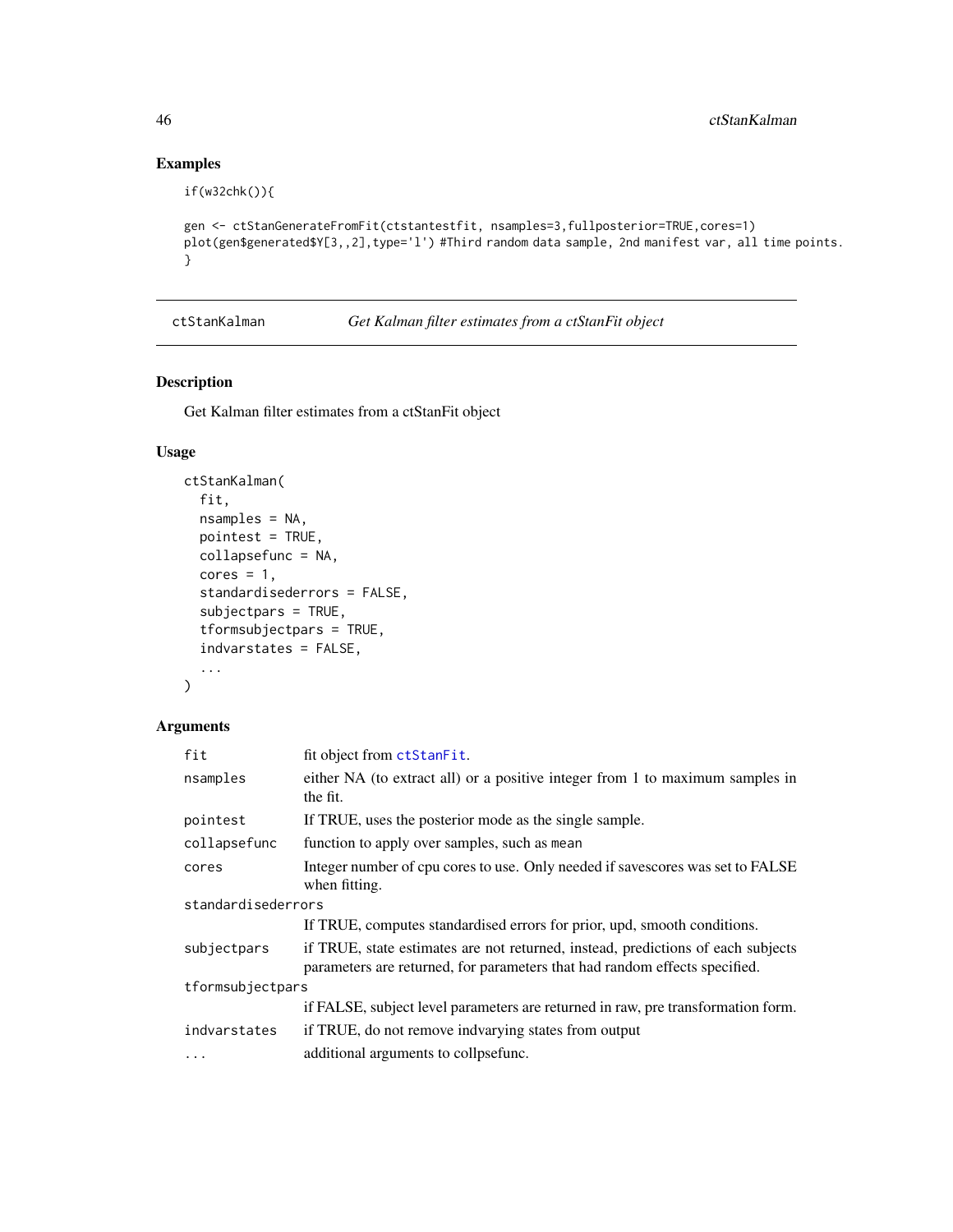#### ctStanModel 47

#### Value

list containing Kalman filter elements, each element in array of iterations, data row, variables. llrow is the log likelihood for each row of data.

#### Examples

```
if(w32chk()){
k=ctStanKalman(ctstantestfit,subjectpars=TRUE,collapsefunc=mean)
}
```
<span id="page-46-0"></span>

| ctStanModel | Convert a frequentist (omx) ctsem model specification to Bayesian |  |
|-------------|-------------------------------------------------------------------|--|
|             | (Stan).                                                           |  |

#### Description

Convert a frequentist (omx) ctsem model specification to Bayesian (Stan).

#### Usage

```
ctStanModel(ctmodelobj, type = "stanct", tipredDefault = TRUE)
```
#### Arguments

| ctmodelobi | ctsem model object of type 'omx' (default)                                                                                                                                                           |
|------------|------------------------------------------------------------------------------------------------------------------------------------------------------------------------------------------------------|
| type       | either 'stanct' for continuous time, or 'standt' for discrete time.                                                                                                                                  |
|            | tipredDefault Logical. TRUE sets any parameters with unspecified time independent predictor<br>effects to have effects estimated, FALSE fixes the effect to zero unless individu-<br>ally specified. |

#### Value

List object of class ctStanModel, with random effects specified for any intercept type parameters (T0MEANS, MANIFESTMEANS, and or CINT), and time independent predictor effects for all parameters. Adjust these after initial specification by directly editing the pars subobject, so model\$pars .

```
model <- ctModel(type='omx', Tpoints=50,
n.latent=2, n.manifest=1,
manifestNames='sunspots',
latentNames=c('ss_level', 'ss_velocity'),
LAMBDA=matrix(c( 1, 'ma1' ), nrow=1, ncol=2),
DRIFT=matrix(c(0, 1, 'a21', 'a22'), nrow=2, ncol=2, byrow=TRUE),
MANIFESTMEANS=matrix(c('m1'), nrow=1, ncol=1),
# MANIFESTVAR=matrix(0, nrow=1, ncol=1),
CINT = matrix(c(0, 0), nrow=2, ncol=1),
```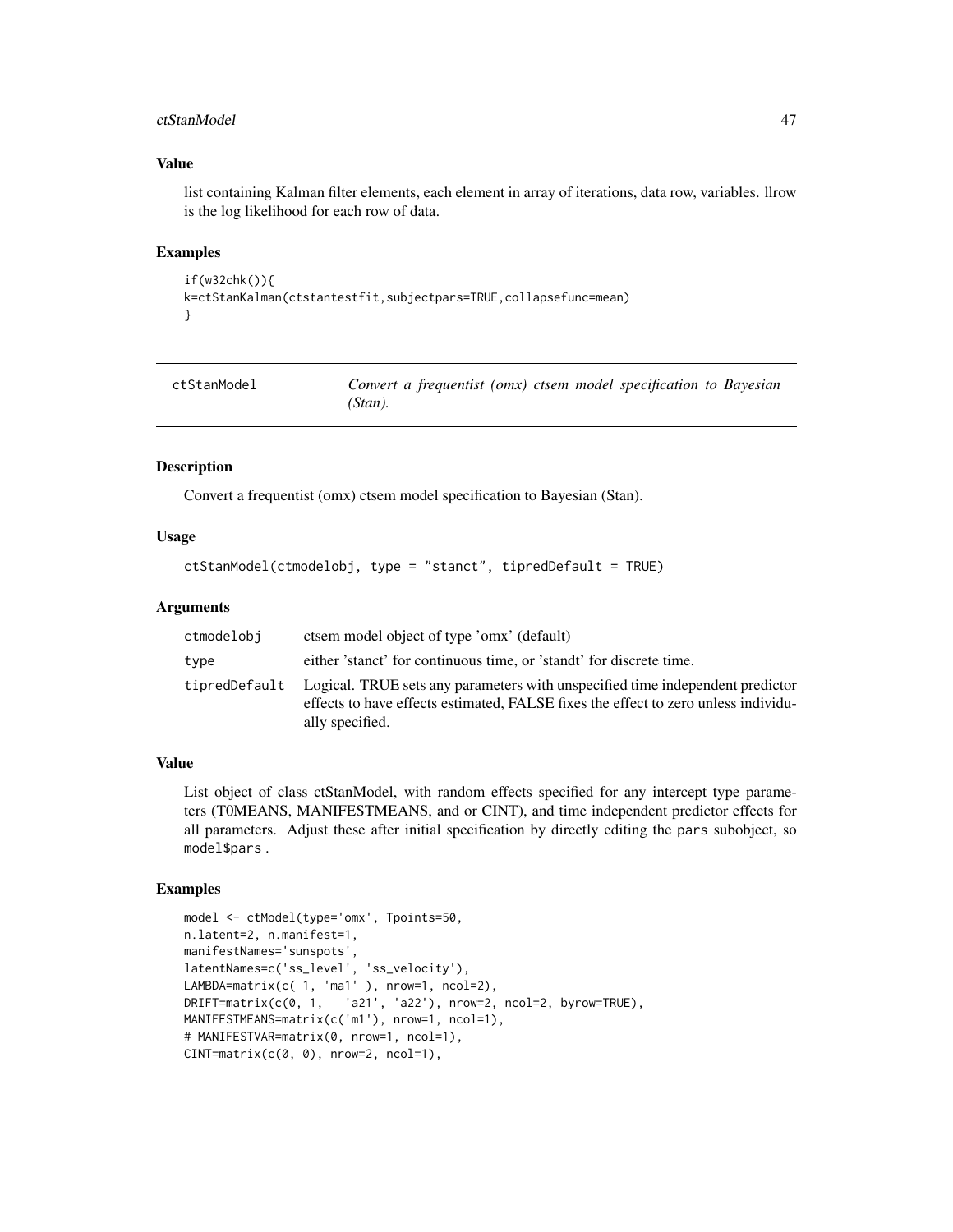```
DIFFUSION=matrix(c(
 0, 0,
 0, "diffusion"), ncol=2, nrow=2, byrow=TRUE))
stanmodel=ctStanModel(model)
```
<span id="page-47-0"></span>ctStanParnames *ctStanParnames*

#### Description

Gets internal stan parameter names of a ctStanFit object sampled via stan based on specified substrings.

#### Usage

```
ctStanParnames(x, substrings = c("pop_", "popsd"))
```
## Arguments

```
x ctStanFit object
```
substrings vector of character strings, parameter names of the stan model containing any of these strings will be returned. Useful strings may be 'pop\_' for population means, 'popsd' for population standard deviations, or specific combinations such as 'pop\_DRIFT' for the population means of temporal dynamics parameters

#### Value

vector of character strings.

```
sunspots<-sunspot.year
sunspots<-sunspots[50: (length(sunspots) - (1988-1924))]
id < -1time <- 1749:1924
datalong <- cbind(id, time, sunspots)
#setup model
ssmodel <- ctModel(type='stanct', n.latent=2, n.manifest=1,
manifestNames='sunspots',
latentNames=c('ss_level', 'ss_velocity'),
LAMBDA=matrix(c( 1, 'ma1| log(1+(exp(param)))' ), nrow=1, ncol=2),
DRIFT=matrix(c(0, 'a21 | -log(1+exp(param))', 1, 'a22'), nrow=2, ncol=2),
MANIFESTMEANS=matrix(c('m1|param * 10 + 44'), nrow=1, ncol=1),
```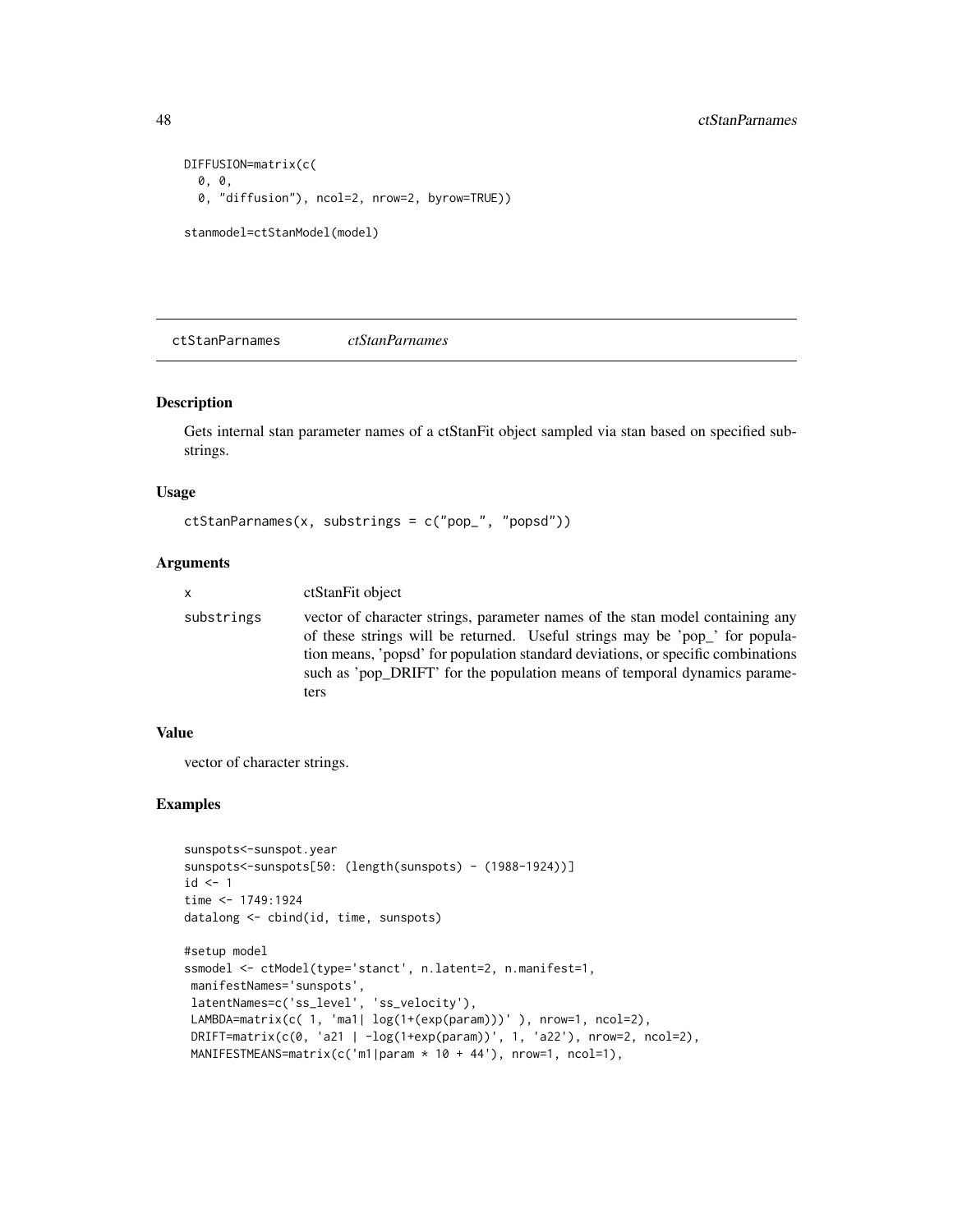#### ctStanPlotPost 49

```
MANIFESTVAR=diag(0,1), #As per original spec
 CINT=matrix(c(0, 0), nrow=2, ncol=1),
 DIFFUSION=matrix(c(0, 0, 0, "diffusion"), ncol=2, nrow=2))
#fit
ssfit <- ctStanFit(datalong, ssmodel, iter=2,
  optimize=FALSE, chains=1)
ctStanParnames(ssfit,substrings=c('pop_','popsd'))
```
<span id="page-48-0"></span>ctStanPlotPost *ctStanPlotPost*

#### Description

Plots prior and posterior distributions of model parameters in a ctStanModel or ctStanFit object.

## Usage

```
ctStanPlotPost(
 obj,
  rows = "all",npp = 6,
  priorwidth = TRUE,
  smoothness = 1,
 priorsamples = 10000,
 plot = TRUE,
 wait = FALSE,...
\mathcal{L}
```

| obi          | fit or model object as generated by ctStanFit, ctModel, or ctStanModel.                                                                                                                 |
|--------------|-----------------------------------------------------------------------------------------------------------------------------------------------------------------------------------------|
| rows         | vector of integers denoting which rows of obj\$setup\$popsetup to plot priors for.<br>Character string 'all' plots all rows with parameters to be estimated.                            |
| npp          | Integer number of parameters to show per page.                                                                                                                                          |
| priorwidth   | if TRUE, plots will be scaled to show bulk of both the prior and posterior distri-<br>butions. If FALSE, scale is based only on the posterior.                                          |
| smoothness   | Positive numeric – multiplier to modify smoothness of density plots, higher is<br>smoother but can cause plots to exceed natural boundaries, such as standard<br>deviations below zero. |
| priorsamples | number of samples from prior to use. More is slower.                                                                                                                                    |
| plot         | Logical, if FALSE, ggplot objects are returned in a list instead of plotting.                                                                                                           |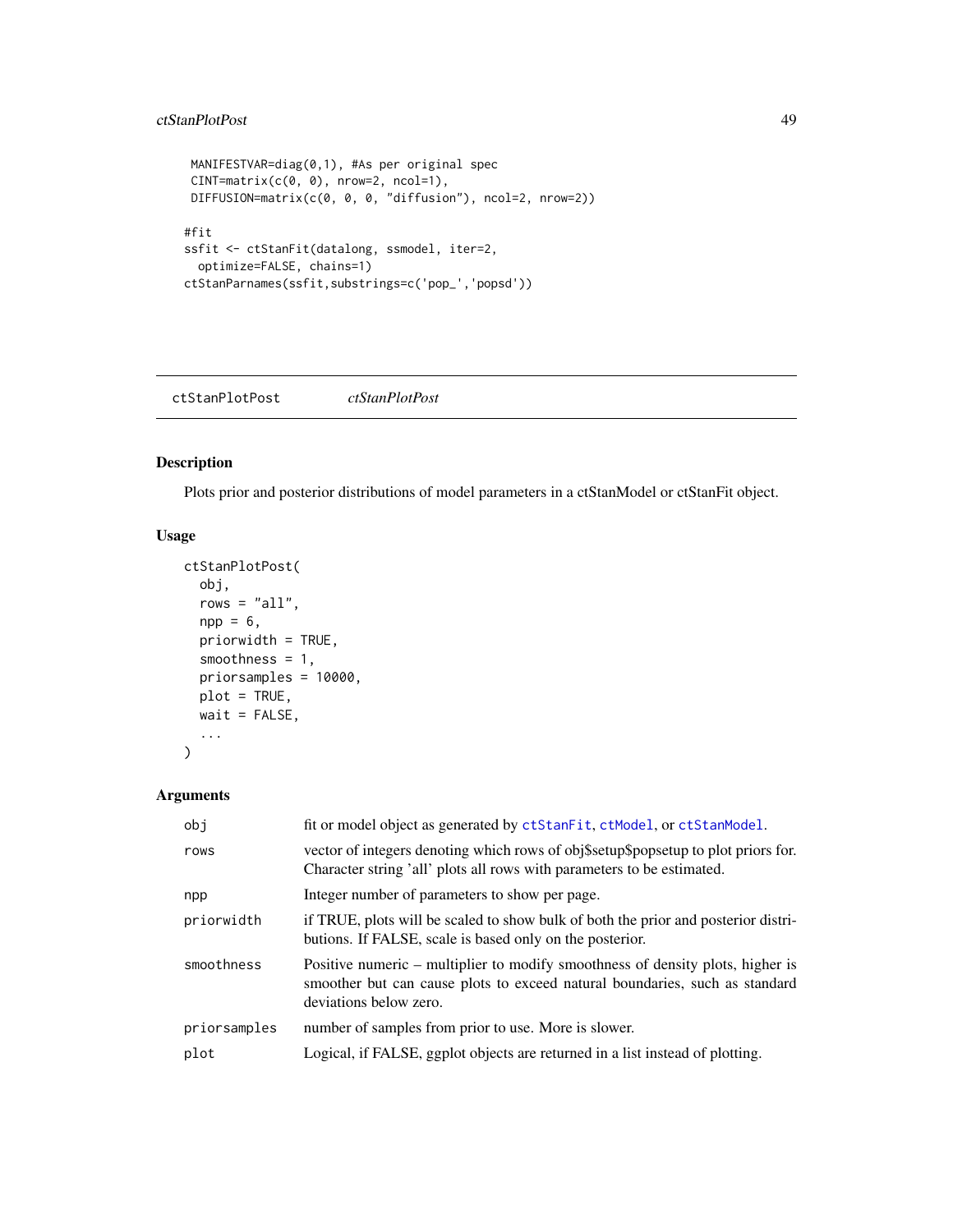| wait                    | If true, user is prompted to continue before plotting next graph. If false, graphs                               |
|-------------------------|------------------------------------------------------------------------------------------------------------------|
|                         | are plotted one after another without waiting.                                                                   |
| $\cdot$ $\cdot$ $\cdot$ | Parameters to pass to ctStanFit. cores $= x$ will speed things up, where x is the<br>number of cpu cores to use. |

## Examples

ctStanPlotPost(ctstantestfit, rows=3:4)

| ctStanPostPredict | Compares model implied density and values to observed, for a ctStan- |
|-------------------|----------------------------------------------------------------------|
|                   | Fit object.                                                          |

## Description

Compares model implied density and values to observed, for a ctStanFit object.

## Usage

```
ctStanPostPredict(
  fit,
  diffsize = 1,
  jitter = 0.02,wait = TRUE,
  probs = c(0.025, 0.5, 0.975),
  datarows = "all",
  nsamples = 500,
  resolution = 100,
  plot = TRUE
\mathcal{L}
```

| fit        | ctStanFit object.                                                                                         |
|------------|-----------------------------------------------------------------------------------------------------------|
| diffsize   | Integer $> 0$ . Number of discrete time lags to use for data viz.                                         |
| jitter     | Positive numeric between 0 and 1, if TRUE, jitters empirical data by specified<br>proportion of std dev.  |
| wait       | Logical, if TRUE and plot=TRUE, waits for input before plotting next plot.                                |
| probs      | Vector of length 3 containing quantiles to plot – should be rising numeric values<br>between 0 and 1.     |
| datarows   | integer vector specifying rows of data to plot. Otherwise 'all' uses all data.                            |
| nsamples   | Number of datasets to generate for comparisons, if fit object does not contain<br>generated data already. |
| resolution | Positive integer, the number of rows and columns to split plots into for shading.                         |
| plot       | logical. If FALSE, a list of ggplot objects is returned.                                                  |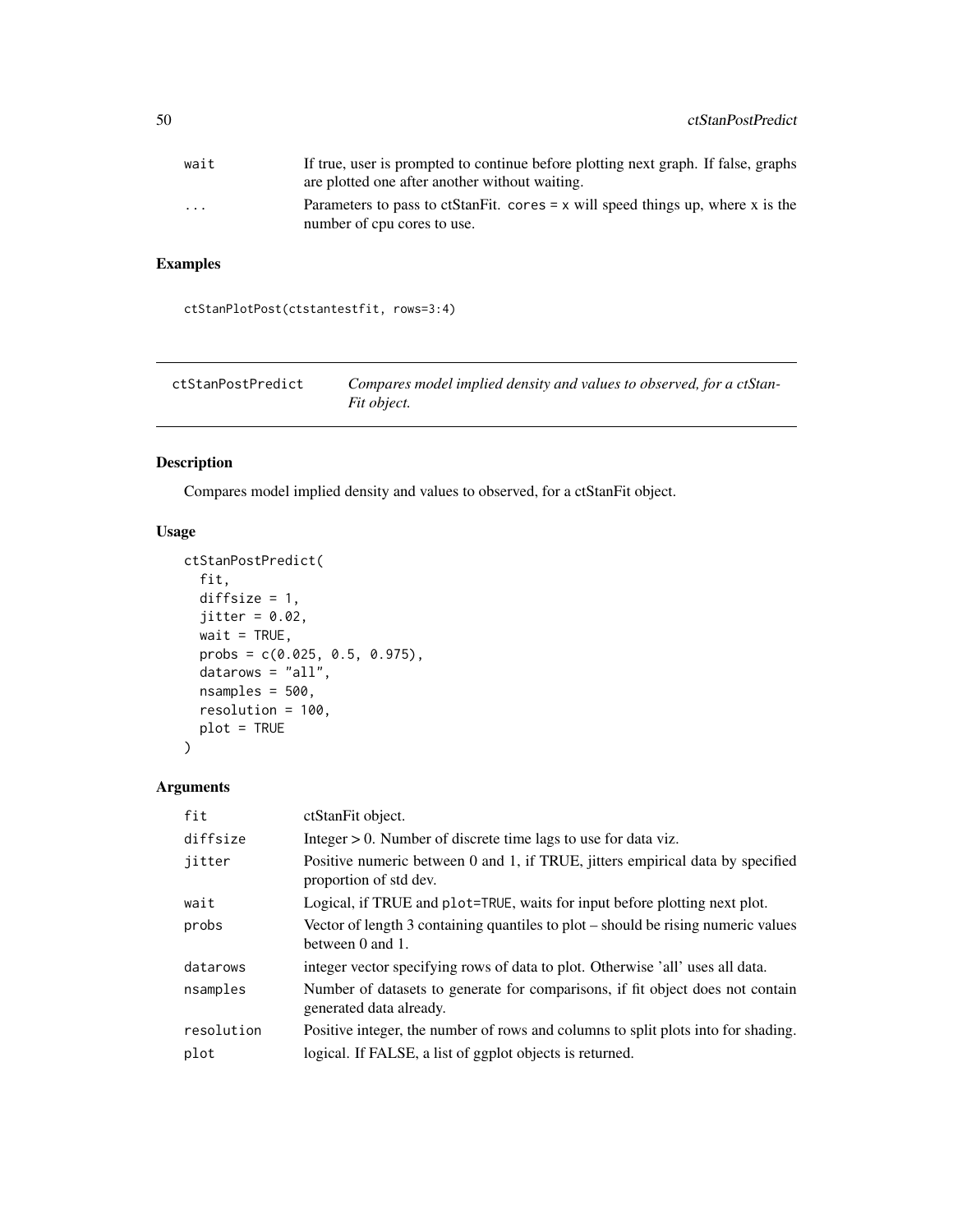## Details

This function relies on the data generated during each iteration of fitting to approximate the model implied distributions – thus, when limited iterations are available, the approximation will be worse.

#### Value

If plot=FALSE, an array containing quantiles of generated data. If plot=TRUE, nothing, only plots.

if plot=TRUE, nothing is returned and plots are created. Otherwise, a list containing ggplot objects is returned and may be customized as desired.

## Examples

```
if(w32chk()){
ctStanPostPredict(ctstantestfit,wait=FALSE, diffsize=2,resolution=100)
}
```
ctStanSubjectPars *Extract an array of subject specific parameters from a ctStanFit object.*

#### Description

Extract an array of subject specific parameters from a ctStanFit object.

#### Usage

```
ctStanSubjectPars(fit, pointest = TRUE, cores = 2, nsamples = "all")
```
#### Arguments

| fit      | fit object                                                                                                                                                    |
|----------|---------------------------------------------------------------------------------------------------------------------------------------------------------------|
| pointest | if TRUE, returns only the set of individual difference parameters based on the<br>max a posteriori estimate (or the median if sampling approaches were used). |
| cores    | Number of cores to use.                                                                                                                                       |
| nsamples | Number of samples to calculate parameters for. Not used if pointest=TRUE.                                                                                     |

## Details

This function returns the estimates of individual parameters, taking into account any covariates and random effects.

#### Value

an nsamples by nsubjects by nparams array.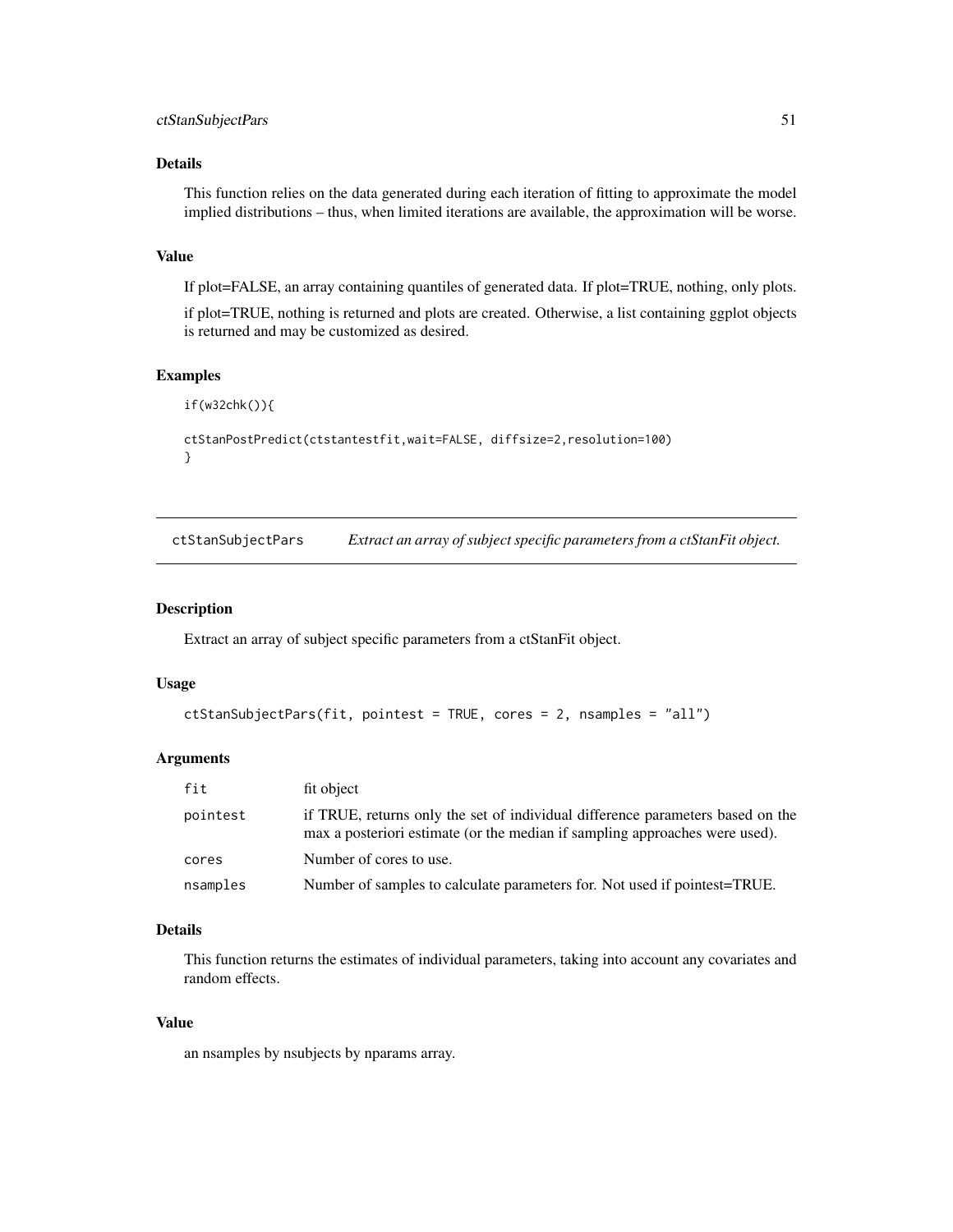## Examples

```
indpars <- ctStanSubjectPars(ctstantestfit)
dimnames(indpars)
plot(indpars[1,,'cint1'],indpars[1,,'cint2'])
```
ctstantestdat *ctstantestdat*

## Description

Generated dataset for testing [ctStanFit](#page-35-0) from ctsem package.

#### Format

matrix

ctstantestfit *ctstantestfit*

## Description

Dummy fit for testing functions from ctsem package.

#### Format

ctStanFit object

ctStanTIpredeffects *Get time independent predictor effect estimates*

# Description

Computes and plots combined effects and quantiles for effects of time independent predictors on subject level parameters of a ctStanFit object.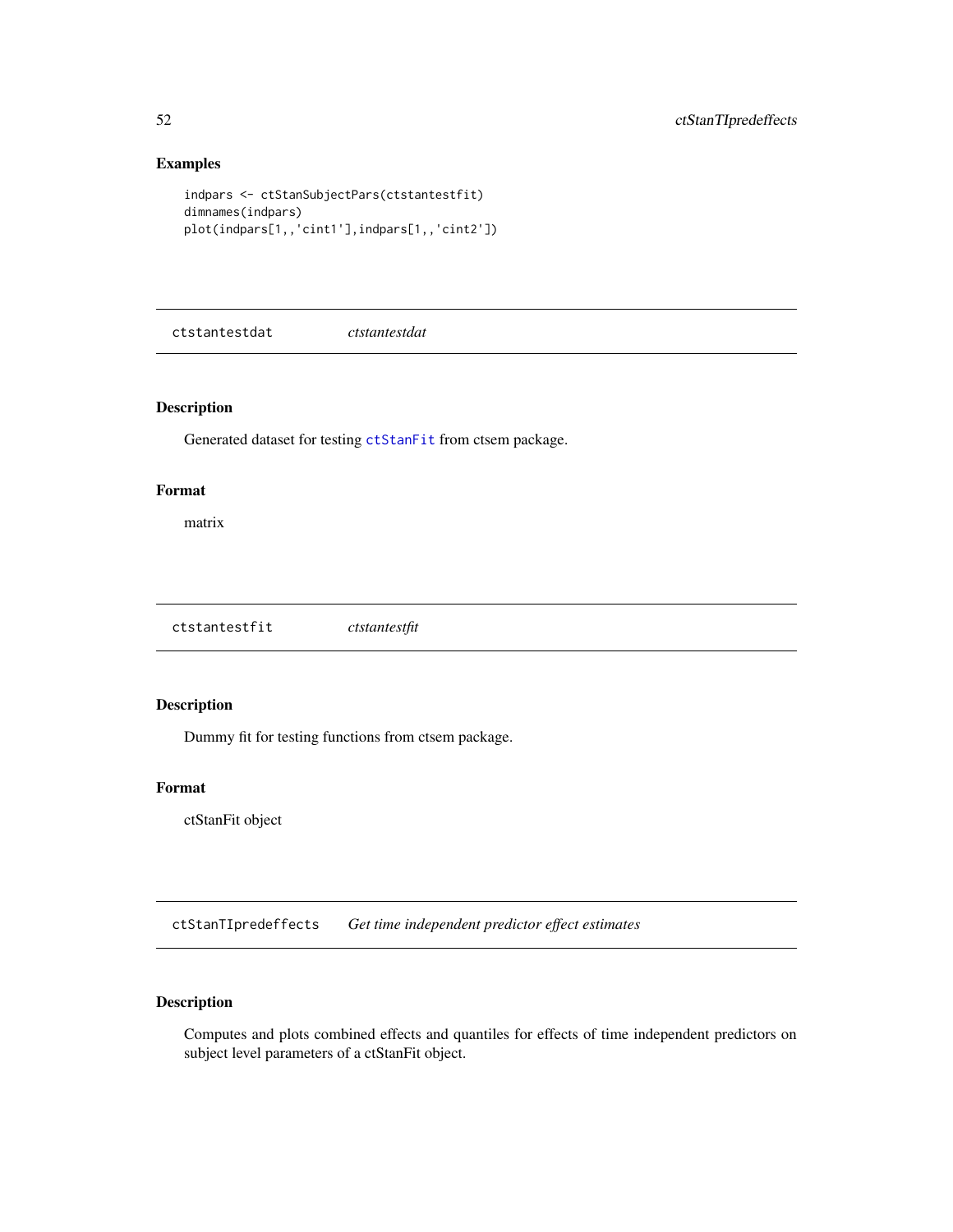#### ctStanTIpredeffects 53

#### Usage

```
ctStanTIpredeffects(
  fit,
  returndifference = FALSE,
  probs = c(0.025, 0.5, 0.975),
  includeMeanUncertainty = FALSE,
  whichTIpreds = 1,
  parmatrices = TRUE,
  whichpars = "all",
  nsamples = 100,
  timeinterval = 1,
  nsubjects = 20,filter = NA,
  plot = FALSE
)
```
fit fit object from [ctStanFit](#page-35-0)

# Arguments

returndifference logical. If FALSE, absolute parameter values are returned. If TRUE, only the effect of the covariate (i.e. without the average value of the parameter) are returned. The former can be easier to interpret, but the latter are more likely to fit multiple plots together. Not used if parmatrices=TRUE. probs numeric vector of quantile probabilities from 0 to 1. Specify 3 values if plotting, the 2nd will be drawn as a line with uncertainty polygon based on 1st and 3rd. includeMeanUncertainty if TRUE, output includes sampling variation in the mean parameters. If FALSE, mean parameters are fixed at their median, only uncertainty in time independent predictor effects is included. whichTIpreds integer vector specifying which of the tipreds in the fit object you want to use to calculate effects. Unless quadratic / higher order versions of predictors have been included, selecting more than one probably doesn't make sense. If for instance a squared predictor has been included, then you can specify both the linear and squared version. The x axis of the plot (if generated) will be based off the first indexed predictor. To check what predictors are in the model, run fit\$ctstanmodel\$TIpredNames. parmatrices Logical. If TRUE (default), system matrices rather than specific parameters are referenced – e.g. 'DRIFT' instead of a parameter name like drift12. whichpars if parmatrices==TRUE, character vector specifying which matrices, and potentially which indices of the matrices, to plot. c('dtDRIFT[2,1]', 'DRIFT') would output for row 2 and column 1 of the discrete time drift matrix, as well as all indices of the continuous time drift matrix. If parmatrices==FALSE, integer vector specifying which of the subject level parameters to compute effects on. The integers corresponding to certain parameters can be found in the param column of the fit\$setup\$matsetup object. In either case 'all' uses all available parameters.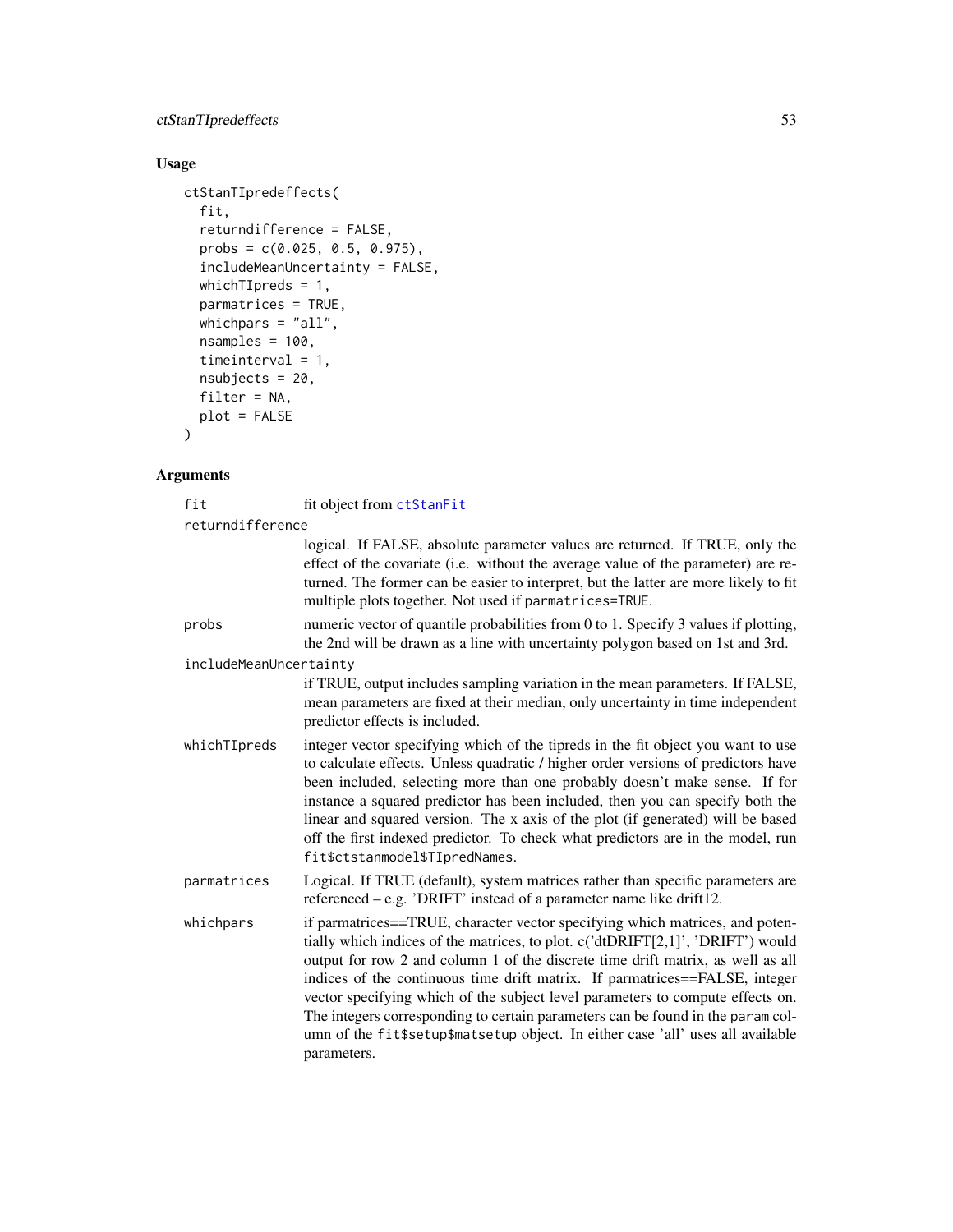| nsamples     | Positive integer specifying the maximum number of saved iterations to use.<br>Character string 'all' can also be used.                                                                                                                                                                                           |
|--------------|------------------------------------------------------------------------------------------------------------------------------------------------------------------------------------------------------------------------------------------------------------------------------------------------------------------|
| timeinterval | positive numeric indicating time interval to use for discrete time parameter ma-<br>trices, if parmatrices=TRUE.                                                                                                                                                                                                 |
| nsubjects    | Positive integer specifying the number of subjects to compute values for. When<br>only one Tipred is used, this specifies the number of points along the curve.<br>Character string 'all' can also be used. Time taken for plotting is a function of<br>nsubjects*niterations.                                   |
| filter       | either NA, or a length 2 vector, where the first element contains the time in-<br>dependent predictor index to filter by, and the second contains the comparison<br>operator in string form (e.g. $\leq 3$ ", to only calculate effects for subjects where<br>the tipreds of the denoted index are less than 3). |
| plot         | Logical. If TRUE, nothing is returned but instead ctPlotArray is used to plot<br>the output instead.                                                                                                                                                                                                             |

# Value

Either a three dimensional array of predictor effects, or nothing with a plot generated.

## Examples

```
if(w32chk()){
ctStanTIpredeffects(ctstantestfit,
whichpars=c('CINT','dtDIFFUSION[2,2]'), plot=TRUE)
}
```

| ctStanUpdModel | Update an already compiled and fit ctStanFit object |  |  |
|----------------|-----------------------------------------------------|--|--|
|----------------|-----------------------------------------------------|--|--|

## Description

Allows one to change data and or model elements that don't require recompiling, then re fit.

## Usage

```
ctStanUpdModel(fit, datalong, ctstanmodel, ...)
```

| fit         | ctStanFit object                      |
|-------------|---------------------------------------|
| datalong    | data as normally passed to ctStanFit  |
| ctstanmodel | model as normally passed to ctStanFit |
|             | extra args for ctStanFit              |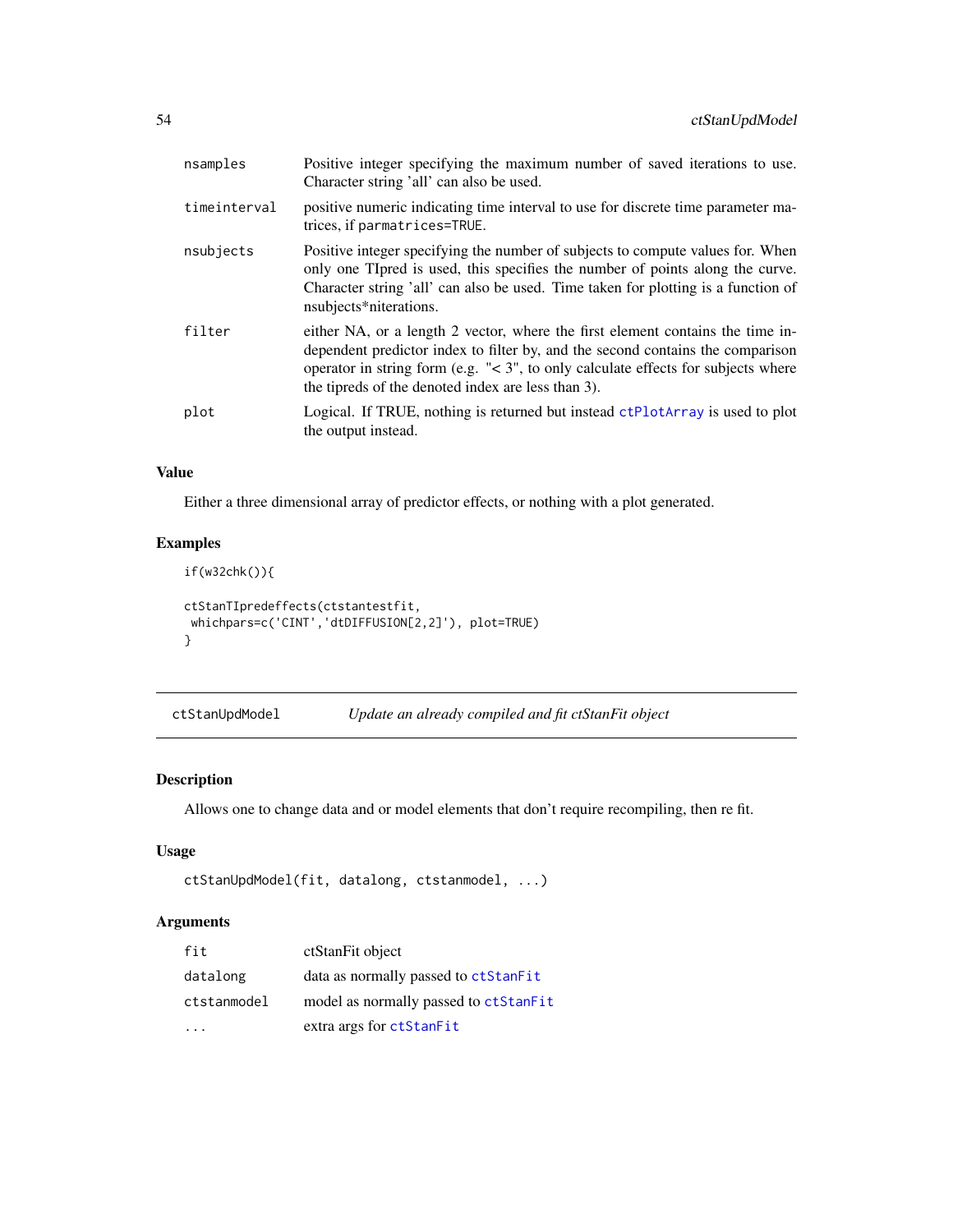ctWideNames *ctWideNames sets default column names for wide ctsem datasets. Primarily intended for internal ctsem usage.*

## Description

ctWideNames sets default column names for wide ctsem datasets. Primarily intended for internal ctsem usage.

## Usage

```
ctWideNames(
 n.manifest,
 Tpoints,
 n.TDpred = 0,n.TIpred = 0,manifestNames = "auto",
 TDpredNames = "auto",
 TIpredNames = "auto"
)
```
## Arguments

| n.manifest    | number of manifest variables per time point in the data.                                                                             |
|---------------|--------------------------------------------------------------------------------------------------------------------------------------|
| Tpoints       | Maximum number of discrete time points (waves of data, or measurement occa-<br>sions) for an individual in the input data structure. |
| n.TDpred      | number of time dependent predictors in the data structure.                                                                           |
| n.TIpred      | number of time independent predictors in the data structure.                                                                         |
| manifestNames | vector of character strings giving column names of manifest indicator variables                                                      |
| TDpredNames   | vector of character strings giving column names of time dependent predictor<br>variables                                             |
| TIpredNames   | vector of character strings giving column names of time independent predictor<br>variables                                           |

ctWideToLong *ctWideToLong Convert ctsem wide to long format*

## Description

ctWideToLong Convert ctsem wide to long format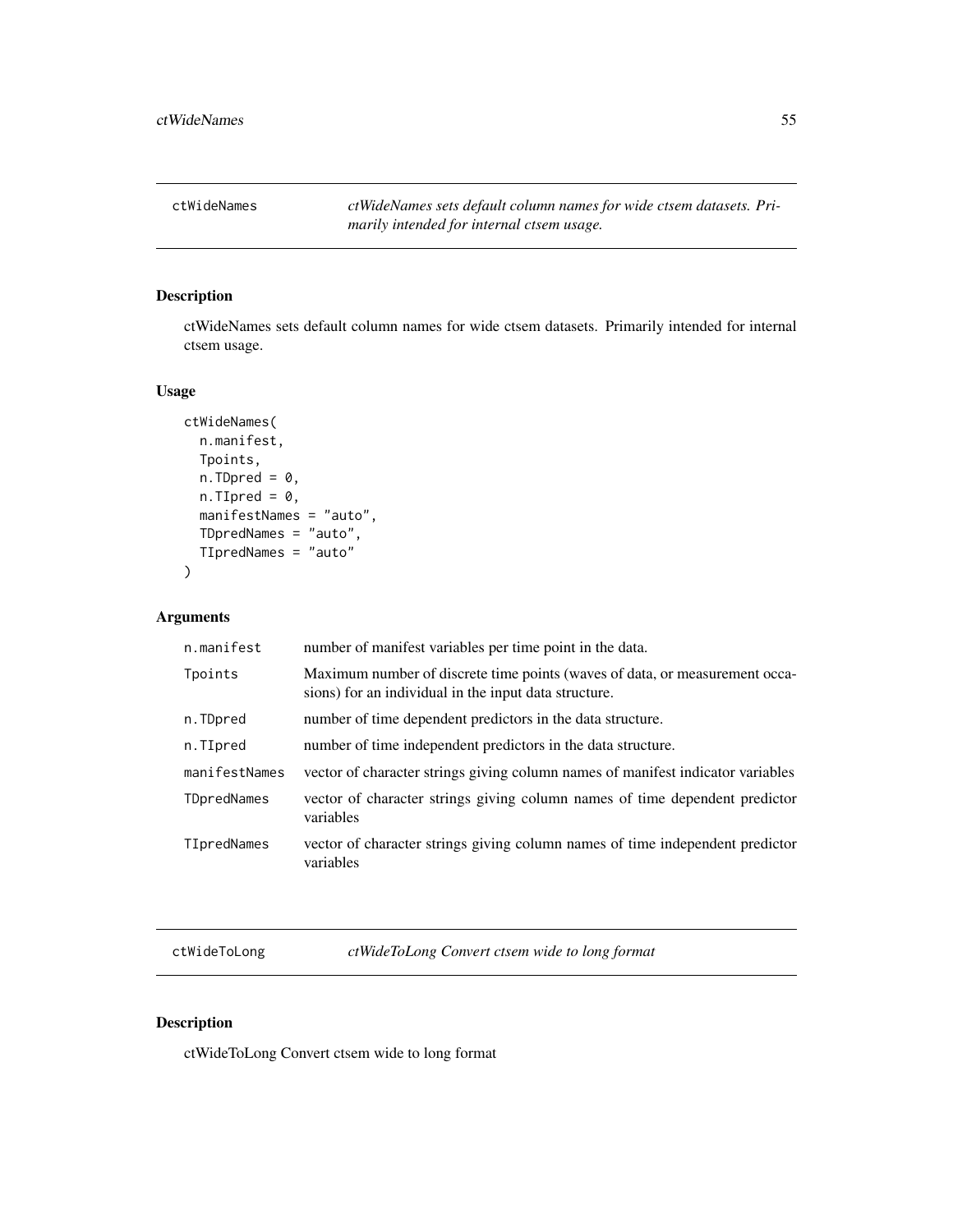#### Usage

```
ctWideToLong(
  datawide,
  Tpoints,
  n.manifest,
  n.TDpred = 0,
  n.TIpred = 0,
  manifestNames = "auto",
  TDpredNames = "auto",
  TIpredNames = "auto"
)
```
#### **Arguments**

| datawide      | ctsem wide format data                                |
|---------------|-------------------------------------------------------|
| Tpoints       | number of measurement occasions in data               |
| n.manifest    | number of manifest variables                          |
| n.TDpred      | number of time dependent predictors                   |
| n.TIpred      | number of time independent predictors                 |
| manifestNames | Character vector of manifest variable names.          |
| TDpredNames   | Character vector of time dependent predictor names.   |
| TIpredNames   | Character vector of time independent predictor names. |

#### Details

Names must account for \*all\* the columns in the data - i.e. do not leave certain variables out just because you do not need them.

## Examples

head(long,22)

```
#create wide data
wideexample \leq ctLongToWide(datalong = ctstantestdat, id = "id",
time = "time", manifestNames = c("Y1", "Y2"),
TDpredNames = "TD1", TIpredNames = c("TI1", "TI2","TI3"))
wide \le ctIntervalise(datawide = wideexample, Tpoints = 10, n.manifest = 2,
n.TDpred = 1, n.TIpred = 3, manifestNames = c("Y1", "Y2"),TDpredNames = "TD1", TIpredNames = c("TI1", "TI2", "TI3") )
#Then convert to long format
longexample <- ctWideToLong(datawide = wideexample, Tpoints=10,
n.manifest=2, manifestNames = c("Y1", "Y2"),
n.TDpred=1, TDpredNames = "TD1",
n.TIpred=3, TIpredNames = c('TI1", "TI2", "TI3"))#Then convert the time intervals to absolute time
long <- ctDeintervalise(datalong = longexample, id='id', dT='dT')
```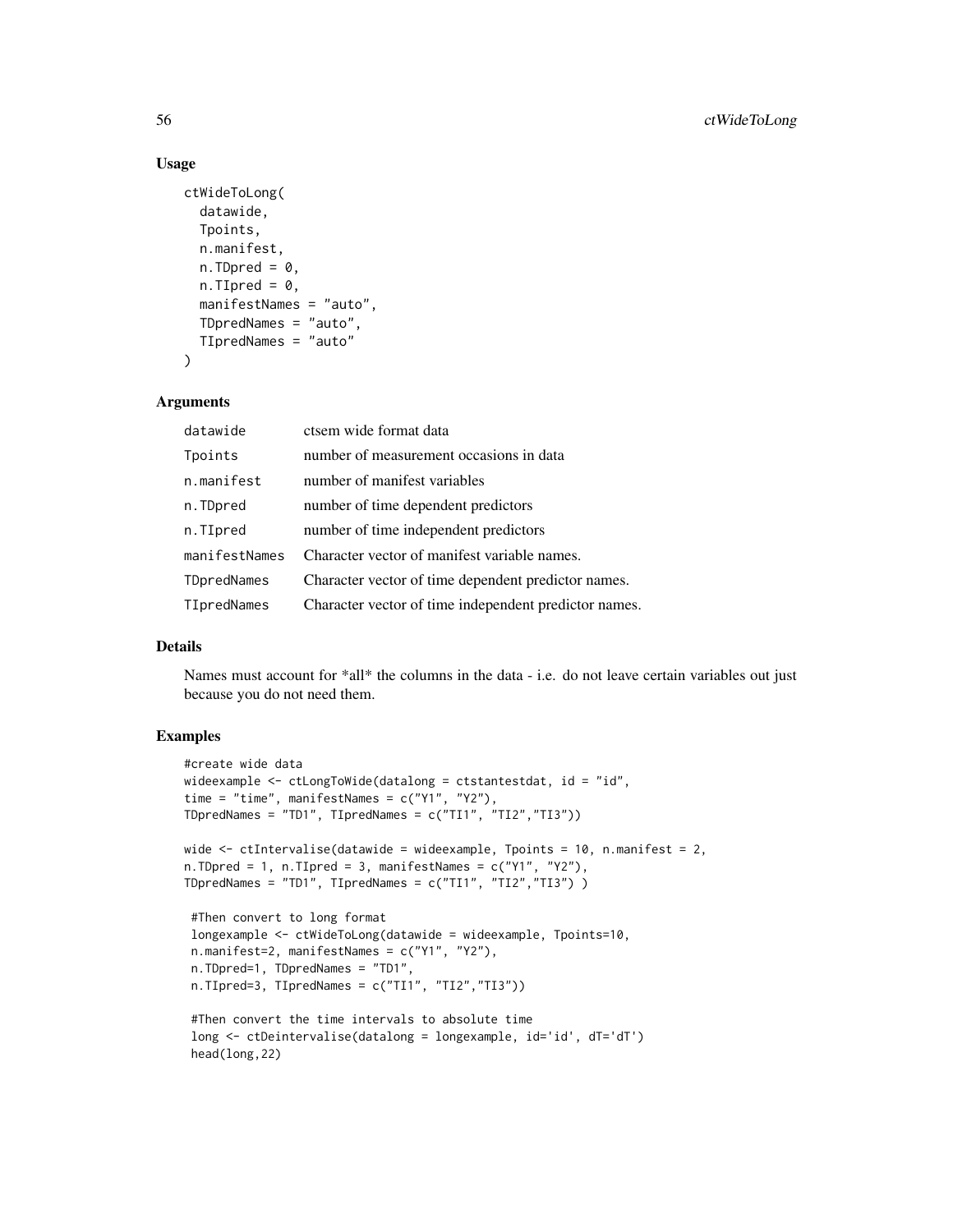datastructure *datastructure*

## Description

Simulated example dataset for the ctsem package

## Format

2 by 15 matrix containing containing ctsem wide format data. 3 measurement occasions of manifest variables Y1 and Y2, 2 measurement occasions of time dependent predictor TD1, 2 measurement intervals dTx, and 2 time independent predictors TI1 and TI2, for 2 individuals.

inv\_logit *Inverse logit*

## Description

Maps the stan function so the same code works in R.

#### Usage

inv\_logit(x)

#### Arguments

x value to calculate the inverse logit for.

## Examples

inv\_logit(-3)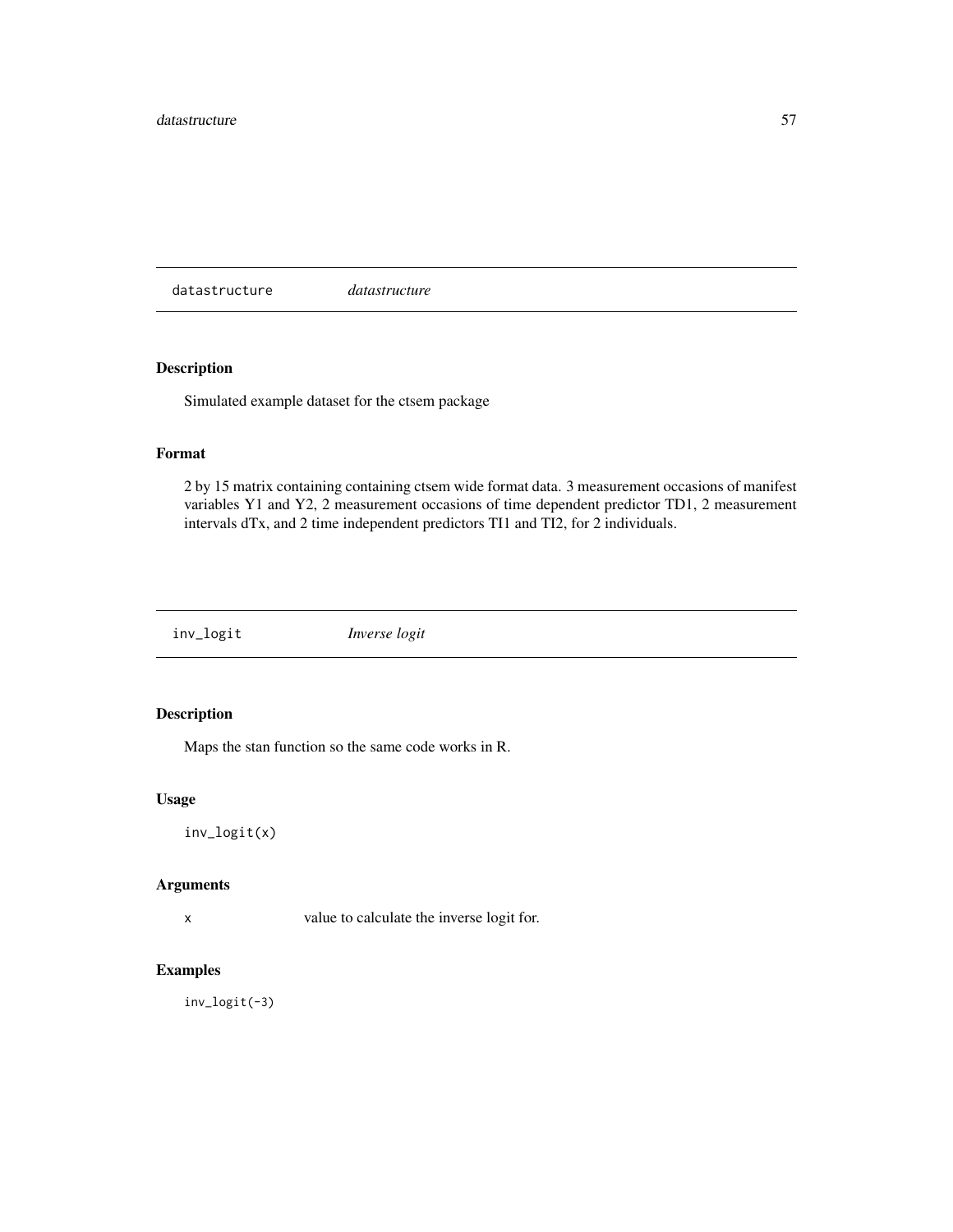#### Description

Diagnostics for ctsem importance sampling

## Usage

isdiag(fit)

#### Arguments

fit Output from ctStanFit when optimize=TRUE and isloops > 0

#### Value

Nothing. Plots convergence of parameter mean estimates from initial Hessian based distribution to final sampling distribution.

```
if(w32chk()){
#get data
sunspots<-sunspot.year
sunspots<-sunspots[50: (length(sunspots) - (1988-1924))]
id \leftarrow 1time <- 1749:1924
datalong <- cbind(id, time, sunspots)
#setup model
model <- ctModel(type='stanct',
manifestNames='sunspots',
latentNames=c('ss_level', 'ss_velocity'),
 LAMBDA=matrix(c(-1, 'ma1 | log(exp(-param)+1)' ), nrow=1, ncol=2),
 DRIFT = matrix(c(0, 'a21', 1, 'a22'), nrow=2, ncol=2),MANIFESTMEANS=matrix(c('m1 | (param)*5+44'), nrow=1, ncol=1),
 CINT = matrix(c(0, 0), nrow=2, ncol=1),T0VAR=matrix(c(1,0,0,1), nrow=2, ncol=2), #Because single subject
 DIFFUSION=matrix(c(0.0001, 0, 0, "diffusion"), ncol=2, nrow=2))
#fit and plot importance sampling diagnostic
fit <- ctStanFit(datalong, model,verbose=0,
 optimcontrol=list(is=TRUE, finishsamples=500),nopriors=FALSE)
isdiag(fit)
}
```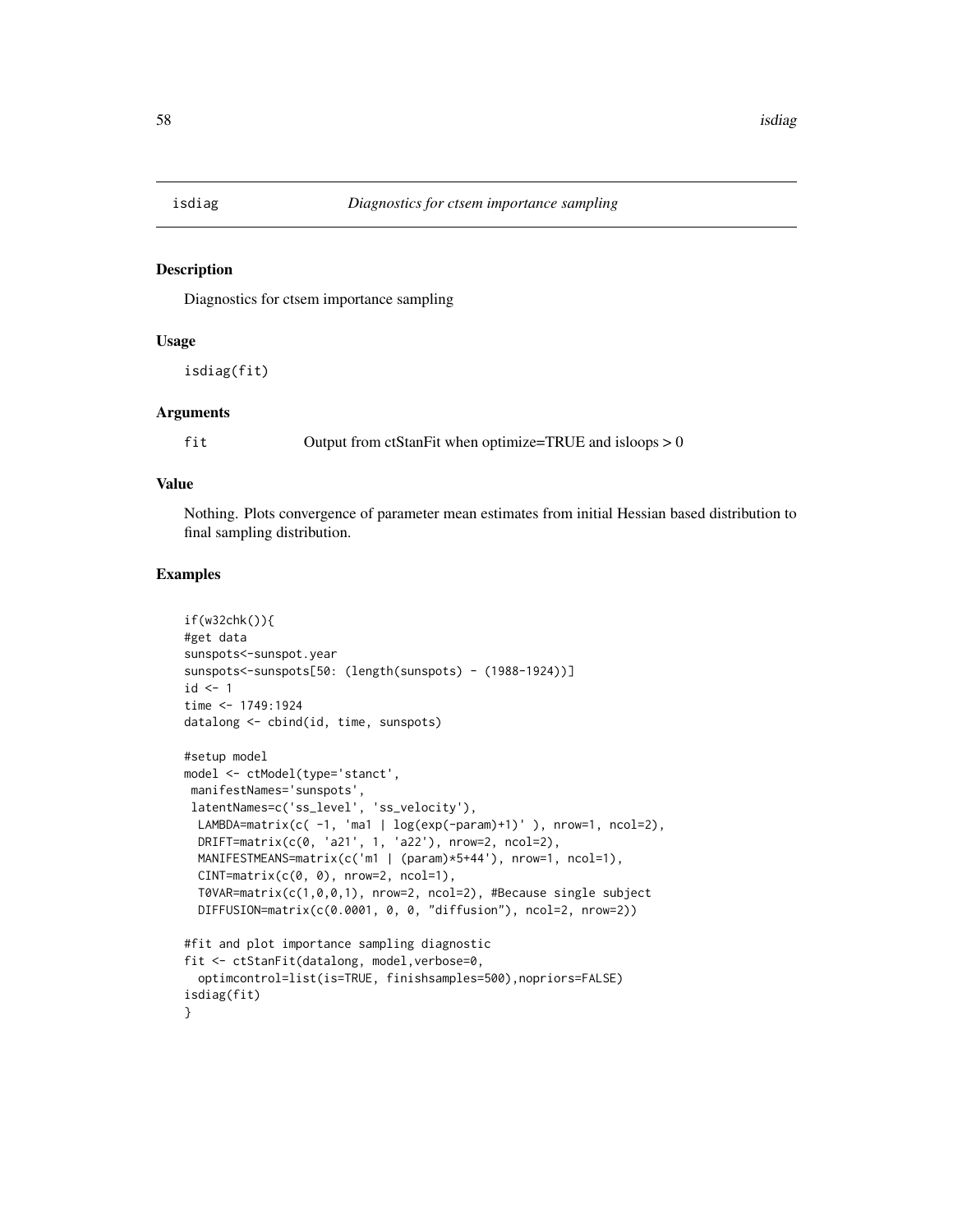log1p\_exp *log1p\_exp*

#### Description

Maps the stan function so the same code works in R.

## Usage

log1p\_exp(x)

## Arguments

x value to use.

#### Examples

 $log1p\_exp(-3)$ 

longexample *longexample*

#### Description

Simulated example dataset for the ctsem package

#### Format

7 by 8 matrix containing ctsem long format data, for two subjects, with three manifest variables Y1, Y2, Y3, one time dependent predictor TD1, two time independent predictors TI1 and TI2, and absolute timing information Time.

Oscillating *Oscillating*

## Description

Simulated example dataset for the ctsem package.

#### Format

200 by 21 matrix containing containing ctsem wide format data. 11 measurement occasions and 10 measurement intervals for each of 200 individuals

## Source

```
See https://onlinelibrary.wiley.com/doi/10.1111/j.2044-8317.2012.02043.x
```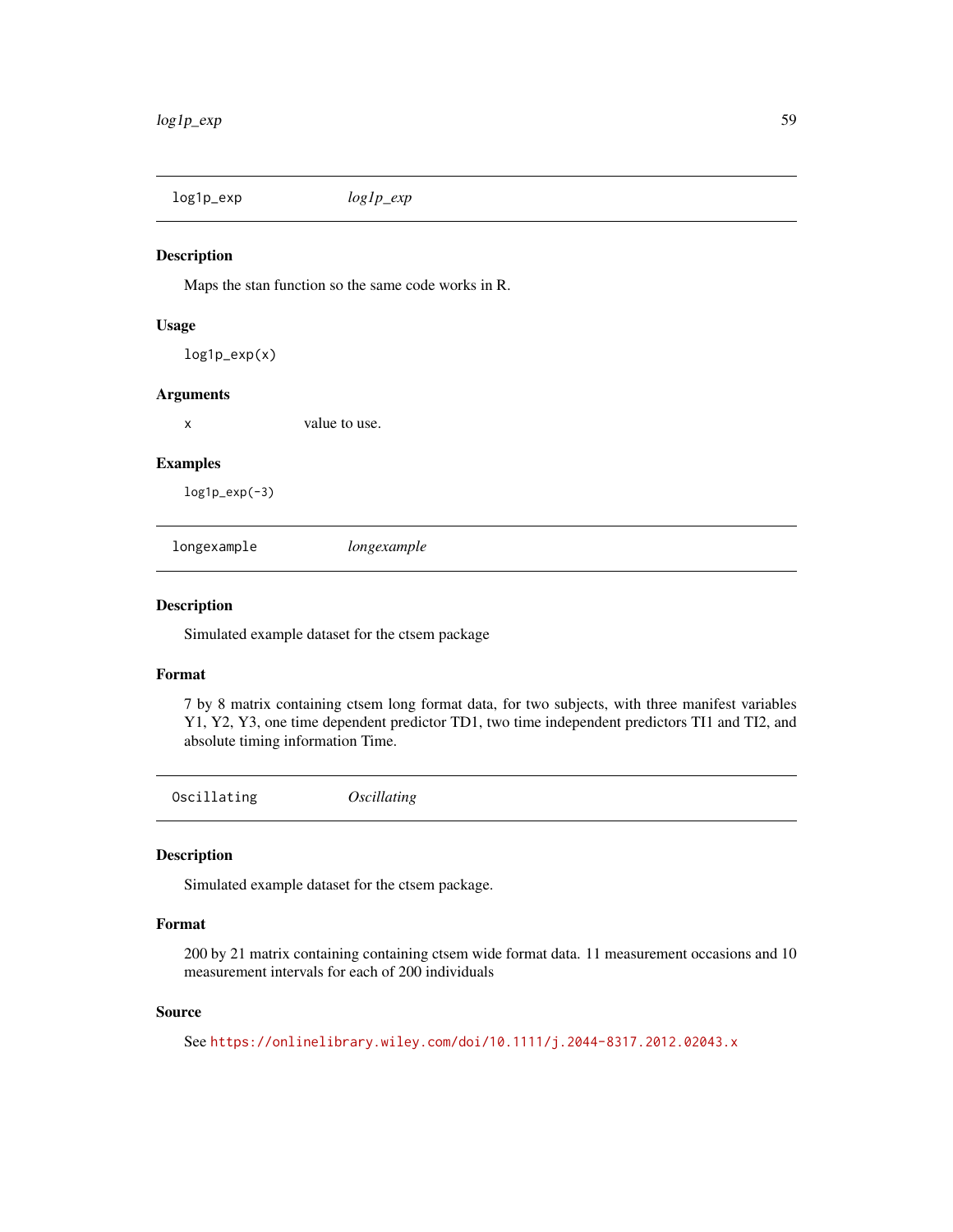## Description

Plots Kalman filter output from ctKalman.

## Usage

```
## S3 method for class 'ctKalmanDF'
plot(
 x,
  subjects = unique(x$Subject),
 kalmanvec = c("y", "yprior"),errorvec = "auto",
 errormultiply = 1.96,
 plot = TRUE,
 elementNames = NA,
 polygonsteps = 10,
 polygonalpha = 0.1,
 facets = vars(Variable),
  ...
)
```

| X             | Output from ctKalman. In general it is easier to call ctKalman directly with the<br>plot=TRUE argument, which calls this function.                                                                                                                                                                                                                                                                                                                                                           |
|---------------|----------------------------------------------------------------------------------------------------------------------------------------------------------------------------------------------------------------------------------------------------------------------------------------------------------------------------------------------------------------------------------------------------------------------------------------------------------------------------------------------|
| subjects      | vector of integers denoting which subjects (from $1$ to $N$ ) to plot predictions for.                                                                                                                                                                                                                                                                                                                                                                                                       |
| kalmanvec     | string vector of names of any elements of the output you wish to plot, the defaults<br>of 'y' and 'ysmooth' plot the original data, 'y', and the estimates of the 'true'<br>value of y given all data. Replacing 'y' by 'eta' will plot latent states instead<br>(though 'eta' alone does not exist) and replacing 'smooth' with 'upd' or 'prior'<br>respectively plots updated (conditional on all data up to current time point) or<br>prior (conditional on all previous data) estimates. |
| errorvec      | vector of names indicating which kalmanyec elements to plot uncertainty bands<br>for. 'auto' plots all possible.                                                                                                                                                                                                                                                                                                                                                                             |
| errormultiply | Numeric denoting the multiplication factor of the std deviation of errorvec ob-<br>jects. Defaults to 1.96, for 95% intervals.                                                                                                                                                                                                                                                                                                                                                               |
| plot          | if FALSE, plots are not generated and the ggplot object is simply returned invis-<br>ibly.                                                                                                                                                                                                                                                                                                                                                                                                   |
| elementNames  | if NA, all relevant object elements are included $-$ e.g. if yprior is in the kalman-<br>vec argument, all manifest variables are plotted, and likewise for latent states if<br>etasmooth was specified. Alternatively, a character vector specifying the mani-<br>fest and latent names to plot explicitly can be specified.                                                                                                                                                                |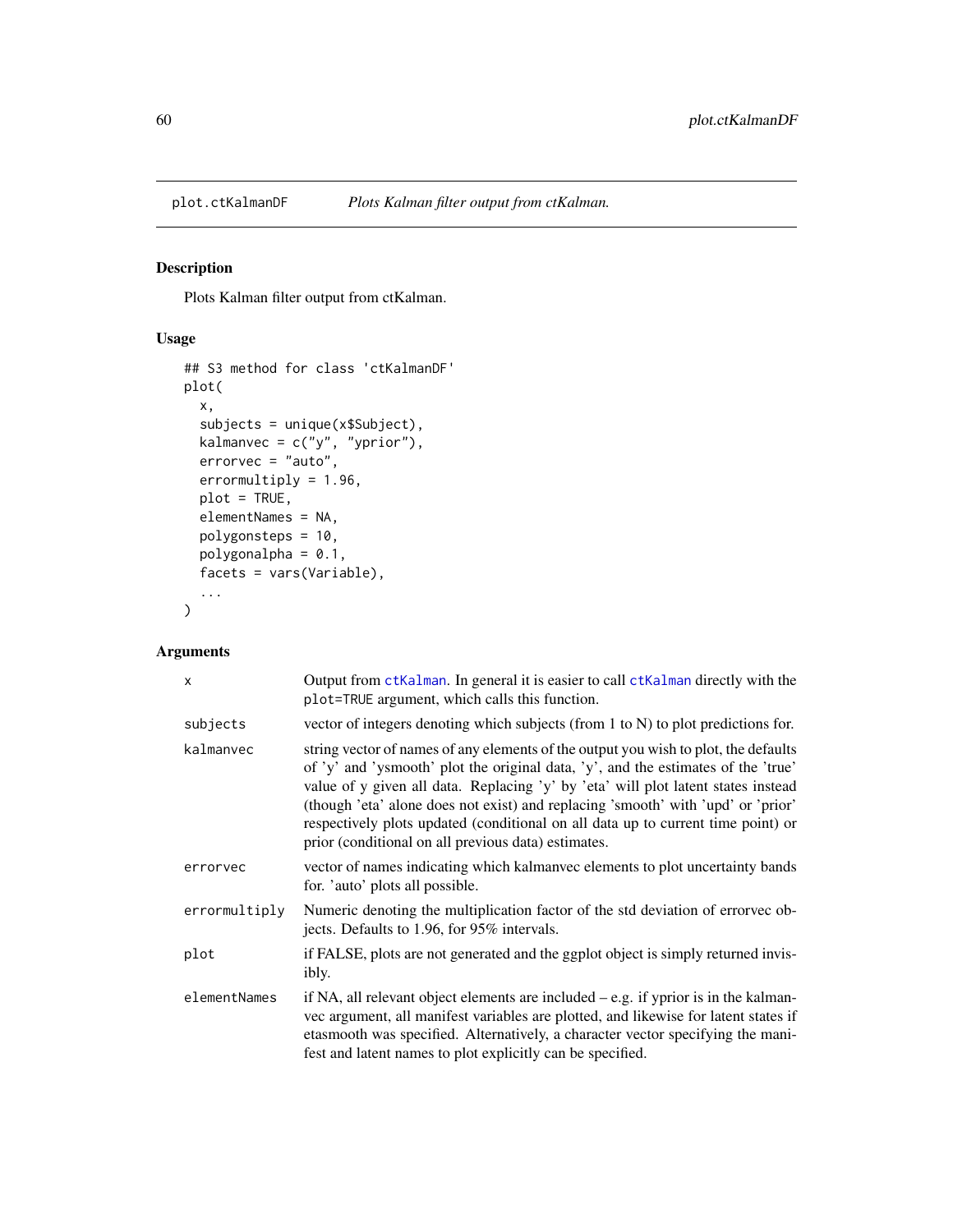| polygonsteps | Number of steps to use for uncertainty band shading.                                                                                                                                              |
|--------------|---------------------------------------------------------------------------------------------------------------------------------------------------------------------------------------------------|
| polygonalpha | Numeric for the opacity of the uncertainty region.                                                                                                                                                |
| facets       | when multiple subjects are included in multivariate plots, the default is to facet<br>plots by variable type. This can be set to NA for no facets, or vars (Subject)<br>for facetting by subject. |
| $\cdots$     | not used.                                                                                                                                                                                         |

## Value

A ggplot2 object. Side effect – Generates plots.

#### Examples

```
if(w32chk()){
```

```
### Get output from ctKalman
x<-ctKalman(ctstantestfit,subjects=2,timestep=.01)
### Plot with plot.ctKalmanDF
plot(x, subjects=2)
###Single step procedure:
ctKalman(ctstantestfit,subjects=2,
  kalmanvec=c('y','yprior'),
  elementNames=c('Y1','Y2'),
  plot=TRUE, timestep=.01)
}
```
plot.ctStanFit *plot.ctStanFit*

## Description

Plots for ctStanFit objects

## Usage

```
## S3 method for class 'ctStanFit'
plot(x, types = "all", wait = TRUE, ...)
```

|       | Fit object from ctStanFit.                                                                                                                                                      |
|-------|---------------------------------------------------------------------------------------------------------------------------------------------------------------------------------|
| types | Vector of character strings defining which plots to create. 'all' plots all possible<br>types, including: 'regression', 'kalman', 'priorcheck', 'trace', 'density','intervals'. |
| wait  | Logical. Pause between plots?                                                                                                                                                   |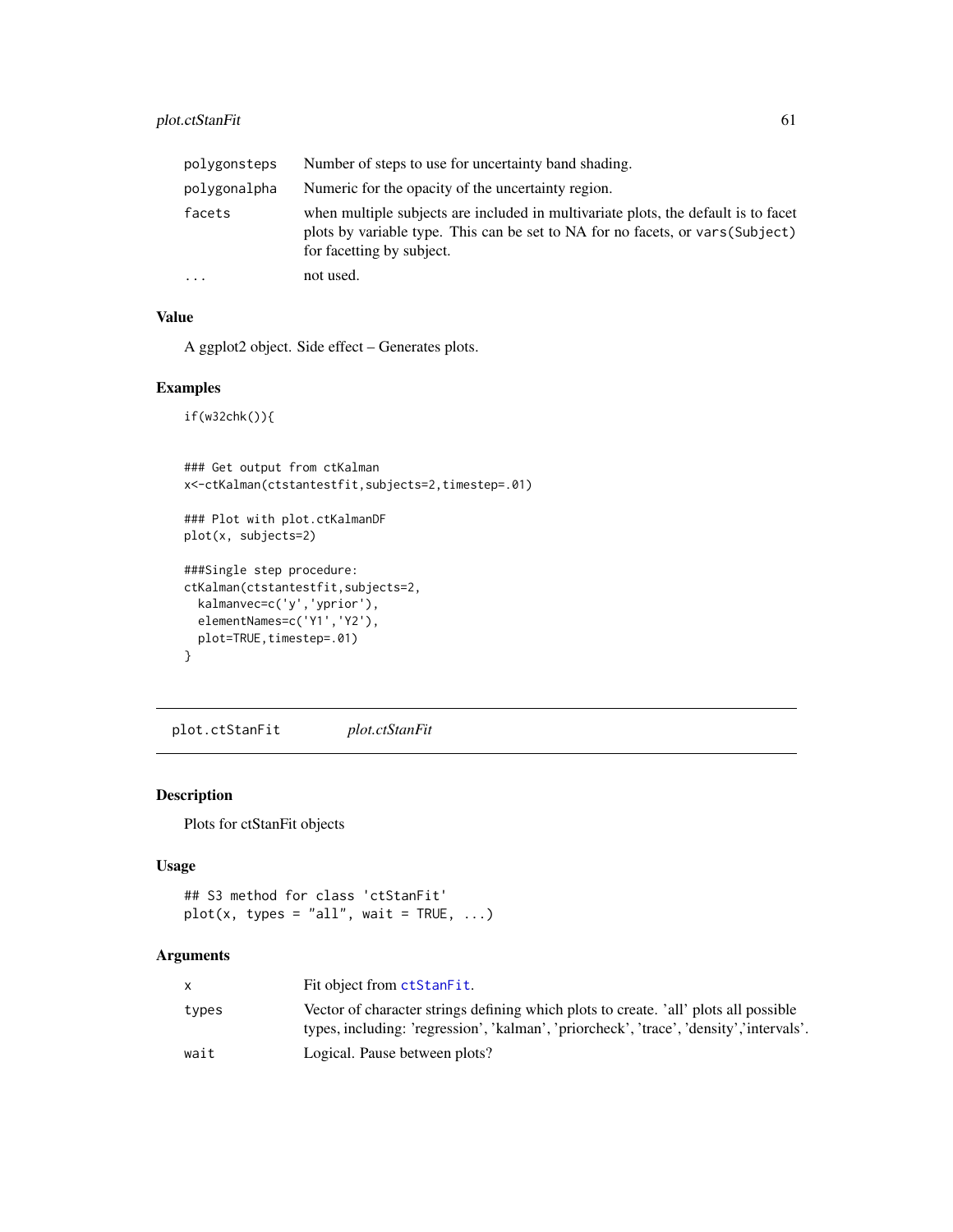... Arguments to pass through to the specific plot functions. Bewar of clashes may occur if types='all'. For details see the specific functions generating each type of plot.

#### Details

This function is just a wrapper calling the necessary functions for plotting - it may be simpler in many cases to access those directly. They are: [ctStanDiscretePars](#page-32-0),[ctKalman](#page-18-0), [ctStanPlotPost](#page-48-0),stan\_trace, stan\_dens,stan\_plot rstan offers many plotting possibilities not available here, to use that functionality one must simply call the relevant rstan plotting function. Use x\$stanfit as the stan fit object (where x is the name of your ctStanFit object). Because a ctStanFit object has many parameters, the additional argument pars=ctStanParnames(x,'pop\_') is recommended. This denotes population means, but see [ctStanParnames](#page-47-0) for other options.

#### Value

Nothing. Generates plots.

## Examples

plot(ctstantestfit,types=c('regression','kalman','priorcheck'), wait=FALSE)

plot.ctStanModel *Prior plotting*

#### Description

Plots priors for free model parameters in a ctStanModel.

#### Usage

```
## S3 method for class 'ctStanModel'
plot(
  x,
  rows = "all",wait = FALSE,nsamples = 1e+06,
  rawpopsd = "marginalise",
  inddifdevs = c(-1, 1),
  inddiffsd = 0.1,
  plot = TRUE,
  ...
)
```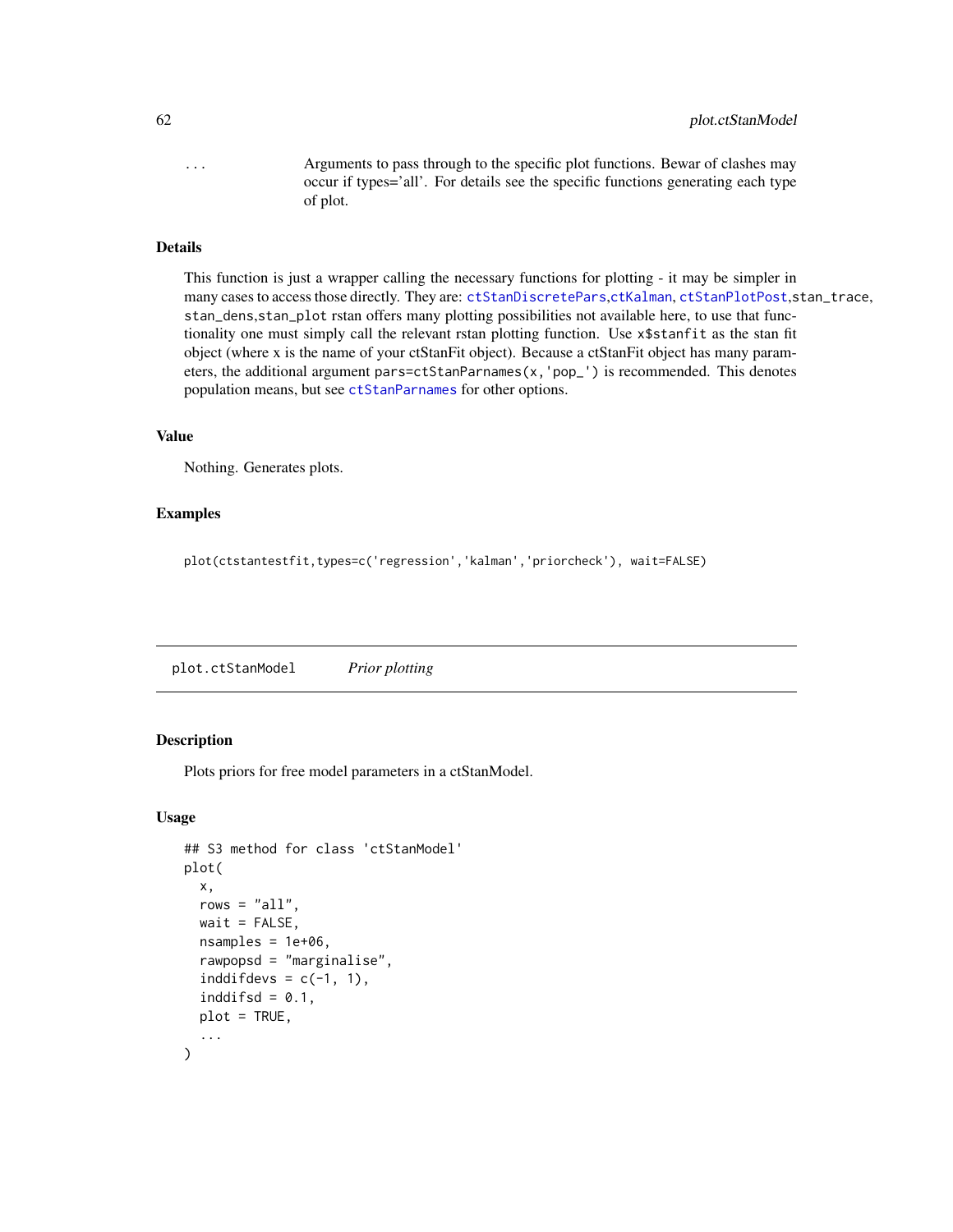#### **Arguments**

| $\mathsf{x}$ | ctStanModel object as generated by ctModel with type='stanct' or 'standt'.                                                                                                                                                                                                                |
|--------------|-------------------------------------------------------------------------------------------------------------------------------------------------------------------------------------------------------------------------------------------------------------------------------------------|
| rows         | vector of integers denoting which rows of ctstan model \$pars to plot priors for.<br>Character string 'all' plots all rows with parameters to be estimated.                                                                                                                               |
| wait         | If true, user is prompted to continue before plotting next graph.                                                                                                                                                                                                                         |
| nsamples     | Numeric. Higher values increase fidelity (smoothness / accuracy) of density<br>plots, at cost of speed.                                                                                                                                                                                   |
| rawpopsd     | Either 'marginalise' to sample from the specified (in the ctstan model) prior dis-<br>tribution for the raw population standard deviation, or a numeric value to use for<br>the raw population standard deviation for all subject level prior plots - the plots<br>in dotted blue or red. |
| inddifdevs   | numeric vector of length 2, setting the means for the individual differences dis-<br>tributions.                                                                                                                                                                                          |
| inddifsd     | numeric, setting the standard deviation of the population means used to generate<br>individual difference distributions.                                                                                                                                                                  |
| plot         | If FALSE, ouputs list of GG plot objects that can be further modified.                                                                                                                                                                                                                    |
| .            | not used.                                                                                                                                                                                                                                                                                 |

#### Details

Plotted in black is the prior for the population mean. In red and blue are the subject level priors that result given that the population mean is estimated as 1 std deviation above the mean of the prior, or 1 std deviation below. The distributions around these two points are then obtained by marginalising over the prior for the raw population std deviation - so the red and blue distributions do not represent any specific subject level prior, but rather characterise the general amount and shape of possible subject level priors at the specific points of the population mean prior.

```
model <- ctModel(type='stanct',
manifestNames='sunspots',
latentNames=c('ss_level', 'ss_velocity'),
LAMBDA=matrix(c( 1, 'ma1' ), nrow=1, ncol=2),
DRIFT=matrix(c(0, 1, 'a21', 'a22'), nrow=2, ncol=2, byrow=TRUE),
MANIFESTMEANS=matrix(c('m1'), nrow=1, ncol=1),
# MANIFESTVAR=matrix(0, nrow=1, ncol=1),
CINT = matrix(c(0, 0), nrow=2, ncol=1),DIFFUSION=matrix(c(
  0, 0,
  0, "diffusion"), ncol=2, nrow=2, byrow=TRUE))
plot(model,rows=8)
```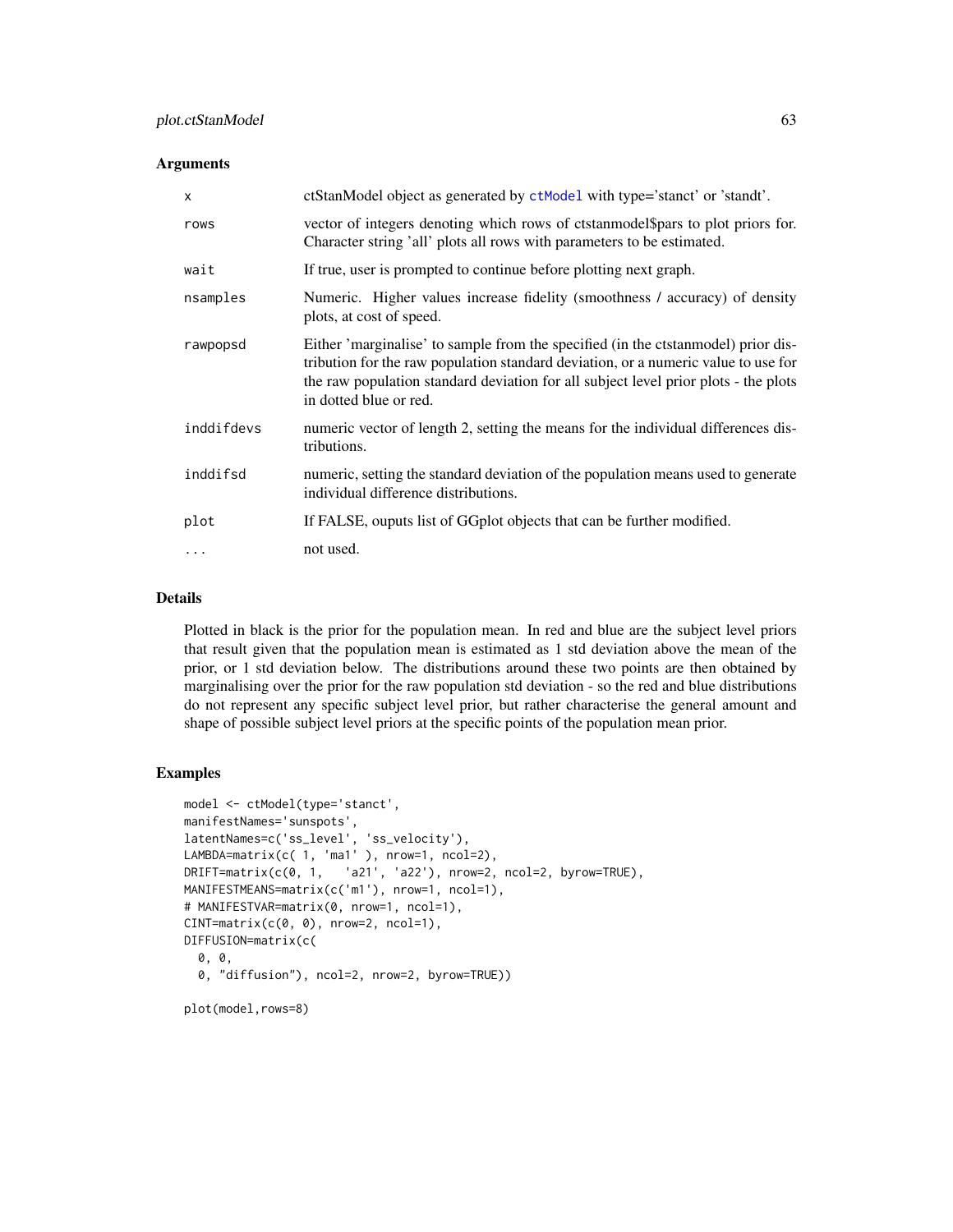#### Description

Converts a lower triangular matrix with standard deviations on the diagonal and partial correlations on lower triangle, to a covariance (or cholesky decomposed covariance)

#### Usage

sdpcor2cov(mat, coronly = FALSE, cholesky = FALSE)

#### Arguments

| mat      | input square matrix with std dev on diagonal and lower tri of partial correlations.       |
|----------|-------------------------------------------------------------------------------------------|
| coronly  | if TRUE, ignores everything except the lower triangle and outputs correlation.            |
| cholesky | Logical. To return the cholesky decomposition instead of full covariance, set to<br>TRUE. |

#### Examples

```
testmat <- diag(exp(rnorm(5,-3,2)),5) #generate arbitrary std deviations
testmat[row(testmat) > col(testmat)] <- runif((5^2-5)/2, -1, 1)
print(testmat)
covmat <- sdpcor2cov(testmat) #convert to covariance
cov2cor(covmat) #convert covariance to correlation
```
standatact\_specificsubjects *Adjust standata from ctsem to only use specific subjects*

## Description

Adjust standata from ctsem to only use specific subjects

## Usage

```
standatact_specificsubjects(standata, subjects, timestep = NA)
```

| standata | standata           |
|----------|--------------------|
| subjects | vector of subjects |
| timestep | ignored at present |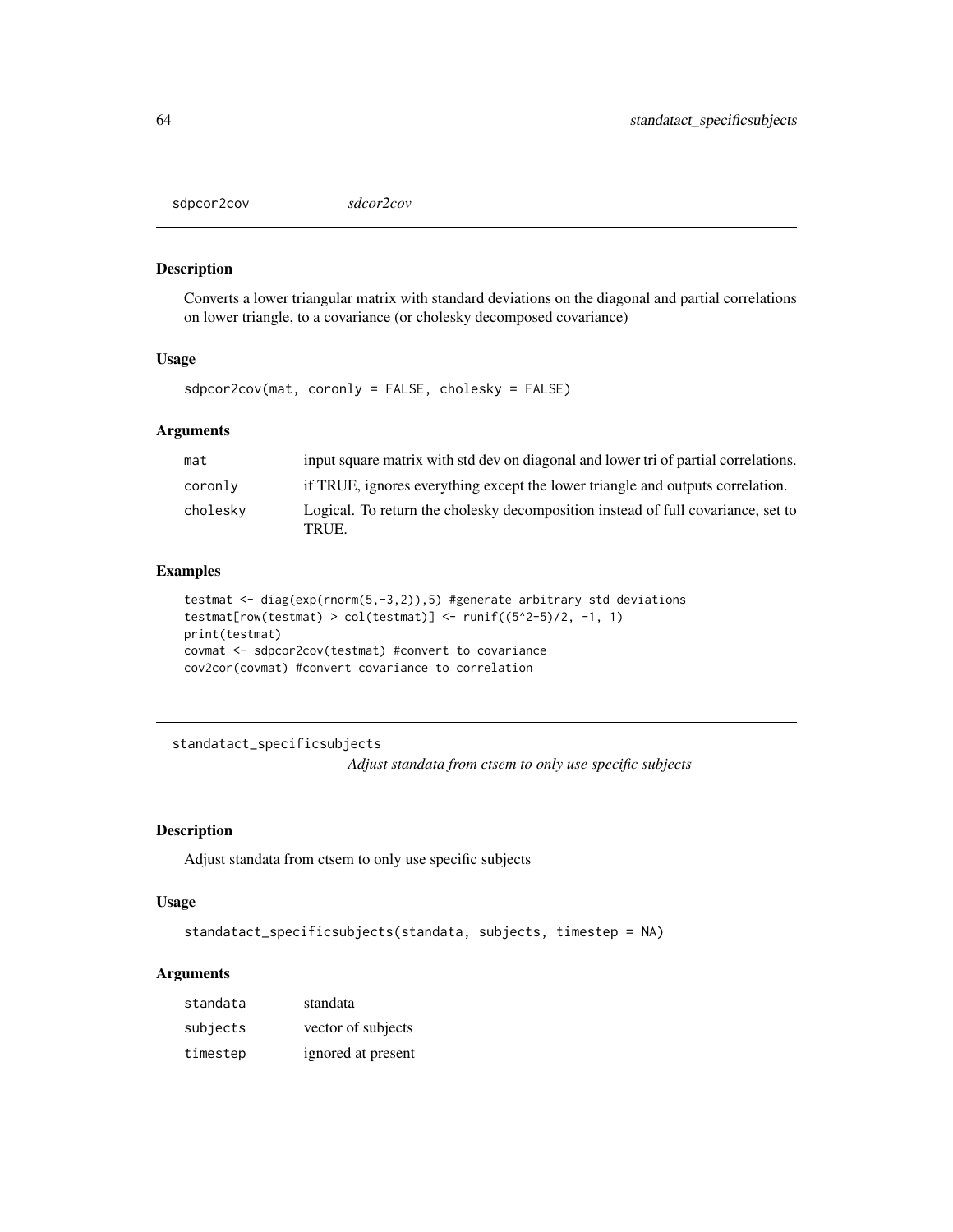## stanoptimis 65

#### Value

list of updated structure

## Examples

```
if(w32chk()){
```

```
d <- standatact_specificsubjects(ctstantestfit$standata, 1:2)
```
}

<span id="page-64-0"></span>stanoptimis *Optimize / importance sample a stan or ctStan model.*

#### Description

Optimize / importance sample a stan or ctStan model.

#### Usage

```
stanoptimis(
  standata,
  sm,
  init = "random",
  initsd = 0.01,
  sampleinit = NA,
 deoptim = FALSE,
 estonly = FALSE,
  tol = 1e-10,decontrol = list(),stochastic = TRUE,
  nopriors = FALSE,
  carefulfit = TRUE,subsamplesize = 1,
  finitediff = FALSE,
  parts_0 = c(),
 plot = FALSE,
  is = FALSE,
  isloopsize = 1000,
  finishsamples = 1000,
  tdf = 10,
  chancethreshold = 100,
  finishmultiply = 5,
  verbose = 0.
  cores = 2,matsetup = NA,
 nsubsets = 10,
  stochasticTolAdjust = 1
)
```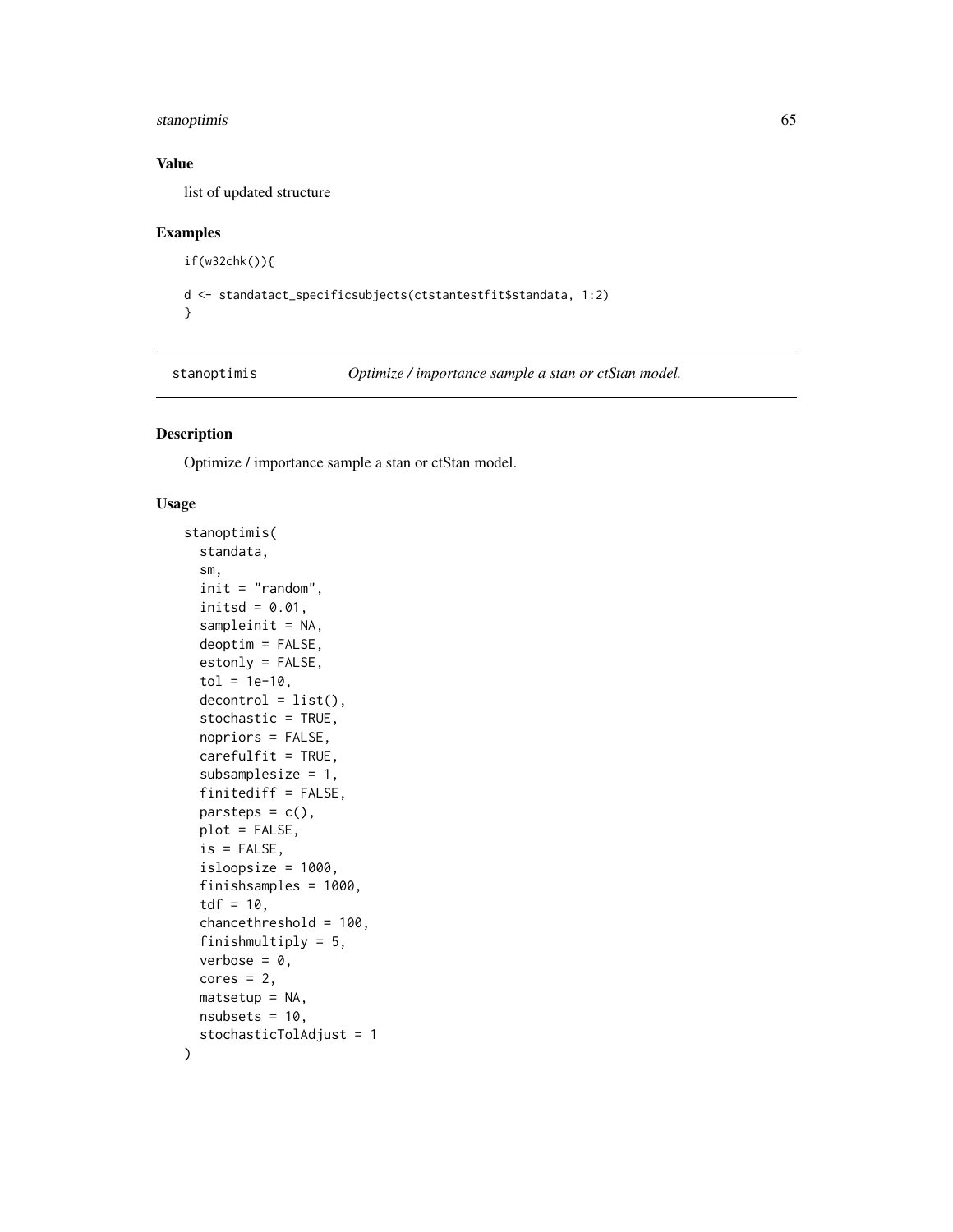| standata        | list object conforming to rstan data standards.                                                                                                                                                                                                           |
|-----------------|-----------------------------------------------------------------------------------------------------------------------------------------------------------------------------------------------------------------------------------------------------------|
| SM              | compiled stan model object.                                                                                                                                                                                                                               |
| init            | vector of unconstrained parameter values, or character string 'random' to ini-<br>tialise with random values very close to zero.                                                                                                                          |
| initsd          | positive numeric specifying sd of normal distribution governing random sample<br>of init parameters, if init='random'.                                                                                                                                    |
| sampleinit      | either NA, or an niterations * nparams matrix of samples to initialise importance<br>sampling.                                                                                                                                                            |
| deoptim         | Do first pass optimization using differential evolution? Slower, but better for<br>cases with multiple minima / difficult optimization.                                                                                                                   |
| estonly         | if TRUE, just return point estimates under \$rawest subobject.                                                                                                                                                                                            |
| tol             | objective tolerance.                                                                                                                                                                                                                                      |
| decontrol       | List of control parameters for differential evolution step, to pass to DEoptim.control.                                                                                                                                                                   |
| stochastic      | Logical. Use stochastic gradient descent instead of mize (bfgs) optimizer. Still<br>experimental, worth trying for either robustness checks or problematic, high<br>dimensional, nonlinear, problems.                                                     |
| nopriors        | logical. If TRUE, a nopriors integer is set to 1 (TRUE) in the standata object –<br>only has an effect if the stan model uses this value.                                                                                                                 |
| carefulfit      | Logical. If TRUE, priors are always used for a rough first pass to obtain starting<br>values when nopriors=TRUE.                                                                                                                                          |
| subsamplesize   | value between 0 and 1 representing proportion of subjects to include in first pass<br>fit.                                                                                                                                                                |
| finitediff      | Either 'ask', TRUE, or FALSE. Whether to use the slow finite difference calcu-<br>lations for the Hessian (used for confidence intervals) if other approaches do not<br>give a positive definite result.                                                  |
| parsteps        | ordered list of vectors of integers denoting which parameters should begin fixed<br>at zero, and freed sequentially (by list order). Useful for complex models, e.g.<br>keep all cross couplings fixed to zero as a first step, free them in second step. |
| plot            | Logical. If TRUE, plot iteration details. Probably slower.                                                                                                                                                                                                |
| is              | Logical. Use importance sampling, or just return map estimates?                                                                                                                                                                                           |
| isloopsize      | Number of samples of approximating distribution per iteration of importance<br>sampling.                                                                                                                                                                  |
| finishsamples   | Number of samples to draw (either from hessian based covariance or posterior<br>distribution) for final results computation.                                                                                                                              |
| tdf             | degrees of freedom of multivariate t distribution. Higher (more normal) gener-<br>ally gives more efficent importance sampling, at risk of truncating tails.                                                                                              |
| chancethreshold |                                                                                                                                                                                                                                                           |
|                 | drop iterations of importance sampling where any samples are chancethreshold<br>times more likely to be drawn than expected.                                                                                                                              |
|                 | finishmultiply Importance sampling stops once available samples reach finishsamples * finishmultiply<br>, then the final samples are drawn without replacement from this set.                                                                             |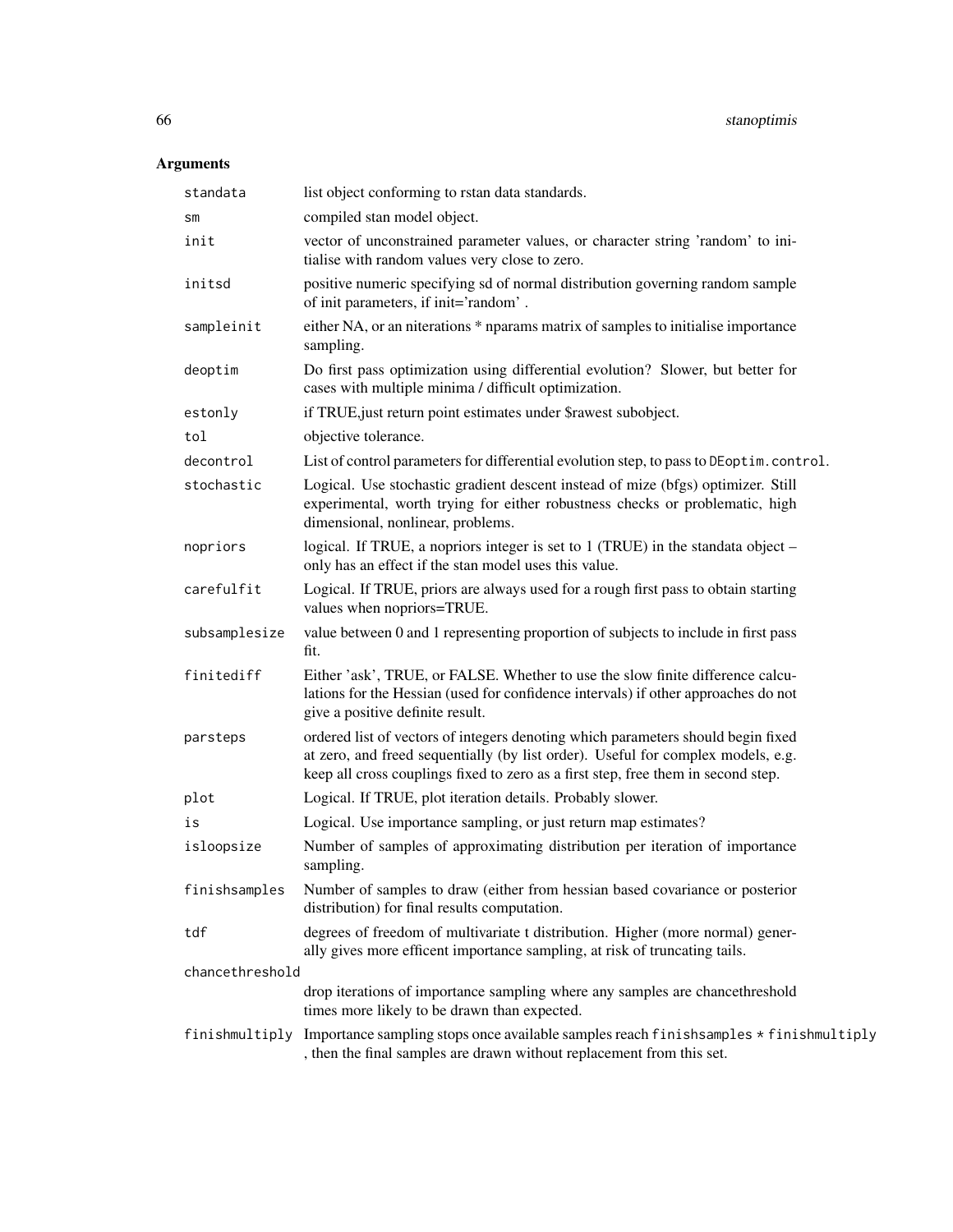## stanWplot 67

| verbose             | Integer from 0 to 2. Higher values print more information during model fit – for<br>debugging.                                                                     |  |
|---------------------|--------------------------------------------------------------------------------------------------------------------------------------------------------------------|--|
| cores               | Number of cpu cores to use, should be at least 2.                                                                                                                  |  |
| matsetup            | subobject of ctStanFit output. If provided, parameter names instead of numbers<br>are output for any problem indications.                                          |  |
| nsubsets            | number of subsets for stochastic optimizer. Subsets are further split across cores,<br>but each subjects data remains whole – processed by one core in one subset. |  |
| stochasticTolAdjust |                                                                                                                                                                    |  |
|                     | Multiplier for initial subsampling optimizer tolerance.                                                                                                            |  |

#### Value

list containing fit elementsF

| stanWplot |  |  |
|-----------|--|--|
|           |  |  |

Runs stan, and plots sampling information while sampling.

## Description

Runs stan, and plots sampling information while sampling.

#### Usage

```
stanWplot(object, iter = 2000, chains = 4, ...)
```
## Arguments

| object | stan model object                         |
|--------|-------------------------------------------|
| iter   | Number of iterations                      |
| chains | Number of chains                          |
|        | All the other regular arguments to stan() |

## Details

On windows, requires Rtools installed and able to be found by pkgbuild::rtools\_path()

```
if(w32chk()){
library(rstan)
#### example 1
scode <- "
parameters {
  real y[2];
}
model {
```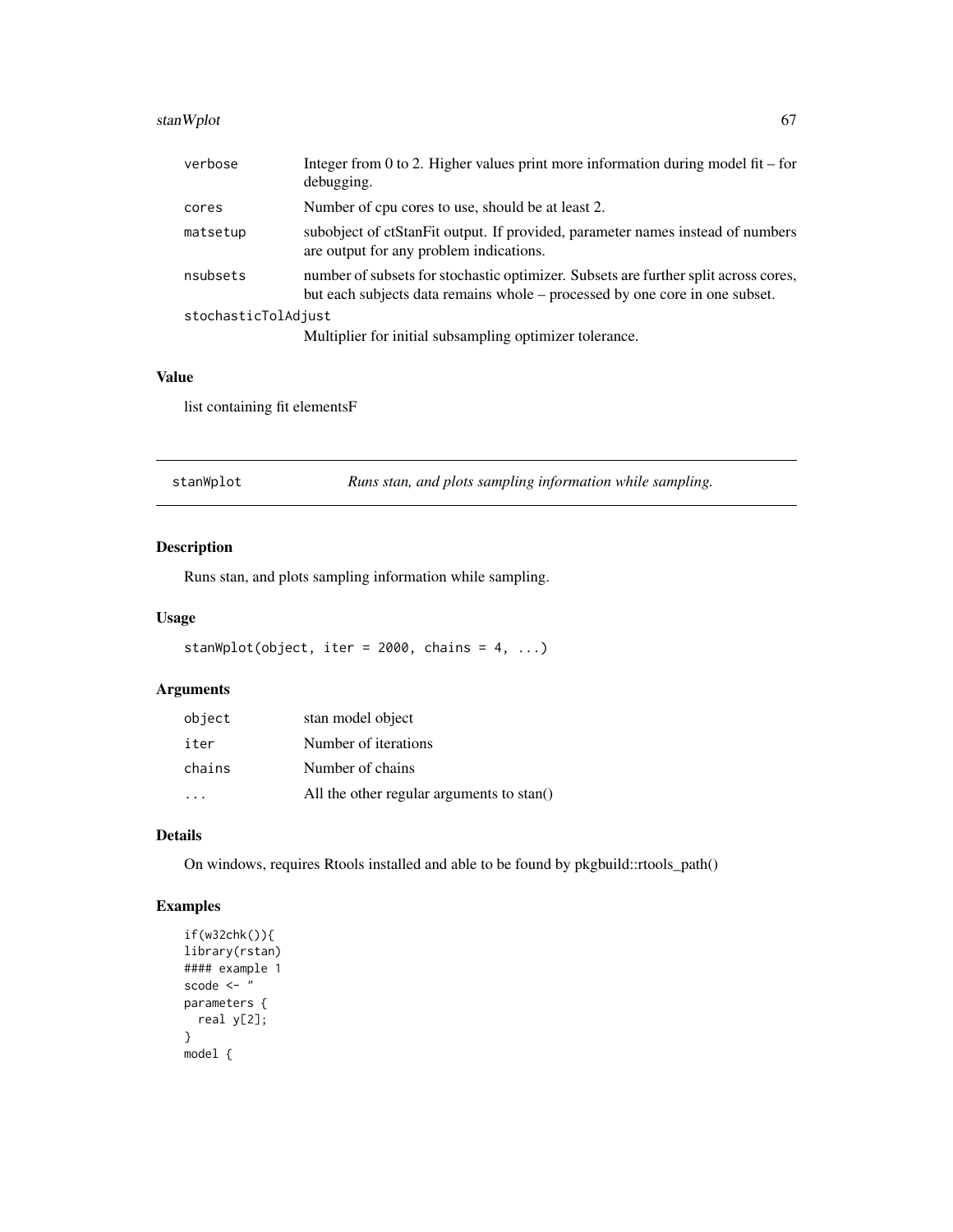```
y[1] ~ normal(0, .5);
 y[2] ~ double_exponential(0, 2);
}
"
#Uncomment the following lines -- launches rscript not compatible with cran check.
#sm <- stan_model(model_code = scode)
#fit1 <- stanWplot(object = sm,iter = 100000,chains=2,cores=1)
}
```
stan\_checkdivergences *Analyse divergences in a stanfit object*

#### **Description**

Analyse divergences in a stanfit object

#### Usage

```
stan_checkdivergences(sf, nupars = "all")
```
## Arguments

| sf     | stanfit object.                                                                    |
|--------|------------------------------------------------------------------------------------|
| nupars | either the string 'all', or an integer reflecting how many pars (from first to nu- |
|        | pars) to use.                                                                      |

#### Value

A list of four matrices. \$locationsort and \$sdsort contian the bivariate interactions of unconstrained parameters, sorted by either the relative location of any divergences, or the relative standard deviation. \$locationmeans and \$sdmeans collapse across the bivariate interactions to return the means for each parameter.

```
sunspots<-sunspot.year
sunspots<-sunspots[50: (length(sunspots) - (1988-1924))]
id < -1time <- 1749:1924
datalong <- cbind(id, time, sunspots)
#setup model
ssmodel <- ctModel(type='stanct', n.latent=2, n.manifest=1,
manifestNames='sunspots',
latentNames=c('ss_level', 'ss_velocity'),
LAMBDA=matrix(c( 1, 'ma1| log(1+(exp(param)))' ), nrow=1, ncol=2),
DRIFT=matrix(c(0, 'a21 | -log(1+exp(param))', 1, 'a22'), nrow=2, ncol=2),
MANIFESTMEANS=matrix(c('m1|param * 10 + 44'), nrow=1, ncol=1),
```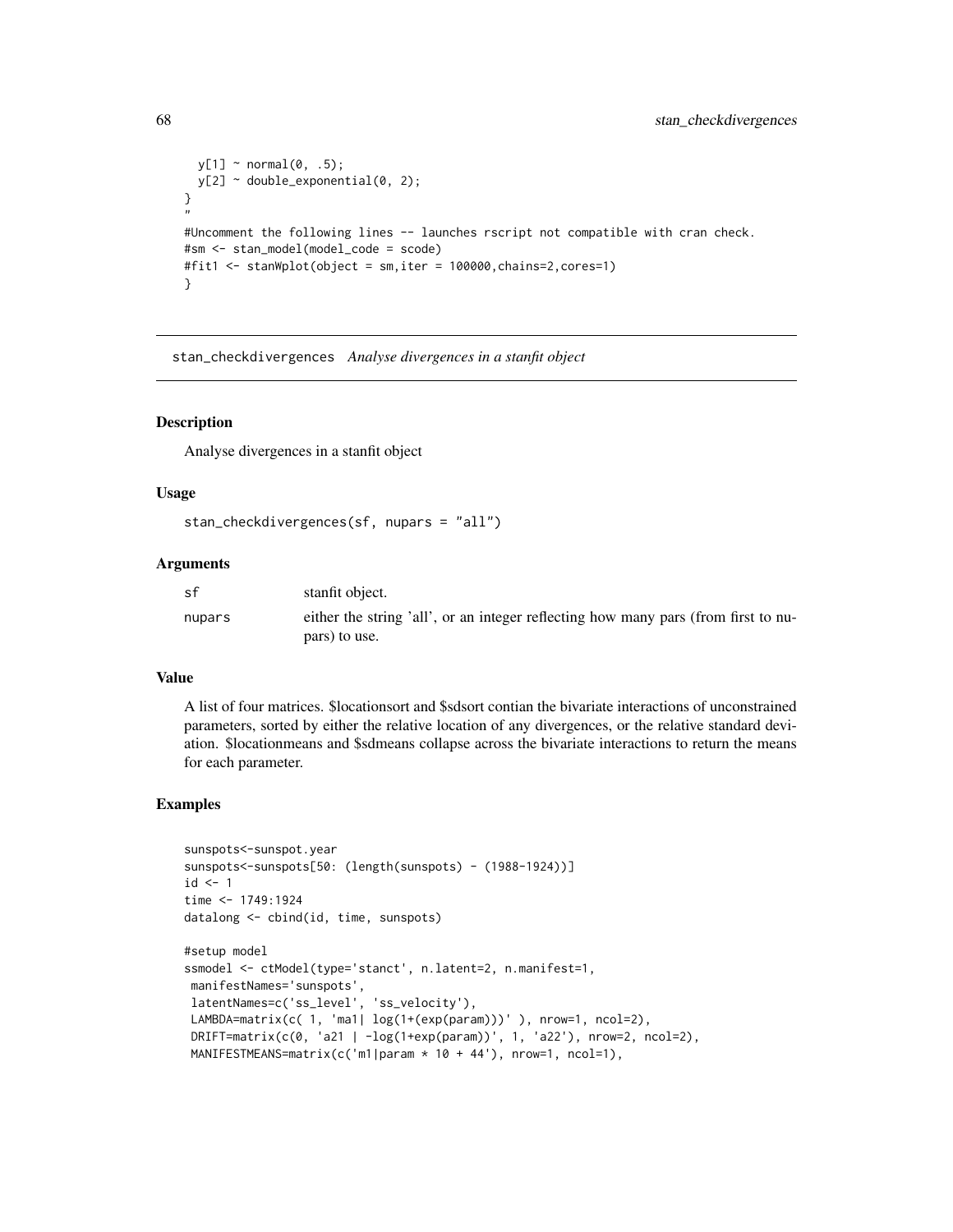## stan\_postcalc 69

```
MANIFESTVAR=diag(0,1), #As per original spec
CINT=matrix(c(0, 0), nrow=2, ncol=1),
DIFFUSION=matrix(c(0, 0, 0, "diffusion"), ncol=2, nrow=2))
#fit
ssfit <- ctStanFit(datalong, ssmodel, iter=2,
 optimize=FALSE, chains=1)
stan_checkdivergences(ssfit$stanfit$stanfit) #stan object
```
stan\_postcalc *Compute functions of matrices from samples of a stanfit object*

## Description

Compute functions of matrices from samples of a stanfit object

## Usage

```
stan_postcalc(
  stanfit,
  object,
  calc = "object",objectindices = "all",
  summary = TRUE\mathcal{L}
```
## Arguments

| stanfit       | object of class stanfit.                                                                                                                                                                                                                                                  |
|---------------|---------------------------------------------------------------------------------------------------------------------------------------------------------------------------------------------------------------------------------------------------------------------------|
| object        | name of stan sub object from stanfit to use for calculations.                                                                                                                                                                                                             |
| calc          | string containing R calculation to evaluate, with the string 'object' in place of<br>the actual object name.                                                                                                                                                              |
| objectindices | matrix of indices, with the number of columns matching the number of dimen-<br>sions of the object. 'all' computes which (array (1, objdims)==1, arr. ind=TRUE),<br>where objdims is what would be returned by dim(object) if the object existed in<br>the R environment. |
| summary       | if FALSE, a iterations * parameters matrix is returned, if TRUE, rstan::monitor<br>is first run on the output.                                                                                                                                                            |

## Value

matrix of values of the specified interactions at each iteration.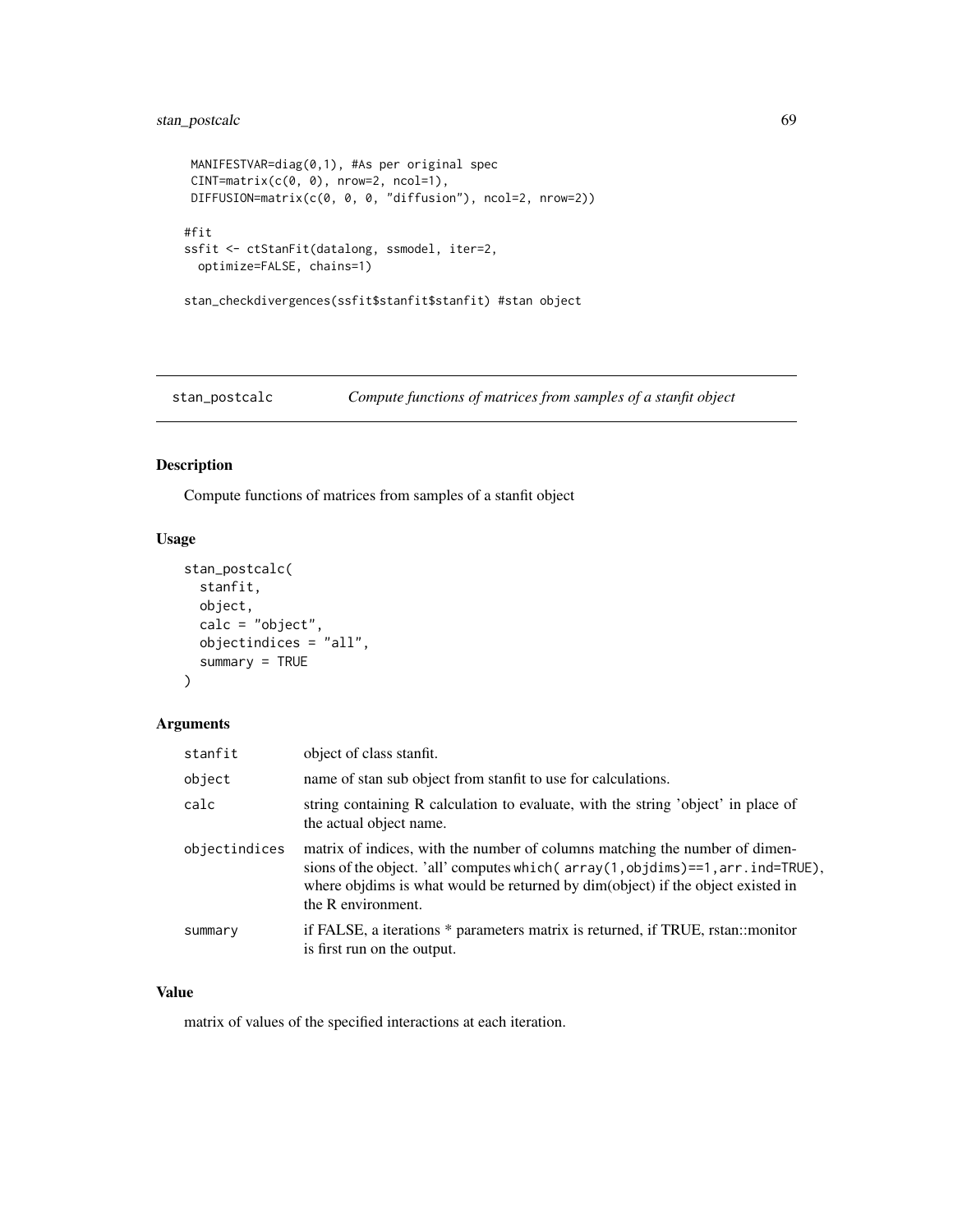## Description

Quickly initialise stanfit object from model and data

## Usage

```
stan_reinitsf(model, data, fast = FALSE)
```
## Arguments

| model | stanmodel                   |
|-------|-----------------------------|
| data  | standata                    |
| fast  | Use cut down form for speed |

## Value

stanfit object

## Examples

```
if(w32chk()){
sf <- stan_reinitsf(ctstantestfit$stanmodel,ctstantestfit$standata)
}
```
stan\_unconstrainsamples

*Convert samples from a stanfit object to the unconstrained scale*

# Description

Convert samples from a stanfit object to the unconstrained scale

#### Usage

```
stan_unconstrainsamples(fit, standata = NA)
```

| fit      | stanfit object.                                                                                                  |
|----------|------------------------------------------------------------------------------------------------------------------|
| standata | only necessary if R session has been restarted since fitting model $-$ used to reini-<br>tialize stanfit object. |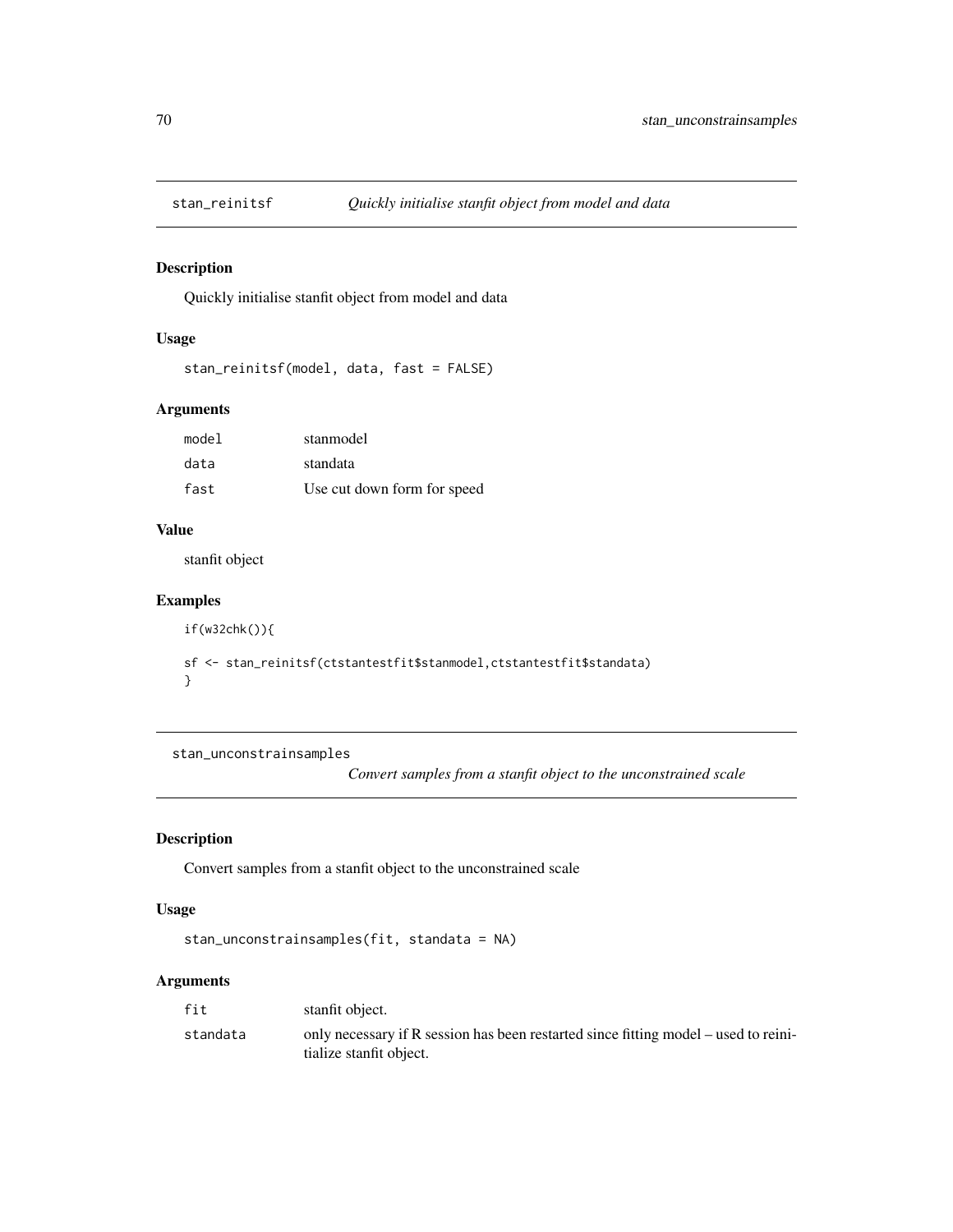#### Value

Matrix containing columns of unconstrained parameters for each post-warmup iteration.

#### Examples

```
#get data
sunspots<-sunspot.year
sunspots<-sunspots[50: (length(sunspots) - (1988-1924))]
id \leq -1time <- 1749:1924
datalong <- cbind(id, time, sunspots)
#setup model
ssmodel <- ctModel(type='stanct', n.latent=2, n.manifest=1,
  manifestNames='sunspots',
  latentNames=c('ss_level', 'ss_velocity'),
  LAMBDA=matrix(c( 1, 'ma1| log(1+(exp(param)))' ), nrow=1, ncol=2),
  DRIFT=matrix(c(0, 'a21 | -log(1+exp(param))', 1, 'a22'), nrow=2, ncol=2),
  MANIFESTMEANS=matrix(c('m1|param * 10 + 44'), nrow=1, ncol=1),
  MANIFESTVAR=diag(0,1), #As per original spec
  CINT=matrix(c(0, 0), nrow=2, ncol=1),
  DIFFUSION=matrix(c(0, 0, 0, "diffusion"), ncol=2, nrow=2))
#fit
ssfit <- ctStanFit(datalong, ssmodel,
  iter=200, chains=2,optimize=FALSE, nopriors=FALSE,control=list(max_treedepth=4))
umat <- stan_unconstrainsamples(ssfit$stanfit$stanfit)
```
summary.ctStanFit *summary.ctStanFit*

#### Description

Summarise a ctStanFit object that was fit using [ctStanFit](#page-35-0).

#### Usage

```
## S3 method for class 'ctStanFit'
summary(
 object,
  timeinterval = 1,
  digits = 4,
 parmatrices = TRUE,
 priorcheck = TRUE,
 residualcov = TRUE,
  ...
)
```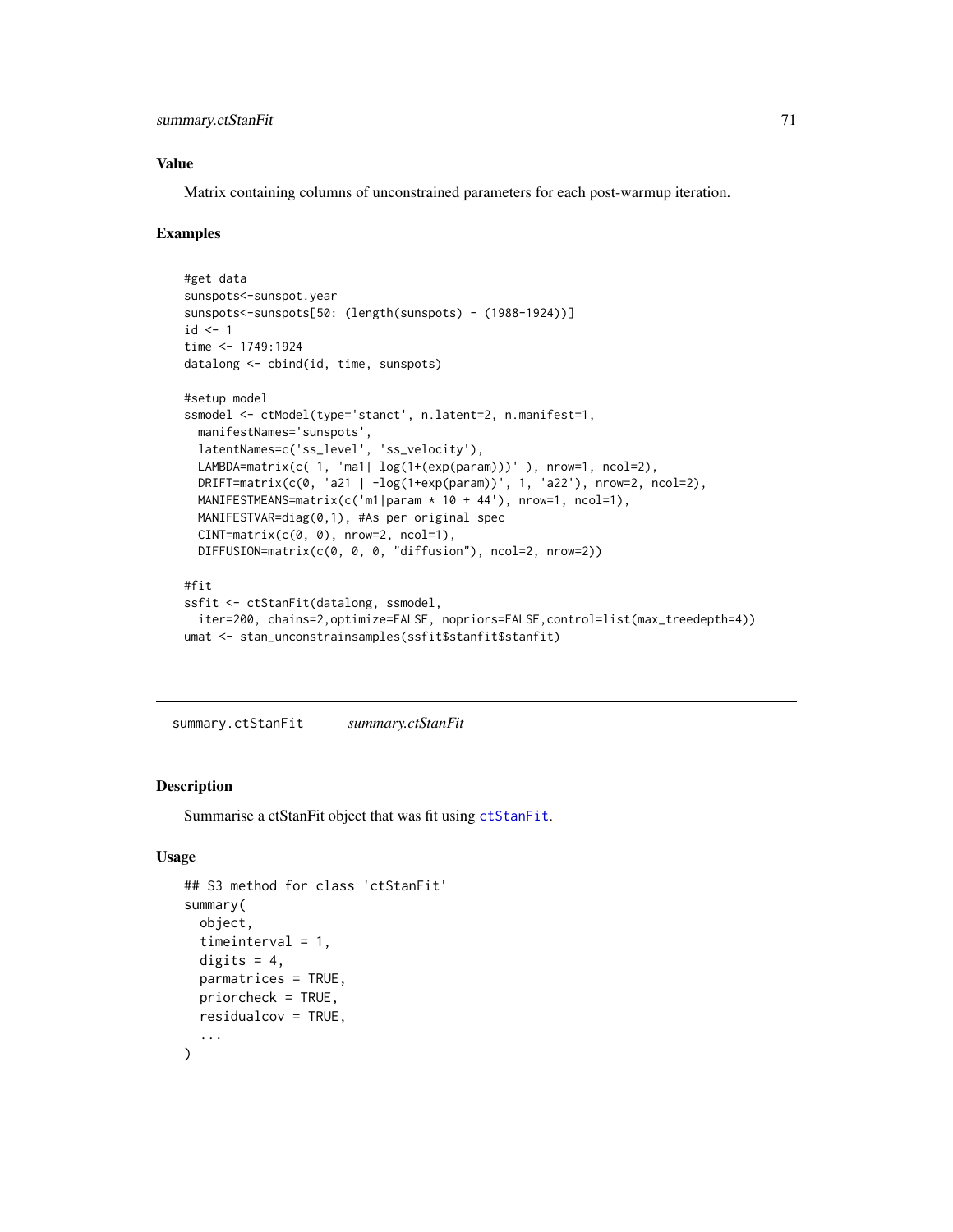## Arguments

| object       | fit object from ctStanFit, of class ctStanFit.                                                                      |
|--------------|---------------------------------------------------------------------------------------------------------------------|
| timeinterval | positive numeric indicating time interval to use for discrete time parameter cal-<br>culations reported in summary. |
| digits       | integer denoting number of digits to report.                                                                        |
| parmatrices  | if TRUE, also return additional parameter matrices – can be slow to compute for<br>large models with many samples.  |
| priorcheck   | Whether or not to use ctsem::: priorchecking to compare posterior mean and<br>sd to prior mean and sd.              |
| residualcov  | Whether or not to show standardised residual covariance. Takes a little longer<br>to compute.                       |
| $\ddots$     | Additional arguments to pass to ctsem:::priorcheckreport, such as meanlim,<br>or sdlim.                             |

## Value

List containing summary items.

# Examples

if(w32chk()){ summary(ctstantestfit) }

w32chk *Check for non win32*

# Description

If win32, returns FALSE, else TRUE

## Usage

w32chk()

## Value

Logical

## Examples

w32chk()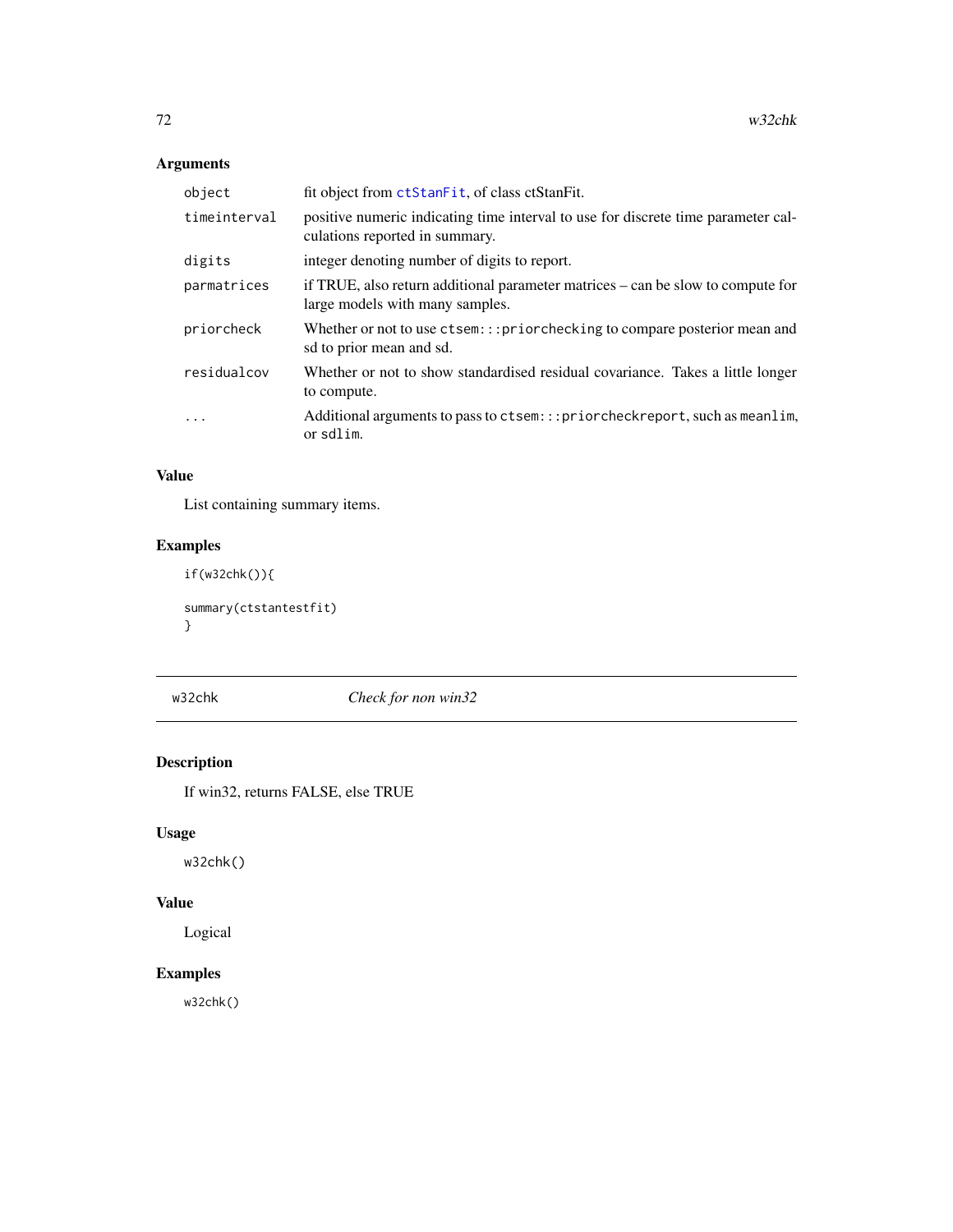## Index

AnomAuth, [4](#page-3-0) ctAddSamples, [4](#page-3-0) ctCheckFit, [5](#page-4-0) ctChisqTest, [7](#page-6-0) ctCollapse, [8](#page-7-0) ctDeintervalise, [8](#page-7-0) ctDensity, [9](#page-8-0) ctDiscretiseData, [9](#page-8-0) ctDocs, [10](#page-9-0) ctExample1, [11](#page-10-0) ctExample1TIpred, [11](#page-10-0) ctExample2, [11](#page-10-0) ctExample2level, [12](#page-11-0) ctExample3, [12](#page-11-0) ctExample4, [12](#page-11-0) ctExtract, [13](#page-12-0) ctFit, [13](#page-12-0) ctFitMultiModel, [14](#page-13-0) ctGenerate, [15](#page-14-0) ctIndplot, [16](#page-15-0) ctIntervalise, [18,](#page-17-0) *[22](#page-21-0)*, *[24](#page-23-0)* ctKalman, [19,](#page-18-0) *[60](#page-59-0)*, *[62](#page-61-0)* ctLongToWide, *[18](#page-17-0)*, [21](#page-20-0) ctLOO, [22](#page-21-0) ctModel, *[16](#page-15-0)*, [23,](#page-22-0) *[32](#page-31-0)*, *[36,](#page-35-0) [37](#page-36-0)*, *[49](#page-48-0)*, *[63](#page-62-0)* ctModelHigherOrder, [27](#page-26-0) ctModelLatex, [28](#page-27-0) ctPlotArray, [30,](#page-29-0) *[54](#page-53-0)* ctPoly, *[31](#page-30-0)*, [31](#page-30-0) ctsem, [32](#page-31-0) ctStanContinuousPars, [32](#page-31-0) ctStanDiscretePars, [33,](#page-32-0) *[35](#page-34-0)*, *[62](#page-61-0)* ctStanDiscreteParsPlot, *[34](#page-33-0)*, [35](#page-34-0) ctStanFit, *[19,](#page-18-0) [20](#page-19-0)*, *[23,](#page-22-0) [24](#page-23-0)*, *[32–](#page-31-0)[34](#page-33-0)*, [36,](#page-35-0) *[44](#page-43-0)*, *[46](#page-45-0)*, *[49](#page-48-0)*, *[52](#page-51-0)[–54](#page-53-0)*, *[61](#page-60-0)*, *[71,](#page-70-0) [72](#page-71-0)* ctStanFitUpdate, [43](#page-42-0) ctStanGenerate, [44](#page-43-0) ctStanGenerateFromFit, *[39](#page-38-0)*, [45](#page-44-0) ctStanKalman, [46](#page-45-0)

ctStanModel, *[44](#page-43-0)*, [47,](#page-46-0) *[49](#page-48-0)* ctStanParnames, [48,](#page-47-0) *[62](#page-61-0)* ctStanPlot *(*plot.ctStanFit*)*, [61](#page-60-0) ctStanPlotPost, [49,](#page-48-0) *[62](#page-61-0)* ctStanPostPredict, [50](#page-49-0) ctStanSubjectPars, [51](#page-50-0) ctstantestdat, [52](#page-51-0) ctstantestfit, [52](#page-51-0) ctStanTIpredeffects, [52](#page-51-0) ctStanUpdModel, [54](#page-53-0) ctWideNames, [55](#page-54-0) ctWideToLong, [55](#page-54-0) datastructure, [57](#page-56-0) extract *(*ctExtract*)*, [13](#page-12-0) inv\_logit, [57](#page-56-0) isdiag, [58](#page-57-0) legend, *[31](#page-30-0)* log1p\_exp, [59](#page-58-0) longexample, [59](#page-58-0) mean, *[33](#page-32-0)* Oscillating, [59](#page-58-0) plot.ctKalmanDF, *[20](#page-19-0)*, [60](#page-59-0) plot.ctStanFit, [61](#page-60-0) plot.ctStanModel, [62](#page-61-0) quantile, *[33](#page-32-0)* sd, *[33](#page-32-0)* sdpcor2cov, [64](#page-63-0) stan, *[39](#page-38-0)* stan\_checkdivergences, [68](#page-67-0) stan\_postcalc, [69](#page-68-0) stan\_reinitsf, [70](#page-69-0) stan\_unconstrainsamples, [70](#page-69-0)